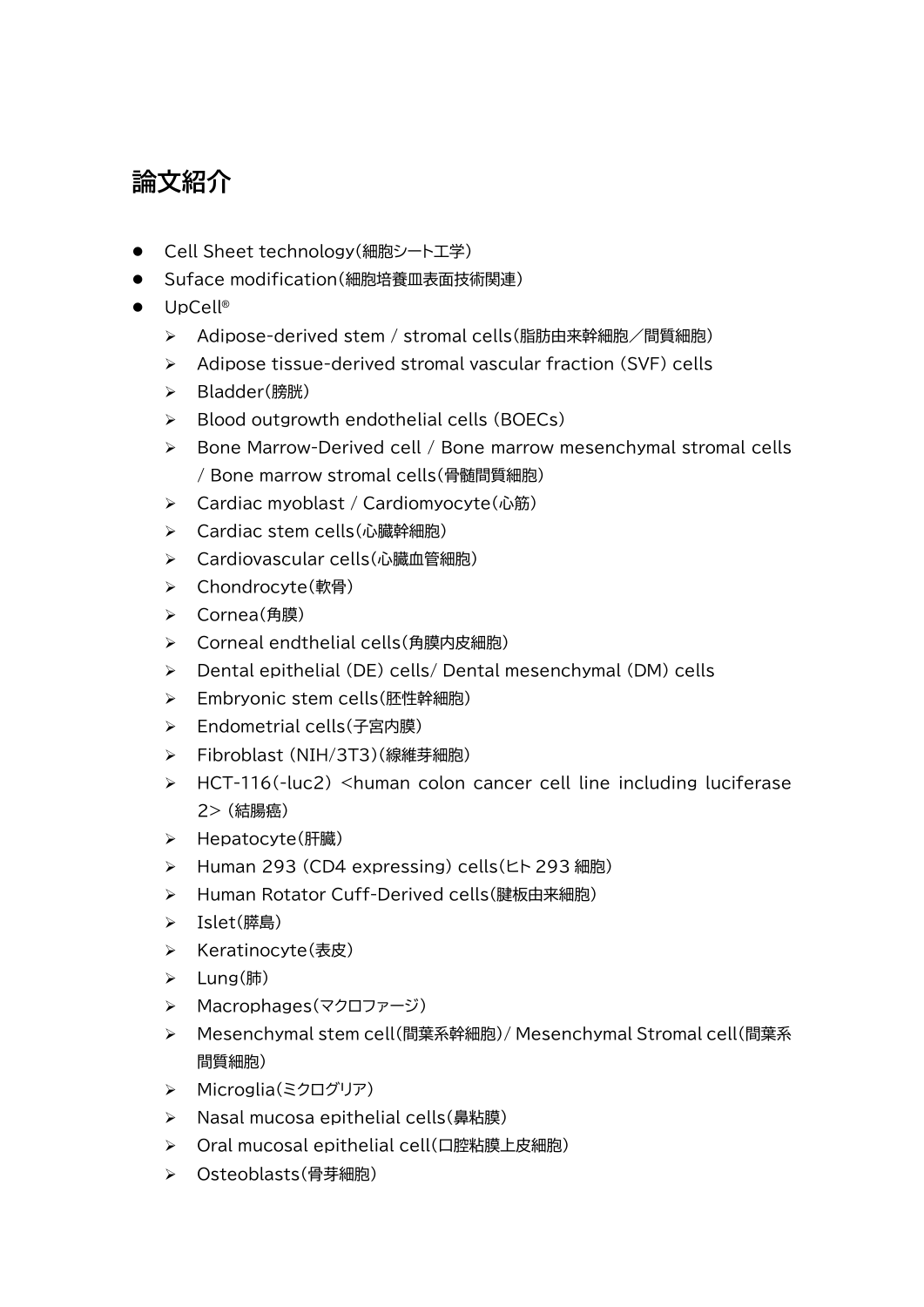- ▶ Periodontal ligament(歯根膜)
- Peripheral blood mononuclear cells(末梢血単核球細胞)
- ▶ Renal cell, MDCK cell(腎臓)
- > Retinal pigment cell(網膜色素上皮)
- > Skeletal myoblast(骨格筋芽)
- > Smooth muscle cell(平滑筋細胞)
- > Synoviocyte(滑膜細胞)
- ▶ Tendon derived stem / progenitor cell(TSC)(腱由来幹細胞)
- > Thyroid(甲状腺)
- > Urothelial cell(尿路上皮細胞)
- > Vein endothelial cells(血管内皮細胞)
- $\triangleright$  Review
- RepCell<sup>®</sup>
- HydroCell<sup>®</sup>
- cellZscope®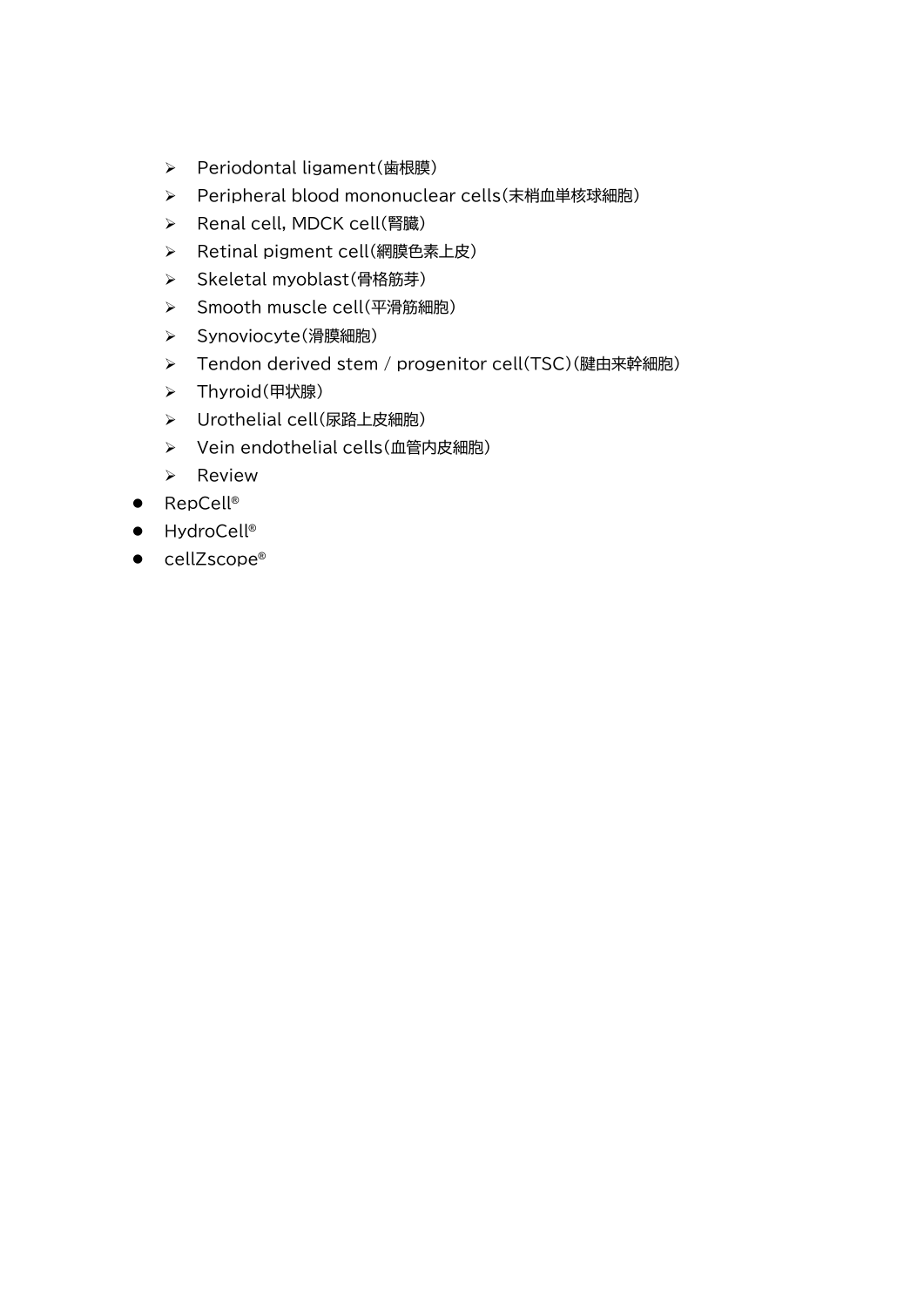# **Cell Sheet technology(細胞シート工学)**

Kikuchi, A., Okuhara. M., Karikusa. F., Sakurai. Y., and Okano. T. (1998). Twodimensional manipulation of confluently cultured vascular endothelial cells using temperature-responsive poly(N-isopropylacrylamide)-grafted surfaces. Journal of Biomaterials Science, Polymer Edition 9(12), 1331- 1348

Okano, T., Yamada, N., Okuhara, M., Sakai, H., and Sakurai, Y. (1995). Mechanism of cell detachment from temperature-modulated, hydrophilichydrophobic polymer surfaces. Biomaterials 16, 297-303.

Yamada, N., Okano, T., Sakai, H., Karikusa, F., Sawasaki, Y., and Sakurai, Y. (1990). Thermo-responsive polymeric surfaces; control of attachment and detachment of cultured cells. Die Makromolekulare Chemie, Rapid Communication 11, 571-576.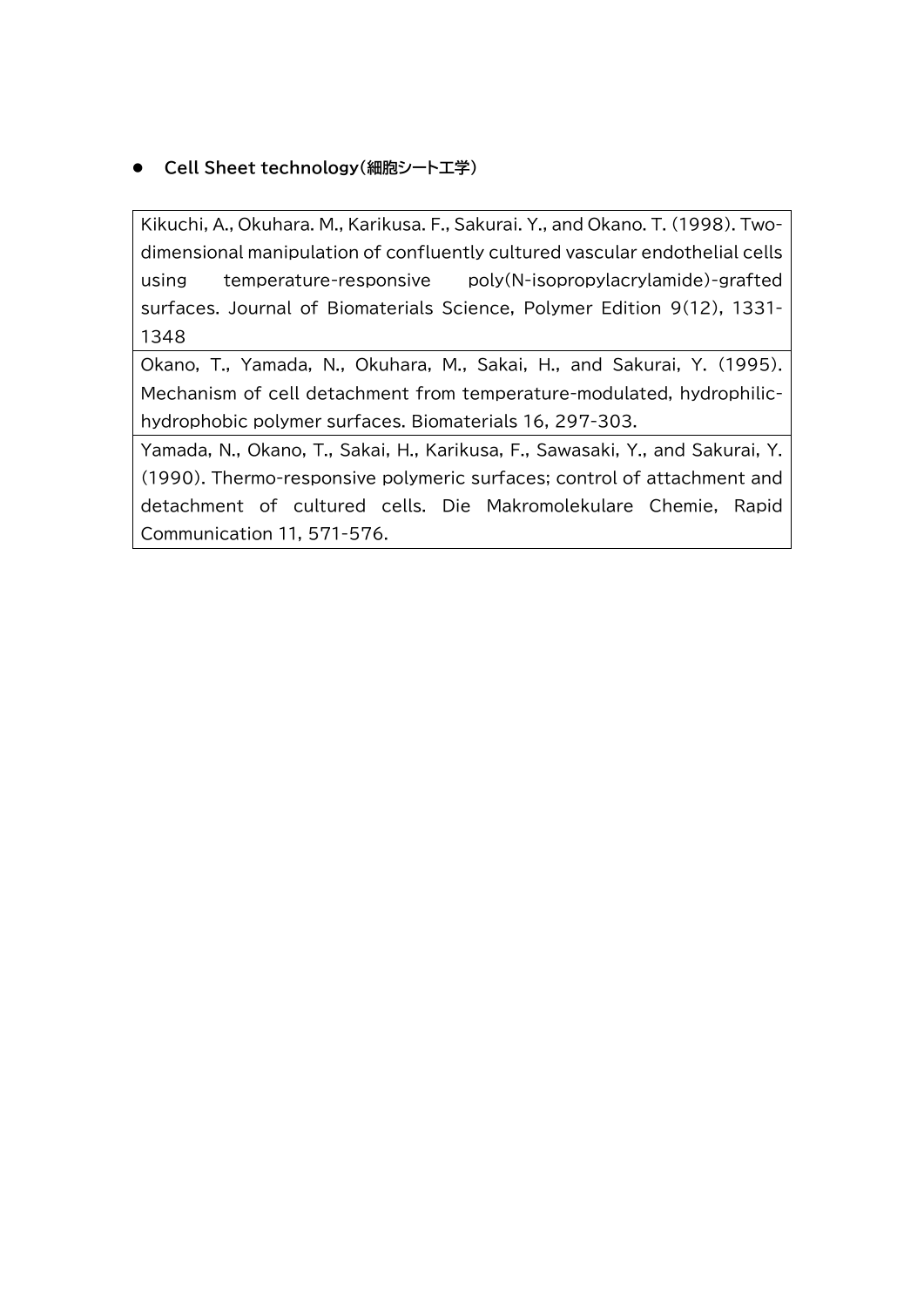## **Surface modification(細胞培養皿表面技術関連)**

Nakajima, R., Kobayashi, T., Moriya, N., Mizutani, M., Kan, K., Nozaki, T., Saitoh, K., Yamato, M., Okano, T., Takeda, S. (2015). A novel closed cell culture device for fabrication of corneal epithelial cell sheets. J Tissue Eng Regen Med; 9, 1259-1267.

Kumashiro, Y., Fukumori, K., Takahashi, H., Nakayama, M., Akiyama, Y., Yamato, M., Okano, T. (2013). Modulation of cell adhesion and detachment on thermo-responsive polymeric surfaces through the observation of surface dynamics. Biointerfaces 106, 198-207.

Kumashiro, Y., Itoga, K., Kinoshita, Y., Yamato, M., Okano, T. (2013). Development of positive photoresist for controlling cell culture shape on organic substrates. chem. Lett., 42, 741-743.

Matsuzaka, N., Nakayama, M., Takahashi, H., Yamato, M., Kikuchi, A., Okano, T. (2013). Terminal-functionality effect of poly(N-isopropylacrylamide) brush surfaces on temperature-controlled cell adhesion/detachment. Biomacromolecules 14, 3164-3171.

Muraoka, M., Shimizu, T., Itoga, K., Takahashi, H., Okano, T. (2013). Control of the formation of vascular networks in 3D tissue engineered constructs. Biomaterials 34, 696-703.

Uesugi, K., Akiyama, Y., Hosono, T., Akiyama, Y., Yamato, M., Okano, T., Morishima, K. (2013). Measuring adhesion force of a cell sheet by the ninety-degree peel test using a multi hook type fixture. Journal of Biomechanical Science and Engineering Vol. 8, No. 2.

Takahashi, H., Shimizu, T., Nakayama, M., Yamato, M., Okano, T. (2013). The use of anisotropic cell sheets to control orientation during the selforganization of 3D muscle tissue. Biomaterials 34, 7372-7380.

Elloumi-Hannachi, I., Maeda, M., Yamato, M. & amp; Okano, T. (2010) Portable microcontact printing device for cell culture. Biomaterials, 31(34), 8974-8979.

Elloumi-Hannachi, I., Itoga, K., Kumashiro, Y., Kobayashi, J., Yamato, M. & Okano, T. (2009) Fabrication of transferable micropatterned-cocultured cell sheets with microcontact printing. Biomaterials, 30(29), 5427-5432.

Hannachi, I. E., Yamato, M. & amp; Okano, T. (2009) Cell sheet technology and cell patterning for biofabrication. Biofabrication, 1(2), 022002.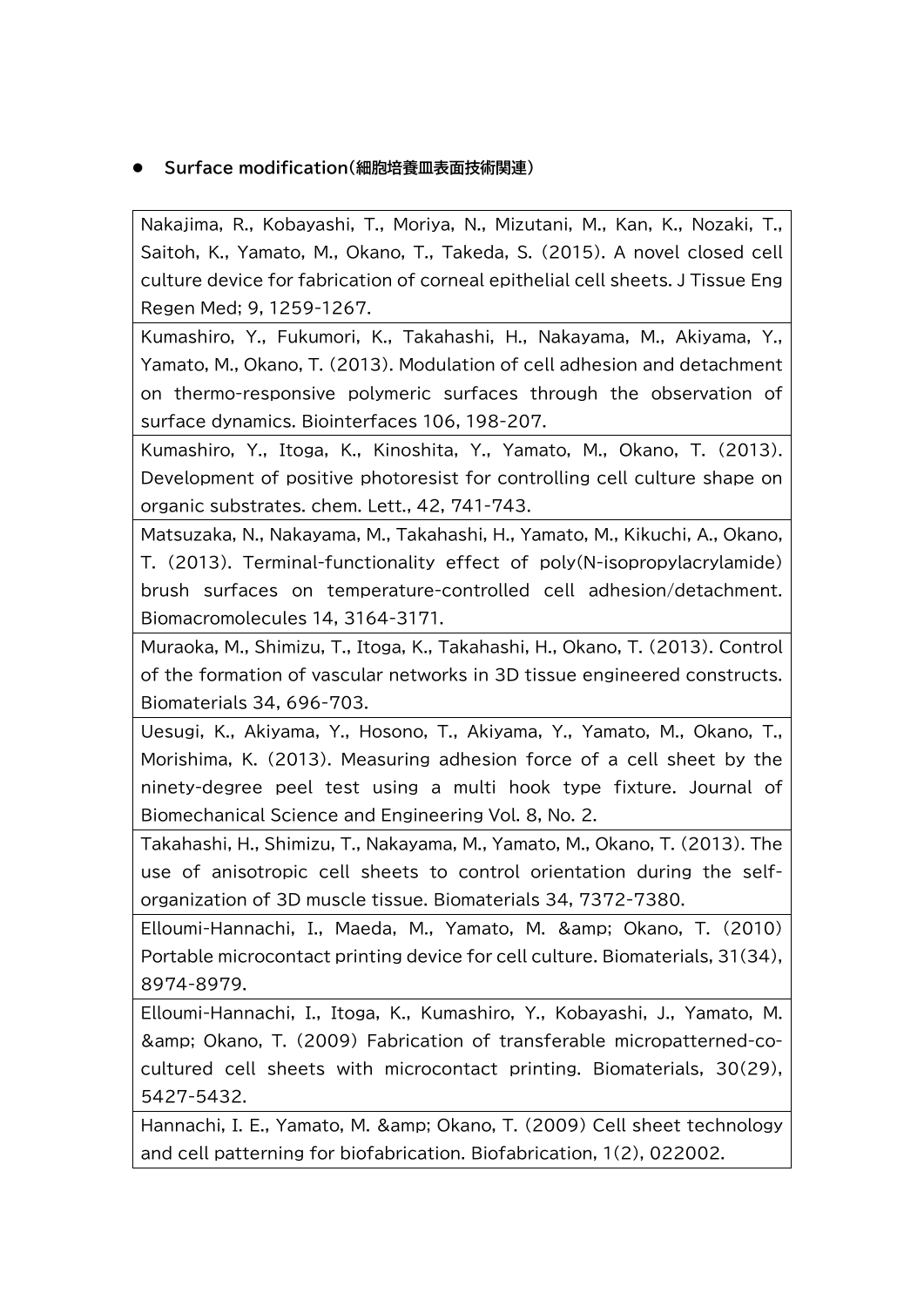Nagase, K., Kobayashi, J. & amp; Okano, T. (2009) Temperature-responsive intelligent interfaces for biomolecular separation and cell sheet engineering. J R Soc Interface, 6 Suppl 3, S293-309.

Nishi, M., Kobayashi, J., Pechmann, S., Yamato, M., Akiyama, Y., Kikuchi, A., Uchida, K., Textor, M., Yajima, H., and Okano, T. (2007). The use of biotinavidin binding to facilitate biomodification of thermoresponsive culture surfaces. Biomaterials 28, 5471-5476.

Tsuda, Y., Shimizu, T., Yamato, M., Kikuchi, A., Sasagawa, T., Sekiya, S., Kobayashi, J., Chen, G., and Okano, T. (2007). Cellular control of tissue architectures using a three-dimensional tissue fabrication technique. Biomaterials 28, 4939-4946.

Hatakeyama, H., Kikuchi, A., Yamato, M., and Okano, T. (2006). Biofunctionalized thermoresponsive interfaces facilitating cell adhesion and proliferation. Biomaterials 27, 5069-5078.

Hatakeyama, H., Kikuchi, A., Yamato, M., and Okano, T. (2005). Influence of insulin immobilization to thermoresponsive culture surfaces on cell proliferation and thermally induced cell detachment. Biomaterials 26, 5167-5176.

Ebara, M., Yamato, M., Aoyagi, T., Kikuchi, A., Sakai, K., and Okano, T. (2004). Immobilization of cell-adhesive peptides to temperature-responsive surfaces facilitates both serum-free cell adhesion and noninvasive cell harvest. Tissue engineering 10, 1125-1135.

Ebara, M., Yamato, M., Aoyagi, T., Kikuchi, A., Sakai, K., and Okano, T. (2004). Temperature-responsive cell culture surfaces enable &quot:on-off&quot: affinity control between cell integrins and RGDS ligands. Biomacromolecules 5, 505-510.

Ebara, M., Yamato, M., Hirose, M., Aoyagi, T., Kikuchi, A., Sakai, K., and Okano, T. (2003). Copolymerization of 2-carboxyisopropylacrylamide with N-isopropylacrylamide accelerates cell detachment from grafted surfaces by reducing temperature. Biomacromolecules 4, 344-349.

Kwon, O.H., Kikuchi, A., Yamato, M., and Okano, T. (2003). Accelerated cell sheet recovery by co-grafting of PEG with PIPAAm onto porous cell culture membranes. Biomaterials 24, 1223-1232.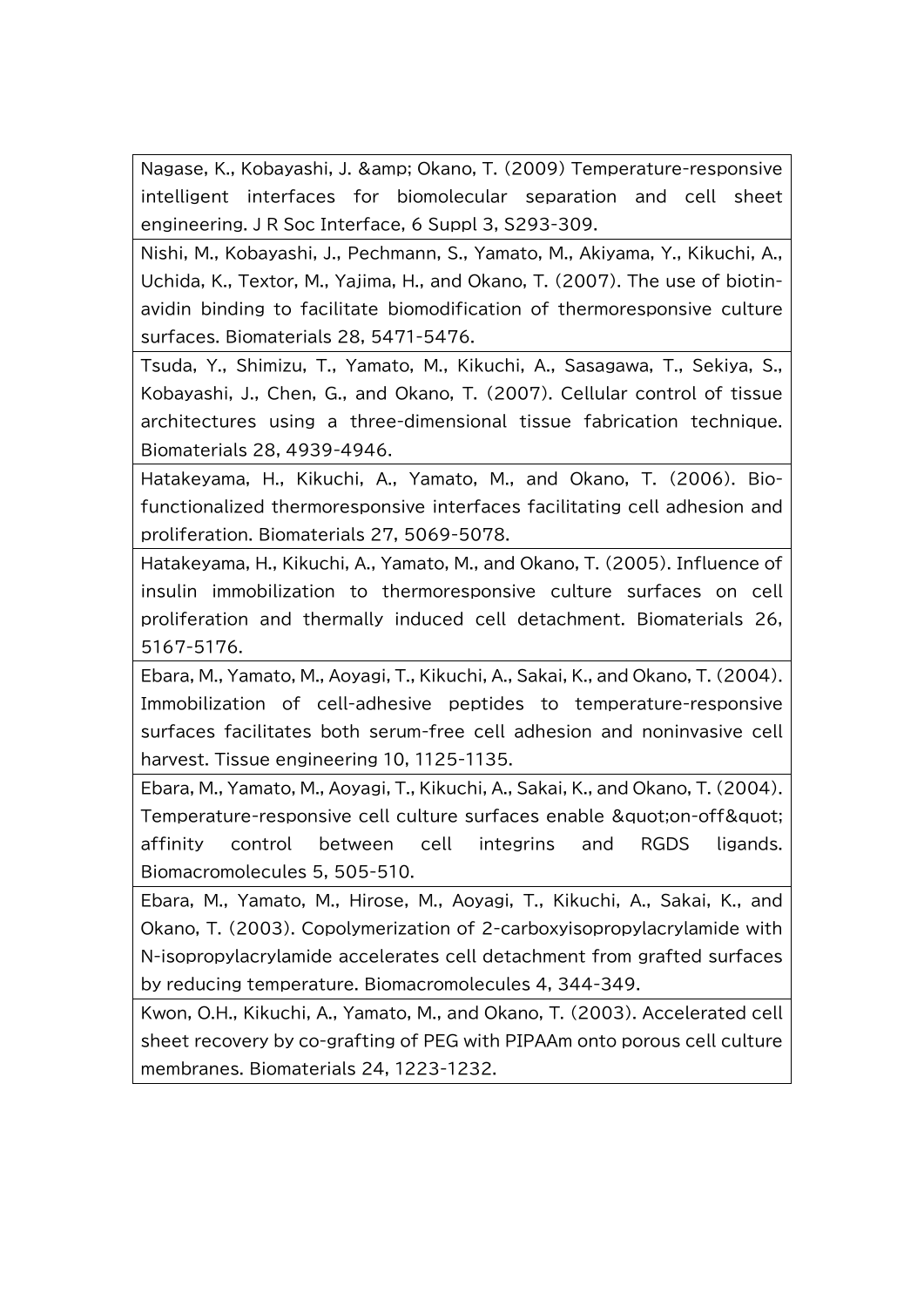Kwon, O.H., Kikuchi, A., Yamato, M., Sakurai, Y., and Okano, T. (2000). Rapid cell sheet detachment from poly(N-isopropylacrylamide)-grafted porous cell culture membranes. Journal of biomedical materials research 50, 82- 89.

Yamato, M., Konno, C., Kushida, A., Hirose, M., Utsumi, M., Kikuchi, A., and Okano, T. (2000). Release of adsorbed fibronectin from temperatureresponsive culture surfaces requires cellular activity. Biomaterials 21, 981- 986.

Uchida, K., Sakai, K., Ito, E., Kwon, O.H., Kikuchi, A., Yamato, M., and Okano, T. (2000). Temperature-dependent modulation of blood platelet movement and morphology on poly(N-isopropylacrylamide)-grafted surfaces. Biomaterials 21, 923-929.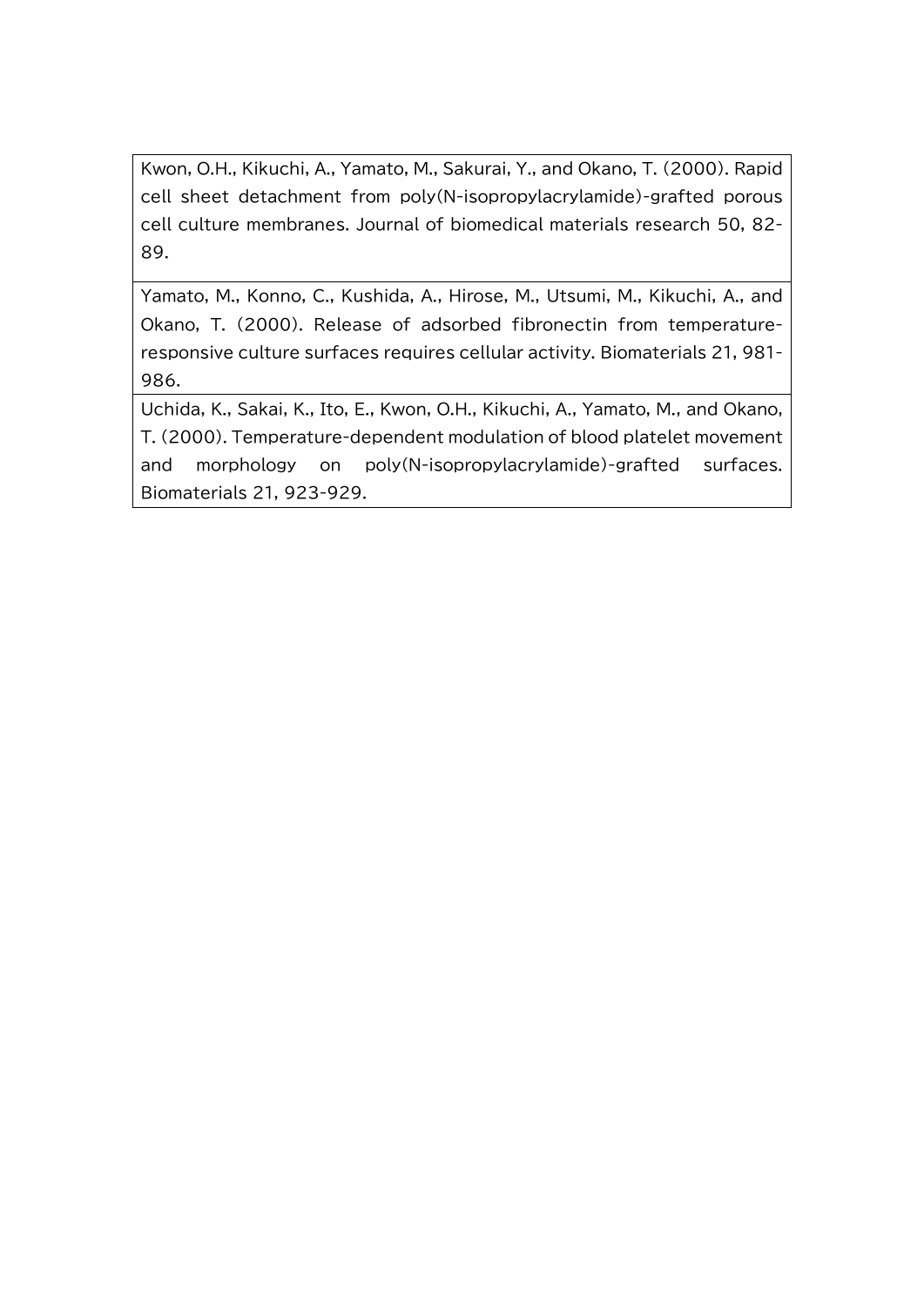- UpCell®
	- Adipose-derived stem / stromal cells(脂肪由来幹細胞/間質細胞)

Kim, J., Joo, H., Kim, M., Choi, S., Lee, J., Hong, S., Lim, D. (2016). Transplantation of adipose-derived stem cell sheet attenuates adverse cardiac remodeling in acute myocardial infarction. TISSUE ENGINEERING Part A. DOI: 10.1089/ten.tea.2016.0023

Ishida, O., Hagino, I., Nagaya, N., Shimizu, T., Okano, T., Sawa, Y., Mori, H., Yagihara, T. (2015). Adipose-derived stem cell sheet transplantation therapy in a porcine model of chronic heart failure. Translational Research 165, 631-639.

Sasagawa, T., Shimizu, T., Sekiya, S., Yamato, M., Okano, T. (2014). Comparison of angiogenic potential between prevascular and nonprevascular layered adipose-derived stem cell-sheets in early posttransplanted period. J Biomed Mater Res Part A 102A, 358-364.

Tatsumi, K., Ohashi, K., Matsubara, Y., Kohori, A., Ohno, T., Kakidachi, H., Horii, A., Kanegae, K., Utoh, R., Iwata, T., Okano, T. (2013). Tissue factor triggers procoagulation in transplanted mesenchymal stem cells leading to thromboembolism. Biochemical and Biophysical Research Communications 431, 203-209.

Watanabe, N., Ohashi, K., Tatsumi, K., Utoh, R., Shim, I., Kanegae, K., Kashiwakura, Y., Ohmori, T, Sakata, Y., Inoue, M., Hasegawa, M., Okano, T., (2013). Genetically modified adipose tissue-derived stem/stromal cells, using simian immunodeficiency virus-based lentiviral vectors, in the treatment of hemophilia B. HUMAN GENE THERAPY 24, 283-294.

Sasagawa, T., Shimizu, T., Sekiya, S., Yamato, M., Okano, T. (2013). Comparison of angiogenic potential between prevascular and nonprevascular layered adipose-derived stem cell-sheets in early posttransplanted period. J Biomed Mater Res Part A, 102A: 358-365.

Watanabe, N., Ohashi, K., Tatsumi, K., Utoh, R., Shim, I., Kanegae, K., Kashiwakura, Y., Ohmori, T., Sakata, Y., Inoue, M., Hasegawa, M., Okano, T. (2013). Genetically modified adipose tissue-derived stem/stromal cells, using simian immunodeficiency virus-based lentiviral vectors, in the treatment of hemophilia B. HUMAN GENE THERAPY 24, 283-294.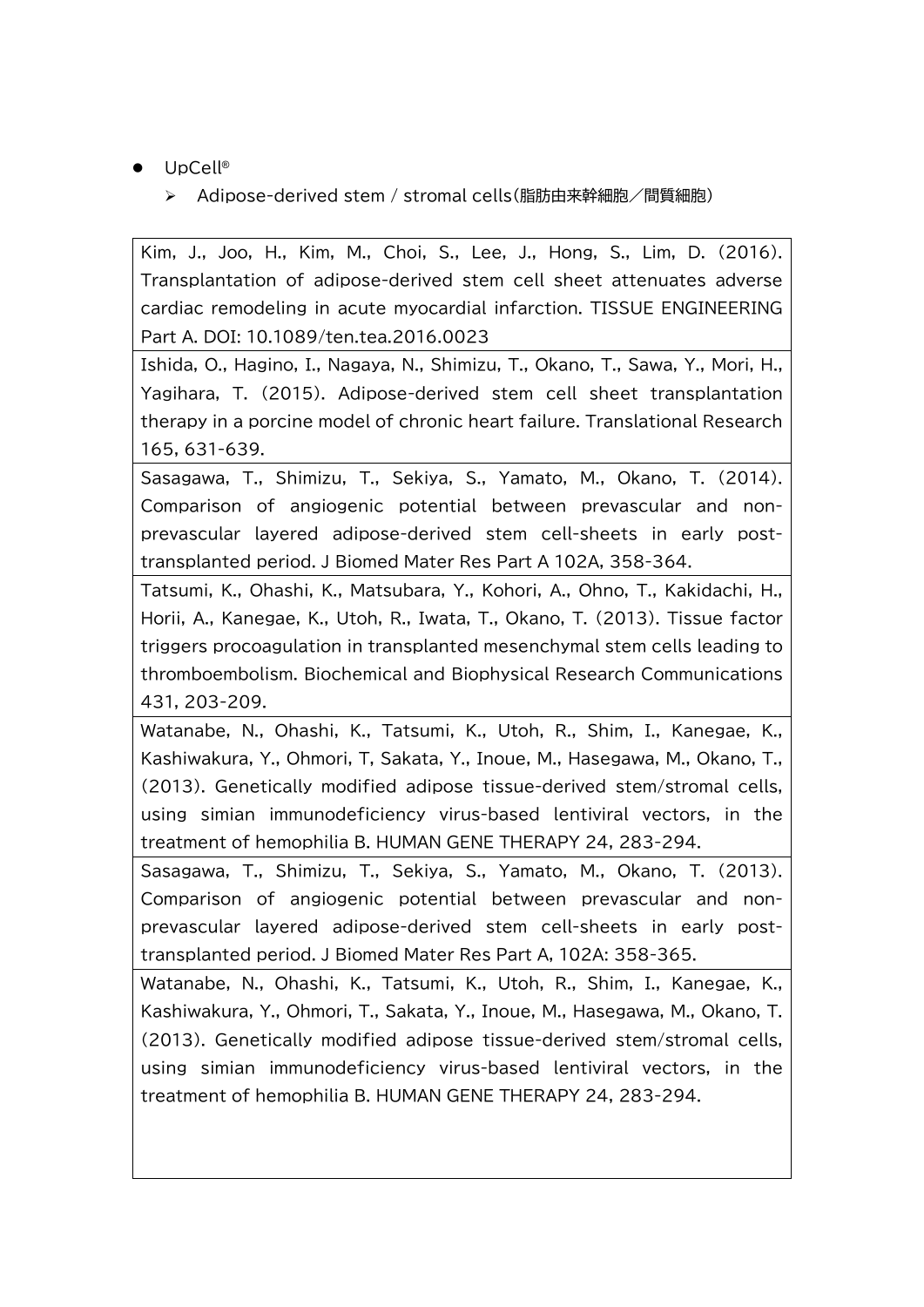Hamdi, H., Planat-Benard, V., Bel, A., Puymirat, E., Geha, R., Pidial, L., Nematalla, H., Bellamy, V., Bouaziz, P., Peyrard, S., Casteilla, L., Bruneval, P., Hagege, A. A., Agbulut, O. & amp; Menasche, P. (2011) Epicardial adipose stem cell sheets results in greater post-infarction survival than intramyocardial injections. Cardiovasc Res, 91(3), 483-491.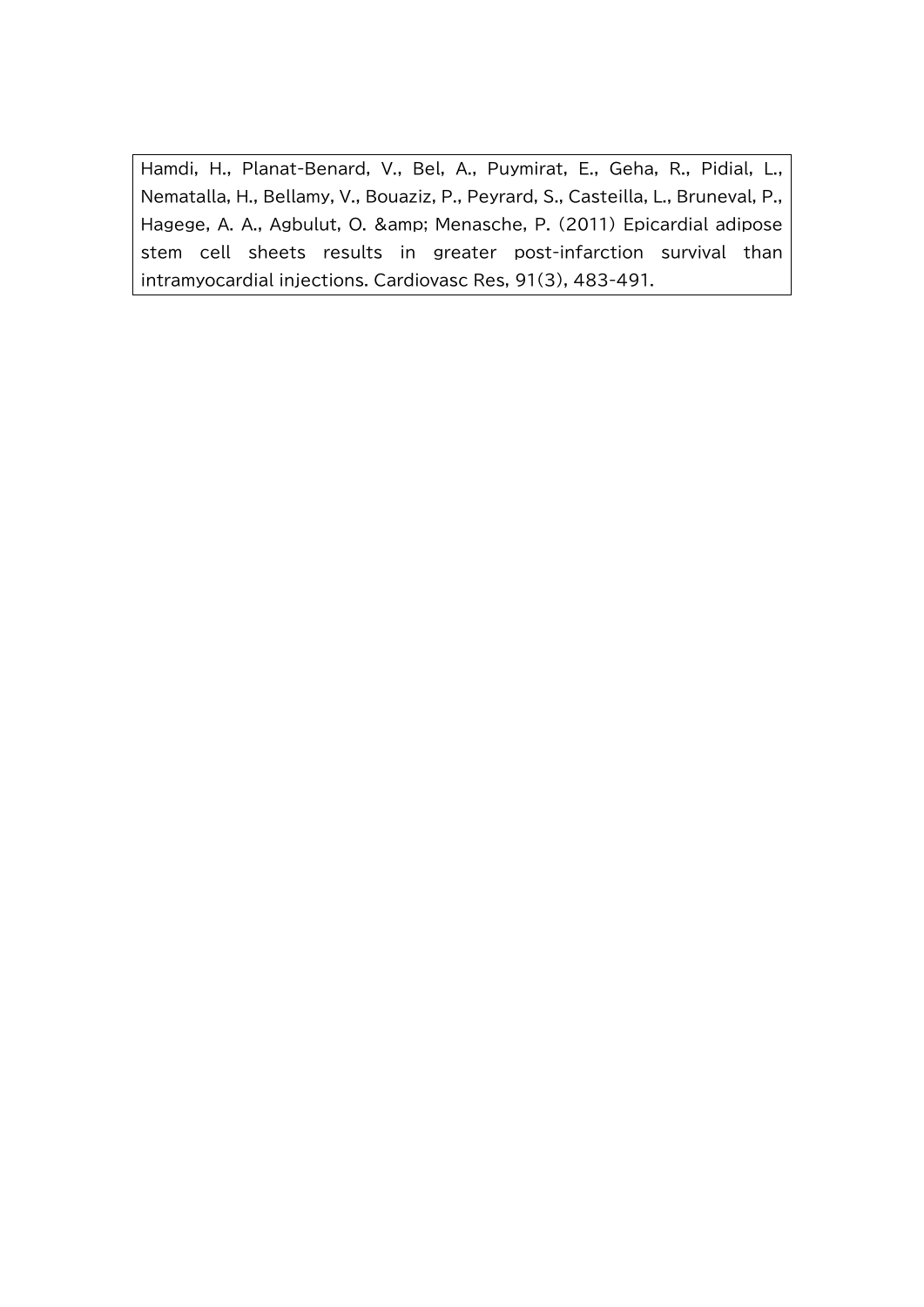Adipose tissue-derived stromal vascular fraction (SVF) cells

Kamata, S., Miyagawa, S., Fukushima, S., Imanishi, Y., Saito, A., Maeda, N., Shimomura, I., Sawa, Y. (2015). Targeted delivery of adipocytokines into the heart by induced adipocyte cell-sheet transplantation yields immune tolerance and functional recovery in autoimmune-associated myocarditis in rats. Circ J 79, 169-179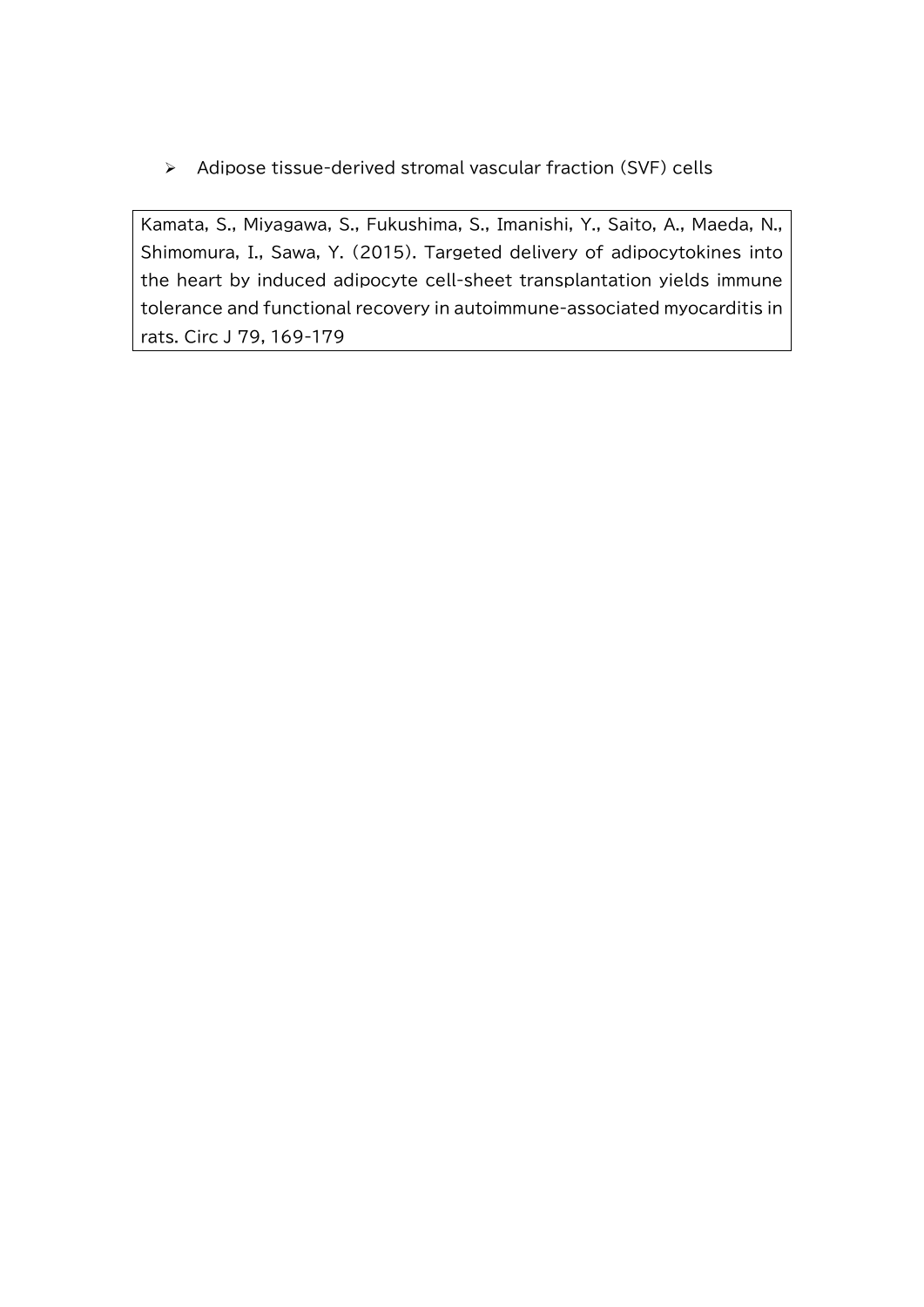Bladder(膀胱)

Watanabe, E., Yamato, M., Shiroyanagi, Y., Tanabe, K. & amp; Okano, T. (2011) Bladder augmentation using tissue-engineered autologous oral mucosal epithelial cell sheets grafted on demucosalized gastric flaps. Transplantation, 91(7), 700-706.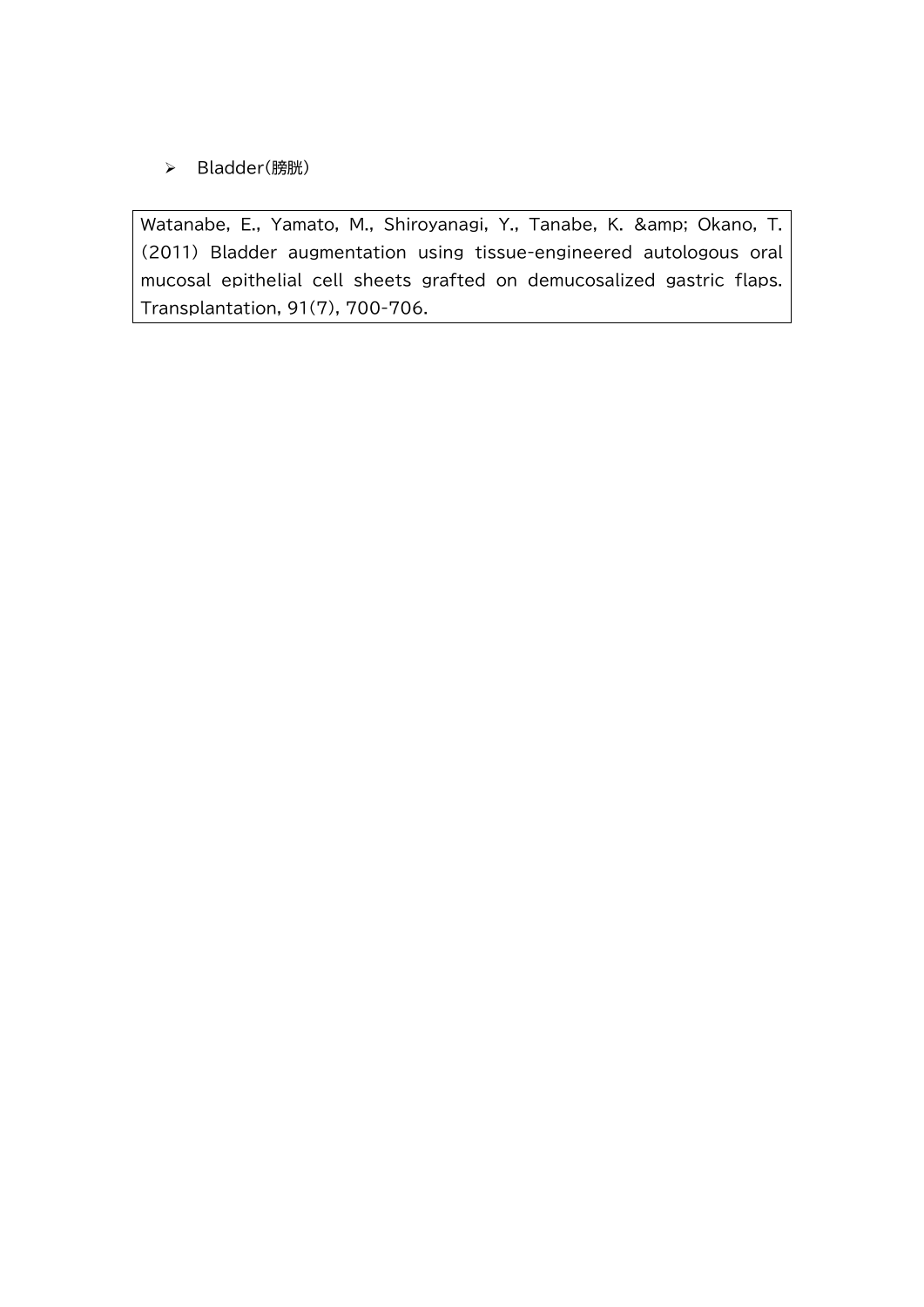$\triangleright$  Blood outgrowth endothelial cells (BOECs)

Tatsumi, K., Sugimoto, M., Lillicrap, D., Shima, M., Ohashi, K., Okano, T., Matsui, H. (2013). A novel cell-sheet technology that achieves durable factor viii delivery in a mouse model of hemophilia A. PLos ONE 8(12): e83280.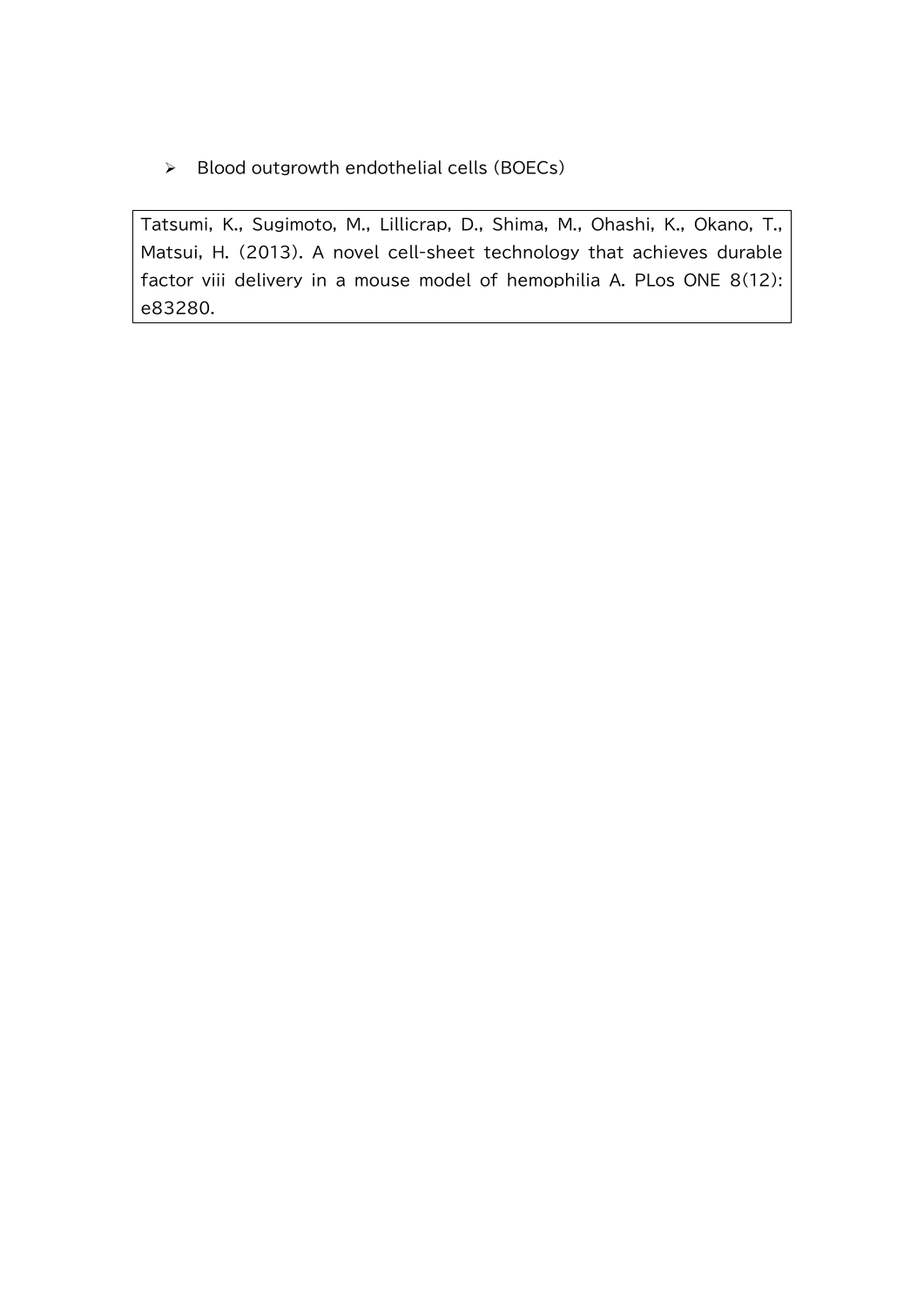Bone Marrow-Derived cell / Bone marrow mesenchymal stromal cells / Bone marrow stromal cells(骨髄間質細胞)

Imamura, T., Ogawa, T., Minagawa, T., Yokoyama, H., Nakazawa, M., Nishizawa, O., Ishizuka, O. (2015). Engineered bone marrow-derived cell sheets restore structure and function of radiation-injured rat urinary bladders. TISSUE ENGINEERING Part A Volume 21 Numbers 9,

Ito, M., Shichinohe, H., Houkin, K., Kuroda, S. (2014). Application of cell sheet technology to bone marrow stromal cell transplantation for rat brain infarct. J Tissue Eng Regen Med<

Tano, N., Narita, T., Kaneko, M., Ikebe, C., Coppen, S., Campbell, N., Shiraishi, M., Shintani, Y., Suzuki, K. (2014). Epicardial placement of mesenchymal stromal cell-sheets for the treatment of ischemic cardiomyopathy; in vivo proof-of-concept study. Moleculartherapy vol. 22 no. 10, 1864-1871.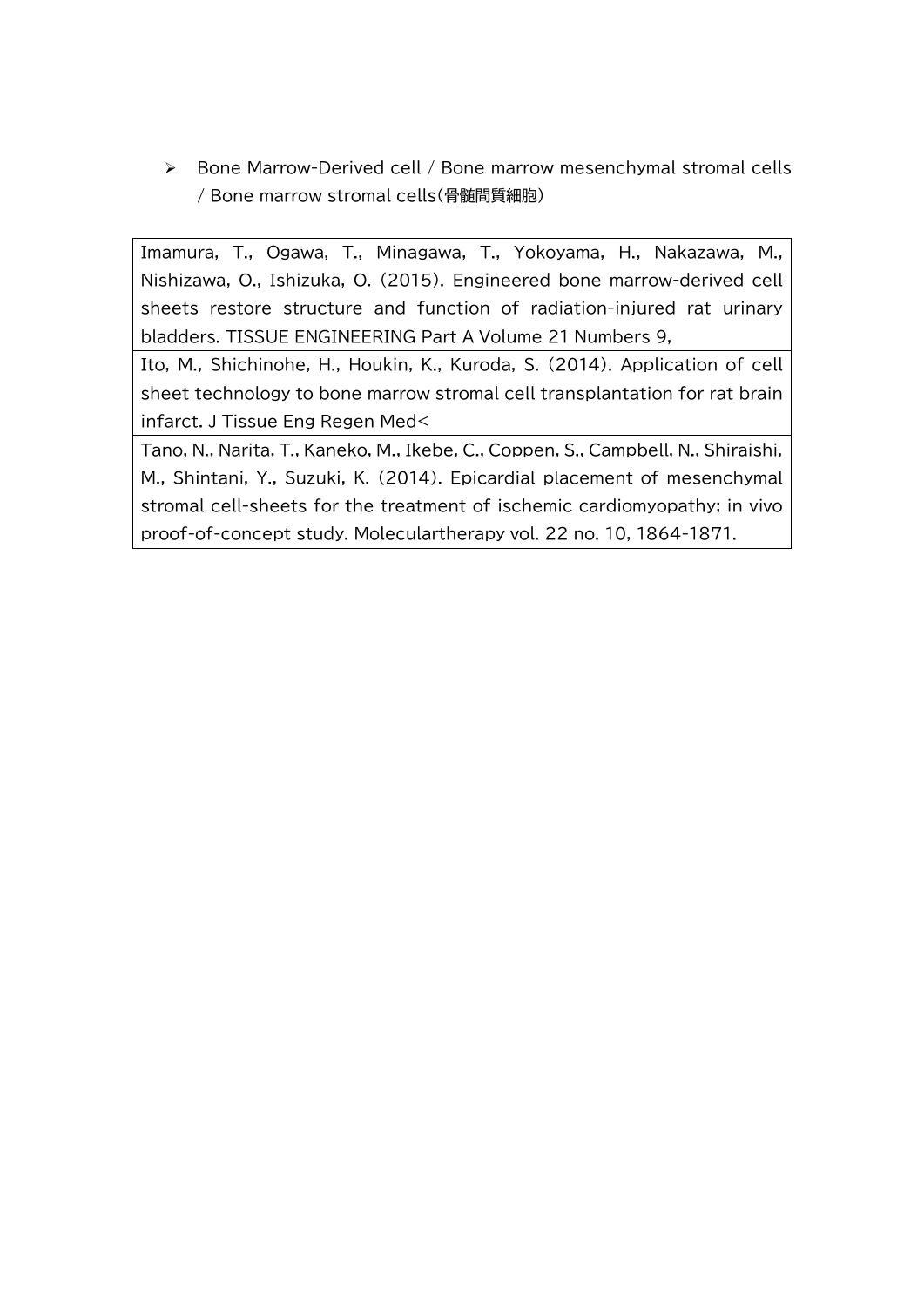> Cardiac myoblast / Cardiomyocyte(心筋)

Matsuura, K., Kodama, F., Sugiyama, K., Shimizu, T., Hagiwara, N., Okano, T. (2015). Elimination of remaining undifferentiated induced pluripotent stem cells in the process of human cardiac cell sheet fabrication using a methionine-free culture condition. TISSUE ENGINEERING Part C, Volume 21, Number 3.

Komae, H., Sekine, H., Dobashi, I., Matsuura, K., Ono, M., Okano, T., Shimizu, T. (2015). Three-dimensional functional human myocardial tissues fabricated from induced pluripotent stem cells. J Tissue Eng Regen Med. DOI: 10.1002/term.1995

Hasegawa, A., Haraguchi, Y., Shimizu, T., Okano, T. (2015). Rapid fabrication system for three-dimensional tissues using cell sheet engineering and centrifugation. J Biomed Mater Res Part A 103A, 3825-3833.

Sakaguchi, K., Shimizu, T., Horaguchi, S., Sekine, H., Yamato, M., Umezu, M., Okano, T. (2013). In vitro engineering of vascularized tissue surrogates. Sci. Rep. 3, 1316.

Sekine, H., Shimizu, T., Sakaguchi, K., Dobashi, I., Wada, M., Yamato, M., Kobayashi, E., Umezu, M., Okano, T. (2013). In vitro fabrication of functional three-dimensional tissues with perfusable blood vessels. Nat. Commun. 4, 1399.

Shioyama, T., Haraguchi, Y., Muragaki, Y., Shimizu, T., Okano, T. (2013). New isolation system for collecting living cells from tissue. Journal of Bioscience and Bioengineering VOL. 115 No. 1, 100-103.

Fu, X., Lee, J., Miwa, K., Shimizu, T., Takagishi, Y., Hirabayashi, M., Watabe, K., Usui, A., Kodama, I., Ueda, Y. (2013). Sympathetic innervation induced in engrafted engineered cardiomyocyte sheets by glial cell line derived neurotrophic factor in vivo. BioMed Research International doi.org/10.1155/2013/532720

Kawamura, M., Miyagawa, S., Fukushima, S., Saito, A., Miki, K., Ito, E., Sougawa, N., Kawamura, T., Daimon, T., Shimizu, T., Okano, T., Toda, K., Sawa, Y. (2013). Enhanced survival of transplanted human induced pluripotent stem cell-derived cardiomyocytes by the combination of cell sheets with the pedicled omental flap technique in a porcine heart. Circulation 128, S87-S94.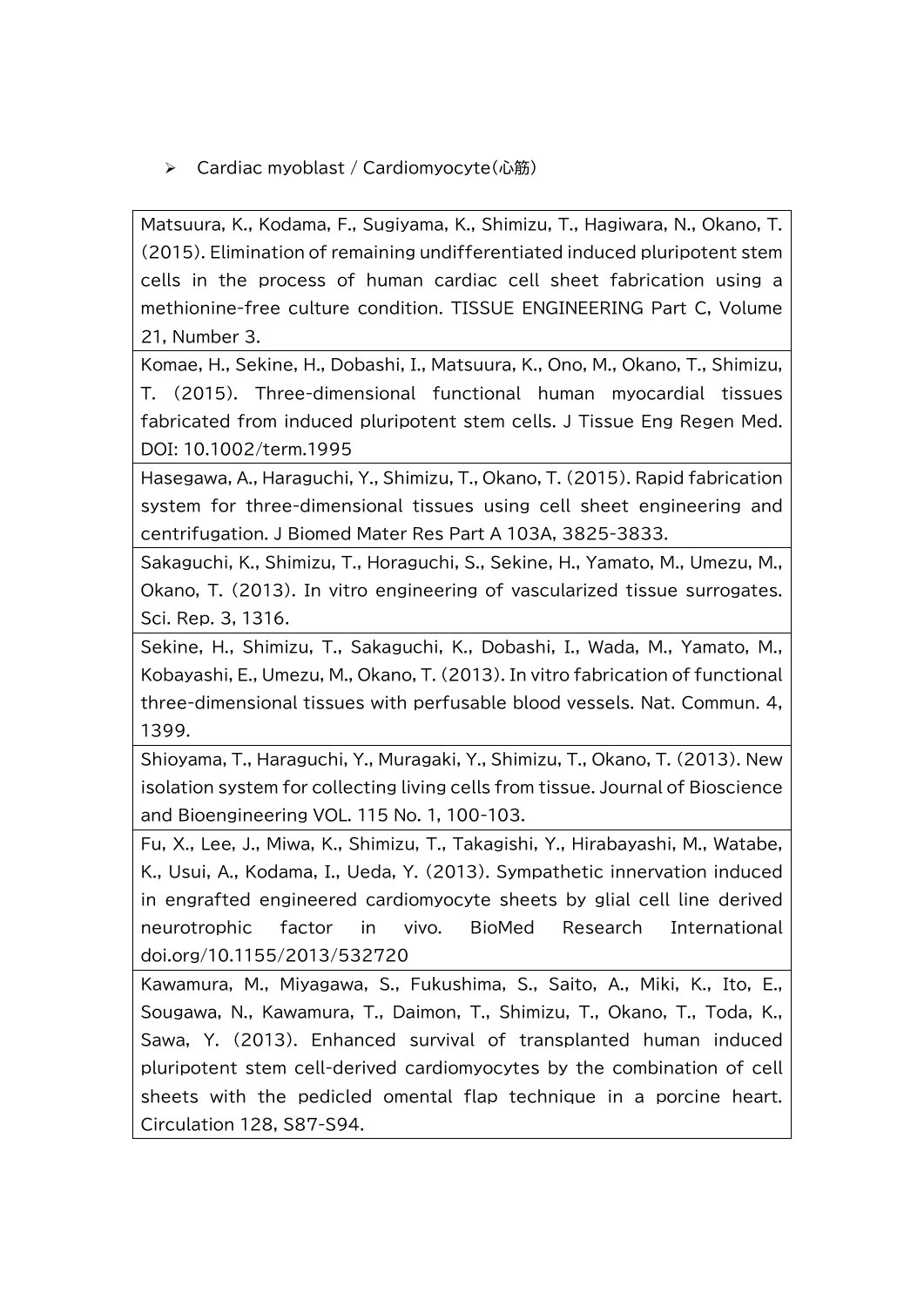Sekine, H., Shimizu, T., Dobashi, I., Matsuura, K., Hagiwara, N., Takahashi, M., Kobayashi, E., Yamato, M., Okano, T. (2011). Cardiac cell sheet transplantation improves damaged heart function via superior cell survival in comparison with dissociated cell injection. TISSUE ENGINEERING Part A, Volume 17, Numbers 23 and 24.

Siltanen, A., Kitabayashi, K., Lakkisto, P., Makela, J., Patila, T., Ono, M., Tikkanen, I., Sawa, Y., Kankuri, E. & amp; Harjula, A. (2011) Hhgf overexpression in myoblast sheets enhances their angiogenic potential in rat chronic heart failure. PLoS One, 6(4), e19161.

iltanen, A., Kitabayashi, K., Patila, T., Ono, M., Tikkanen, I., Sawa, Y., Kankuri, E. & amp; Harjula, A. (2011) Bcl-2 improves myoblast sheet therapy in rat chronic heart failure. Tissue Eng Part A, 17(1-2), 115-125.

Haraguchi, Y., Shimizu, T., Yamato, M. & amp; Okano, T. (2010) Electrical interaction between cardiomyocyte sheets separated by noncardiomyocyte sheets in heterogeneous tissues. J Tissue Eng Regen Med, 4(4), 291-299.

Hata, H., Bar, A., Dorfman, S., Vukadinovic, Z., Sawa, Y., Haverich, A. & Hilfiker, A. (2010) Engineering a novel three-dimensional contractile myocardial patch with cell sheets and decellularised matrix. Eur J Cardiothorac Surg, 38(4), 450-455.

Kitabayashi, K., Siltanen, A., Patila, T., Mahar, M. A., Tikkanen, I., Koponen, J., Ono, M., Sawa, Y., Kankuri, E. & amp; Harjula, A. (2010) Bcl-2 expression enhances myoblast sheet transplantation therapy for acute myocardial infarction. Cell Transplant, 19(5), 573-588.

Shimizu, K., Fujita, H. & amp: Nagamori, E. (2010) Micropatterning of single myotubes on a thermoresponsive culture surface using elastic stencil membranes for single-cell analysis. J Biosci Bioeng, 109(2), 174-178.

Sasagawa, T., Shimizu, T., Sekiya, S., Haraguchi, Y., Yamato, M., Sawa, Y. & Okano, T. (2010) Design of prevascularized three-dimensional celldense tissues using a cell sheet stacking manipulation technology. Biomaterials, 31(7), 1646-1654.

Shimizu, T., Sekine, H., Yamato, M. & amp; Okano, T. (2009) Cell sheet-based myocardial tissue engineering: New hope for damaged heart rescue. Curr Pharm Des, 15(24), 2807-2814.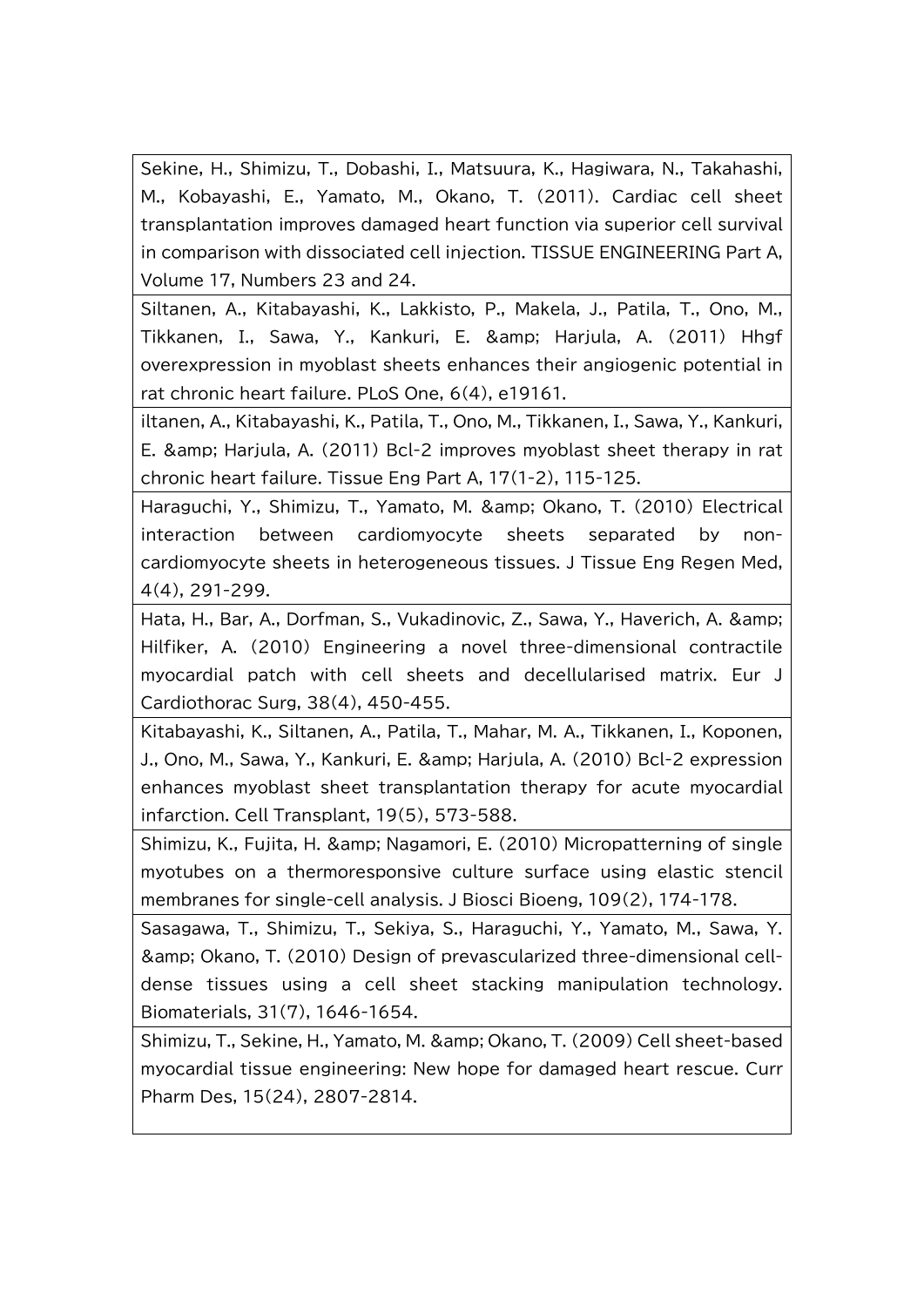Matsuura, K., Honda, A., Nagai, T., Fukushima, N., Iwanaga, K., Tokunaga, M., Shimizu, T., Okano, T., Kasanuki, H., Hagiwara, N. & amp; Komuro, I. (2009) Transplantation of cardiac progenitor cells ameliorates cardiac dysfunction after myocardial infarction in mice. J Clin Invest, 119(8), 2204-2217.

Okura, H., Matsuyama, A., Lee, C. M., Saga, A., Kakuta-Yamamoto, A., Nagao, A., Sougawa, N., Sekiya, N., Takekita, K., Shudo, Y., Miyagawa, S., Komoda, H., Okano, T. & amp; Sawa, Y. (2009) Cardiomyoblast-like cells differentiated from human adipose tissue-derived mesenchymal stem cells improve left ventricular dysfunction and survival in a rat myocardial infarction model. Tissue Eng Part C Methods, 16(3), 417-425.

Sekiya, N., Matsumiya, G., Miyagawa, S., Saito, A., Shimizu, T., Okano, T., Kawaguchi, N., Matsuura, N. & amp; Sawa, Y. (2009) Layered implantation of myoblast sheets attenuates adverse cardiac remodeling of the infarcted heart. J Thorac Cardiovasc Surg, 138(4), 985-993.

Masuda, S., Shimizu, T., Yamato, M., and Okano, T. (2008). Cell sheet engineering for heart tissue repair. Advanced drug delivery reviews 60, 277-285.

Shimizu, T., Sekine, H., Yang, J., Isoi, Y., Yamato, M., Kikuchi, A., Kobayashi, E., and Okano, T. (2006). Polysurgery of cell sheet grafts overcomes diffusion limits to produce thick, vascularized myocardial tissues. The FASEB journal 20, 708-710.

Shimizu, T., Sekine, H., Isoi, Y., Yamato, M., Kikuchi, A., and Okano, T. (2006). Long-term survival and growth of pulsatile myocardial tissue grafts engineered by the layering of cardiomyocyte sheets. Tissue engineering 12, 499-507.

Sekine, H., Shimizu, T., Yang, J., Kobayashi, E., and Okano, T. (2006). Pulsatile myocardial tubes fabricated with cell sheet engineering. Circulation 114, I87-93.

Sekiya, S., Shimizu, T., Yamato, M., Kikuchi, A., and Okano, T. (2006). Bioengineered cardiac cell sheet grafts have intrinsic angiogenic potential. Biochemical and biophysical research communications 341, 573-582.

Sekine, H., Shimizu, T., Kosaka, S., Kobayashi, E., and Okano, T. (2006). Cardiomyocyte bridging between hearts and bioengineered myocardial tissues with mesenchymal transition of mesothelial cells. J Heart Lung Transplant 25, 324-332.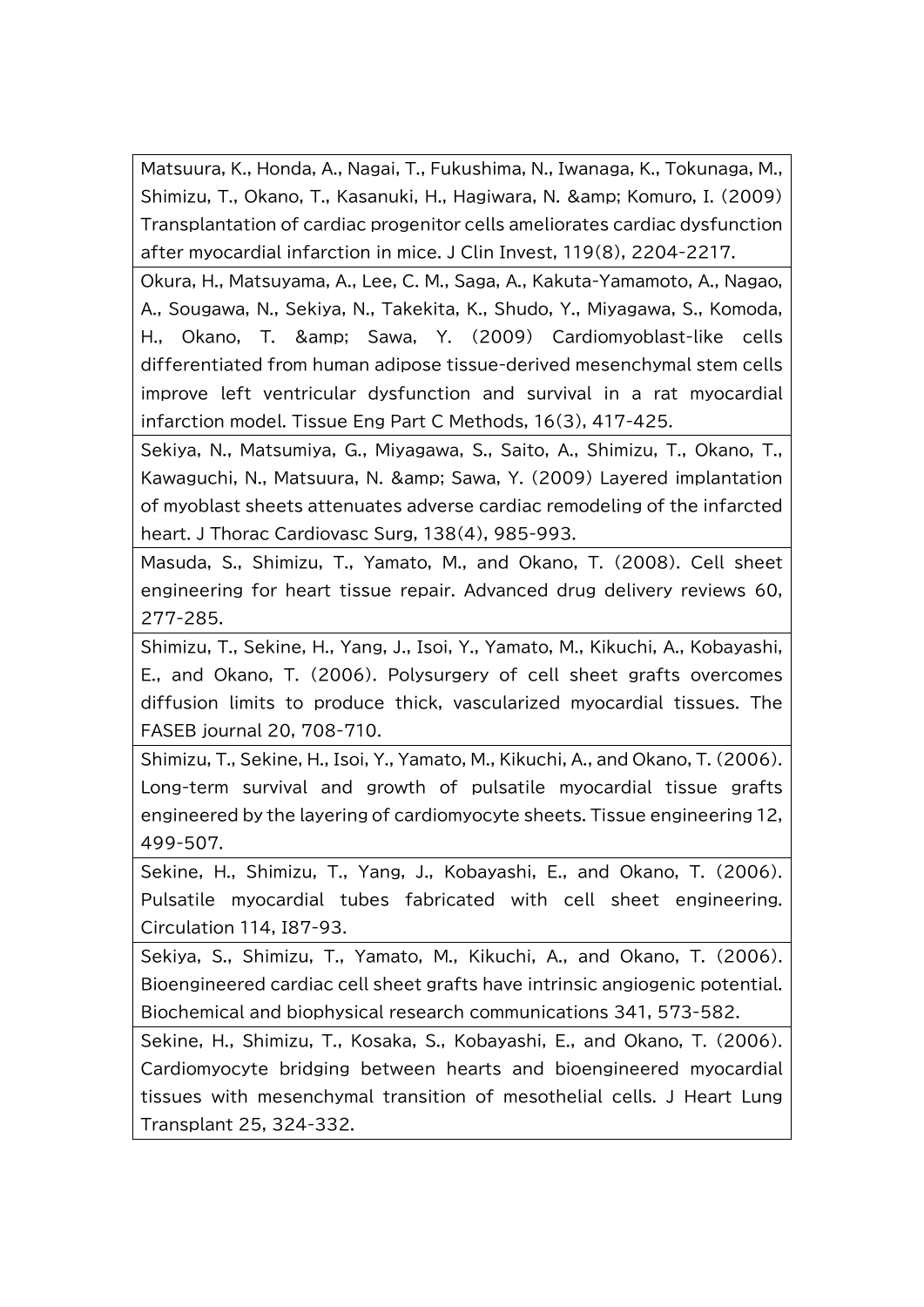Haraguchi, Y., Shimizu, T., Yamato, M., Kikuchi, A., and Okano, T. (2006). Electrical coupling of cardiomyocyte sheets occurs rapidly via functional gap junction formation. Biomaterials 27, 4765-4774.

Furuta, A., Miyoshi, S., Itabashi, Y., Shimizu, T., Kira, S., Hayakawa, K., Nishiyama, N., Tanimoto, K., Hagiwara, Y., Satoh, T., Fukada, K., Okano, T. and Ogawa, S. (2006). Pulsatile cardiac tissue grafts using a novel threedimensional cell sheet manipulation technique functionally integrates with the host heart, in vivo. Circulation research 98, 705-712.

Itabashi, Y., Miyoshi, S., Yuasa, S., Fujita, J., Shimizu, T., Okano, T., Fukuda, K., and Ogawa, S. (2005). Analysis of the electrophysiological properties and arrhythmias in directly contacted skeletal and cardiac muscle cell sheets. Cardiovascular research 67, 561-570.

Miyagawa, S., Sawa, Y., Sakakida, S., Taketani, S., Kondoh, H., Memon, I.A., Imanishi, Y., Shimizu, T., Okano, T., and Matsuda, H. (2005). Tissue cardiomyoplasty using bioengineered contractile cardiomyocyte sheets to repair damaged myocardium: their integration with recipient myocardium. Transplantation 80, 1586-1595.

Shimizu, T., Yamato, M., Kikuchi, A., and Okano, T. (2003). Cell sheet engineering for myocardial tissue reconstruction. Biomaterials 24, 2309- 2316.

Shimizu, T., Yamato, M., Isoi, Y., Akutsu, T., Setomaru, T., Abe, K., Kikuchi, A., Umezu, M., and Okano, T. (2002). Fabrication of pulsatile cardiac tissue grafts using a novel 3-dimensional cell sheet manipulation technique and temperature-responsive cell culture surfaces. Circulation research 90, e40-e48.

Shimizu, T., Yamato, M., Akutsu, T., Shibata, T., Isoi, Y., Kikuchi, A., Umezu, M., and Okano, T. (2002). Electrically communicating three-dimensional cardiac tissue mimic fabricated by layered cultured cardiomyocyte sheets. Journal of biomedical materials research 60, 110-117.

Shimizu, T., Yamato, M., Kikuchi, A., and Okano, T. (2001). Two-dimensional manipulation of cardiac myocyte sheets utilizing temperature-responsive culture dishes augments the pulsatile amplitude. Tissue Engineering 7, 141-151.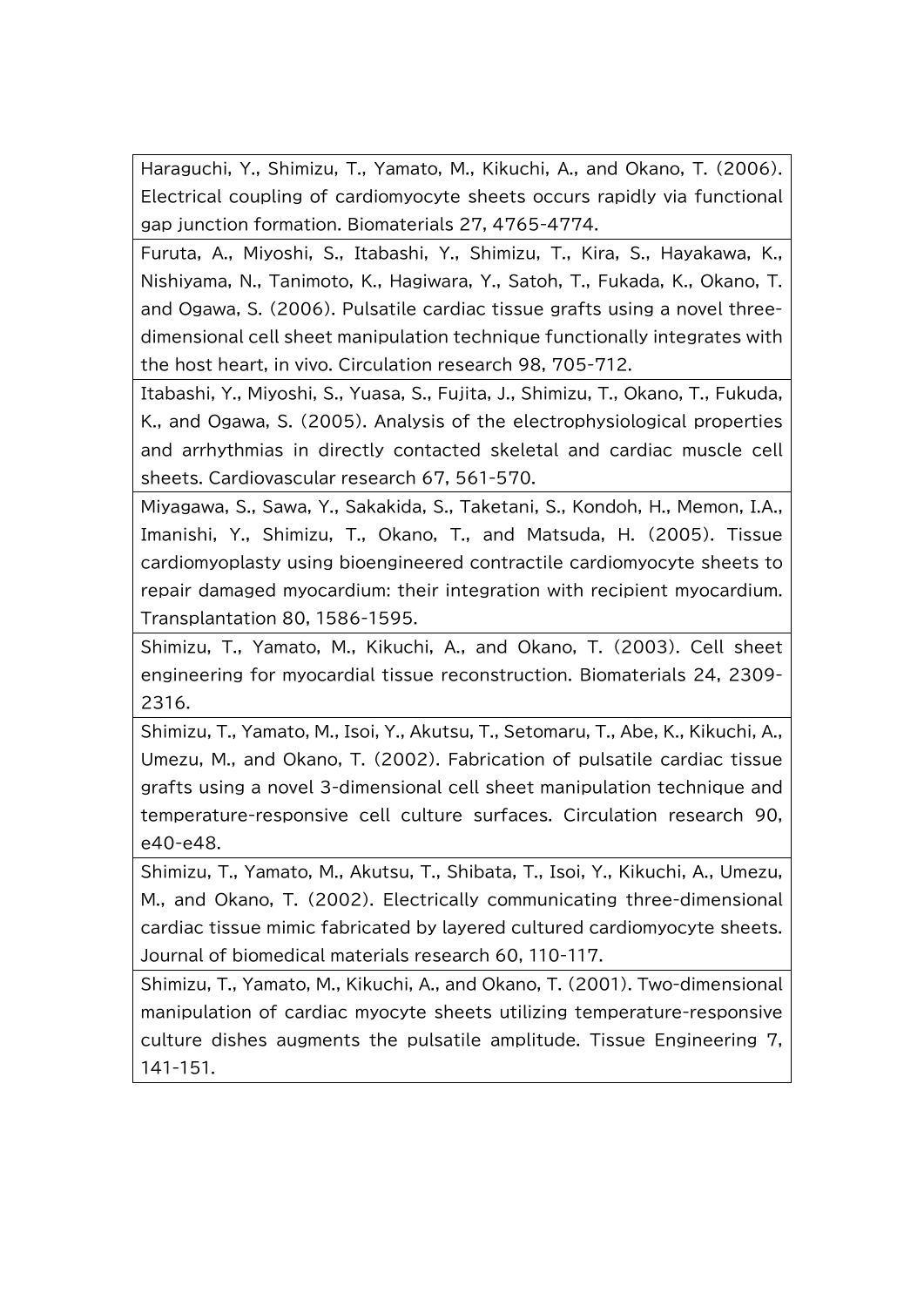Cardiac stem cells(心臓幹細胞)

Kamata, S., Miyagawa, S., Fukushima, S., Nakatani, S., Kawamoto, A., Saito, A., Harada, A., Shimizu, T., Daimon, T., Okano, T., Asahara, T., Sawa, Y. (2014). Improvement of cardiac stem cell sheet therapy for chronic ischemic injury by adding endothelial progenitor cell transplantation: analysis of layer-specific regional cardiac function. Cell Transplantation Vol 23, 1305-1319.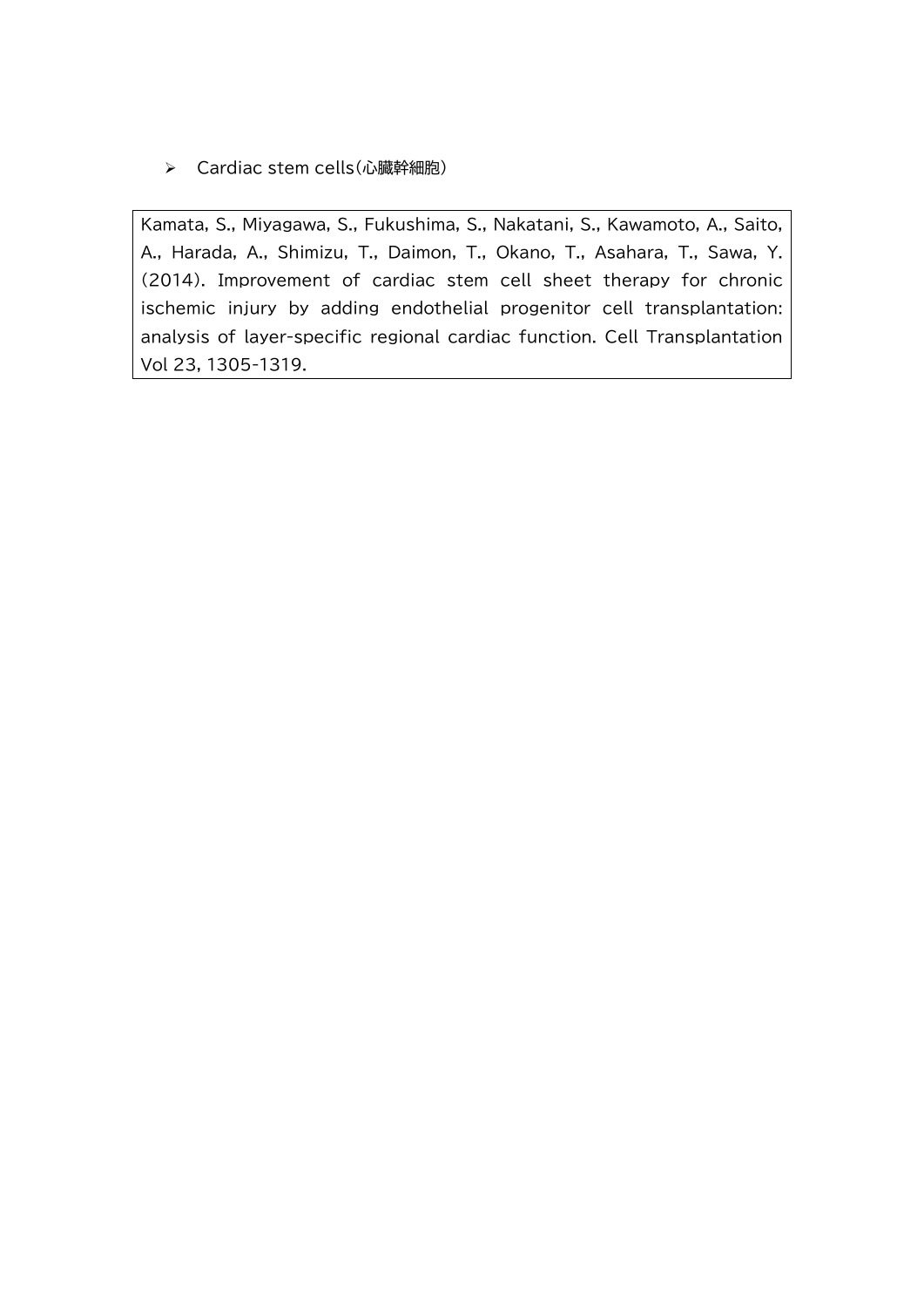Cardiovascular cells(心臓血管細胞)

Masumoto, H., Ikuno, T., Takeda, M., Fukushima, H., Marui, A., Katayama, S., Shimizu, T., Ikeda, T., Okano, T., Sakata, R., Yamashita, J. (2014). Human iPS cell-engineered cardiac tissue sheets with cardiomyocytes and vascular cells for cardiac regeneration. SCIENTIFIC REPORTS. DOI: 10.1038/srep06716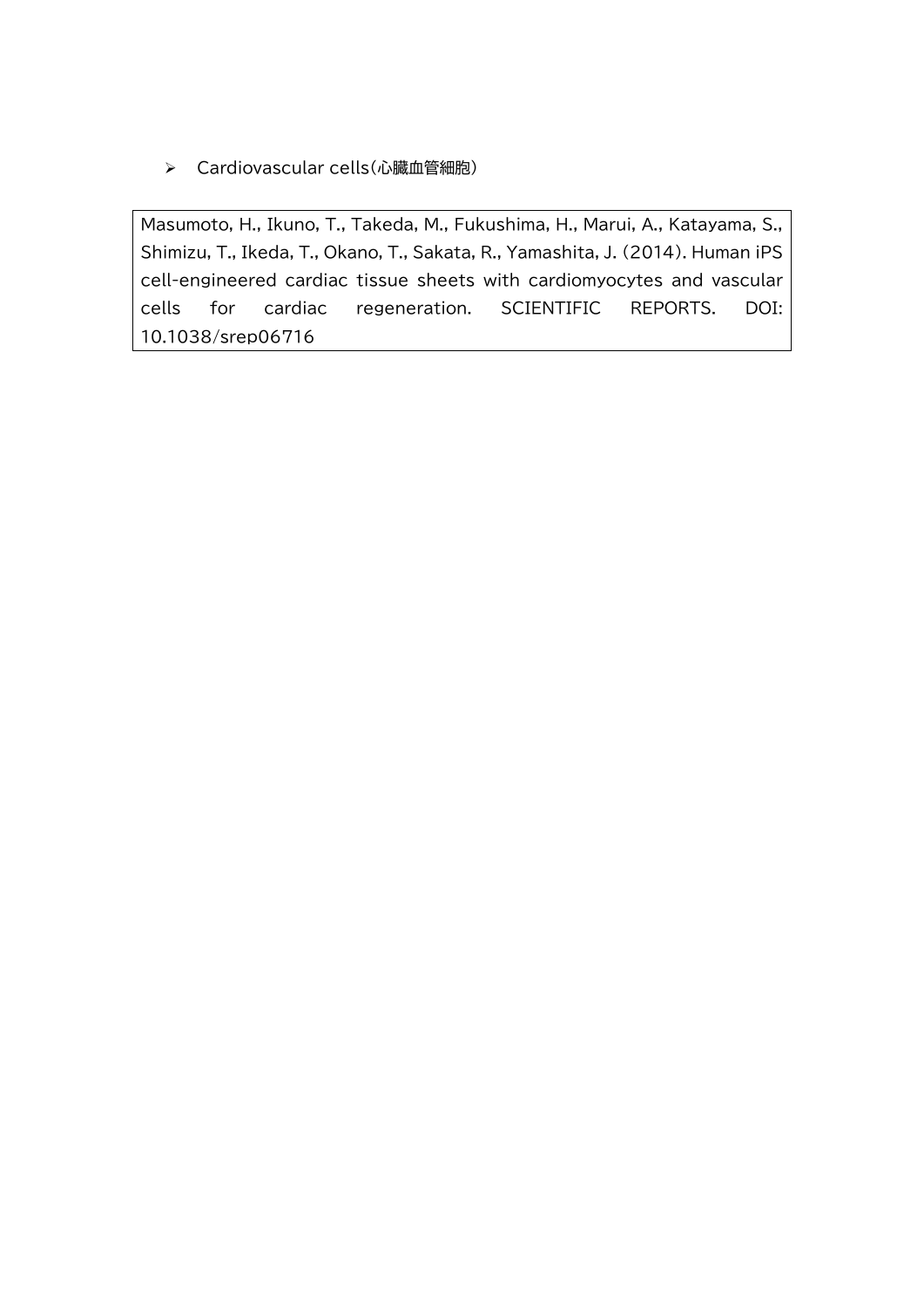# > Chondrocyte(軟骨)

Shimizu, R., Kamei, N., Adachi, N., Hamanishi, M., Kamei, G., Mahmoud, E., Nakano, T., Iwata, T., Yamato, M., Okano, T., Ochi, M. (2015). Repair mechanism of osteochondral defect promoted by bioengineered chondrocyte sheet. TISSUE ENGINEERING Part A Volume 21, Numbers 5 & 6.

Shudo, Y., Cohen, J., MacArthur, J., Goldstone, A., Otsuru, S., Trubelja, A., Patel, J., Edwards, B., Hung, G., Fairman, A., Brusalis, C., Hiesinger, W., Atluri, P., Hiraoka, A., Miyagawa, S., Sawa, Y., Woo, Y. (2015). A tissue-engineered chondrocyte cell sheet induces extracellular matrix modification to enhance ventricular biomechanics and attenuate myocardial stiffness in ischemic cardiomyopathy. TISSUE ENGINEERING Part A, Volume 21 Numbers 19 & 20.

Takaku, Y., Murai, K., Ukai, T., Ito, S., Kokubo, M., Satoh, M., Kobayashi, E., Yamato, M., Okano, T., Takeuchi, M., Mochida, J., Sato, M. (2014). In vivo cell tracking by bioluminescence imaging after transplantation of bioengineered cell sheets to the knee joint. Biomaterials 35, 2199-2206.

Sato M. (2010) Cell sheet technologies for cartilage repair, Regenerative medicine and biomaterials for the repair of connective tissues. (Edited by Archer C and Ralphs J) WOODHEAD Publishing Limited, CRC Press LLC, 251- 265.

Mitani, G., Sato, M., Lee, J. I., Kaneshiro, N., Ishihara, M., Ota, N., Kokubo, M., Sakai, H., Kikuchi, T. & Mochida, J. (2009) The properties of bioengineered chondrocyte sheets for cartilage regeneration. BMC Biotechnol 6, 9-17.

Sato, M., lshihara, M., Furukawa, K., Kaneshiro, N., Nagai, T., Mitani, G., Kutsuna, T., 0hta, N., Kokubo, M., Kikuchi, T., Sakai, H., Ushida, T., Kikuchi, M. and Mochida, J. (2008) Recent technological advancements related to articular cartilage regeneration. Med BioI Eng Comput 46, 735-743

Kaneshiro. N., Sato. M., Ishihara. M., Mitani. G., Sakai. H., Kikuchi. T. and Mochida. J. (2007). Cultured articular chondrocytes sheets for partial thickness cartilage defects utilizing temperature-responsive culture dishes. European Cells and Materials 13, 87-92.

Kaneshiro, N., Sato, M., Ishihara, M., Mitani, G., Sakai, H., and Mochida, J. (2006). Bioengineered chondrocyte sheets may be potentially useful for the treatment of partial thickness defects of articular cartilage. Biochemical and biophysical research communications 349, 723-731.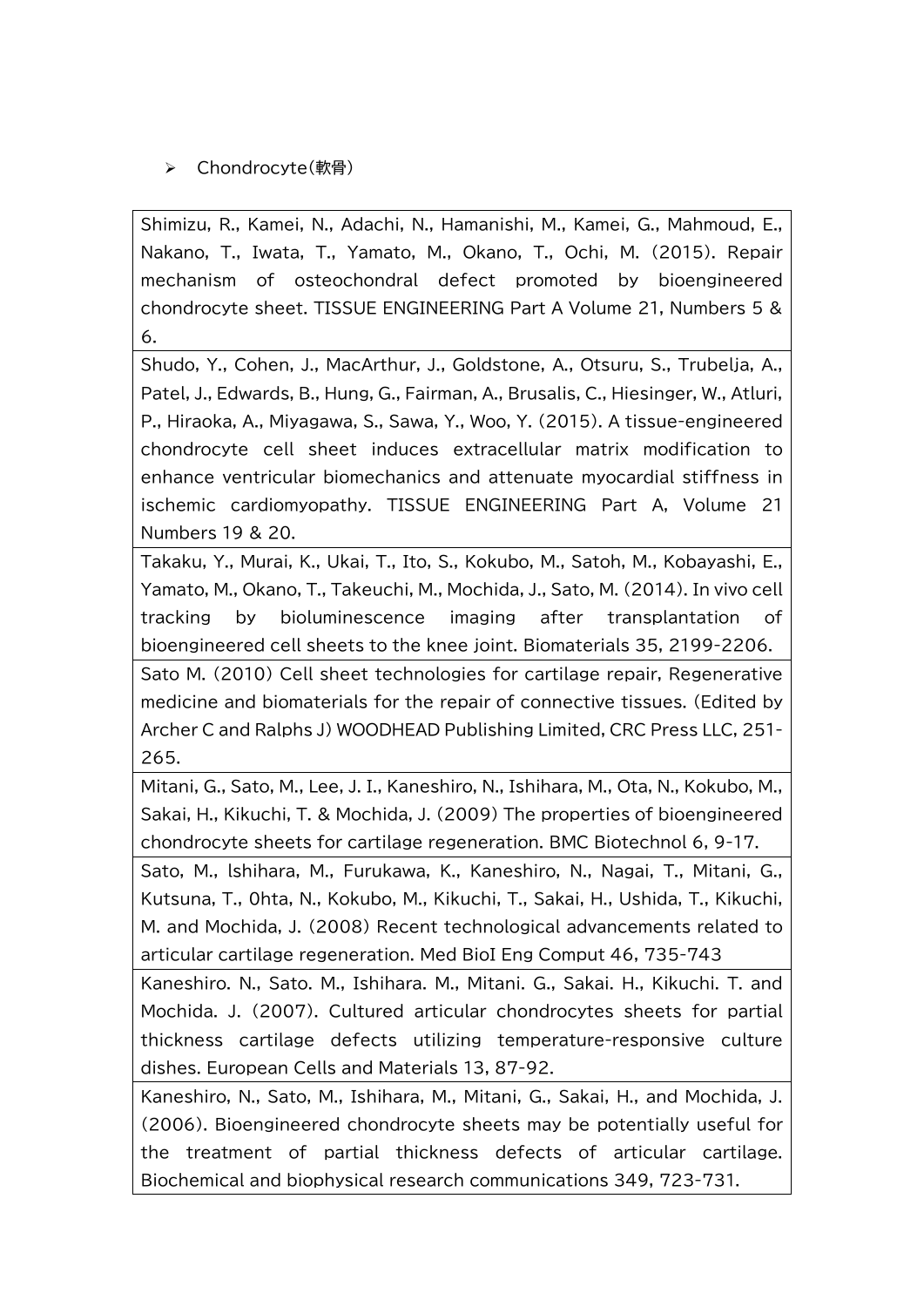## Cornea(角膜)

Kobayashi, T., Yamato, M., Okano, T., Watanabe, Y. (2013). Quantitative evaluation system for tissue-engineered corneal epithelial cell sheets using image-based technology. Journal of Regenerative Medicine & Tissue Engineering, doi: 10.7243/2050-1218-2-2

Takagi, R., Yamato, M., Murakami, D., Kondo, M., Yang, J., Ohki, T., Nishida, K., Kohno, C. & Okano, T. (2011) Preparation of keratinocyte culture medium for the clinical applications of regenerative medicine. J Tissue Eng Regen Med, 5(4), e63-73.

Hayashi, R., Yamato, M., Takayanagi, H., Oie, Y., Kubota, A., Hori, Y., Okano, T. & Nishida, K. (2010) Validation system of tissue-engineered epithelial cell sheets for corneal regenerative medicine. Tissue Eng Part C Methods, 16(4), 553-560.

Watanabe, K., Yamato, M., Hayashida, Y., Yang, J., Kikuchi, A., Okano, T., Tano, Y., and Nishida, K. (2007). Development of transplantable genetically modified corneal epithelial cell sheets for gene therapy. Biomaterials 28, 745-749.

Kanayama, S., Nishida, K., Yamato, M., Hayashi, R., Sugiyama, H., Soma, T., Maeda, N., Okano, T., and Tano, Y. (2007). Analysis of angiogenesis induced by cultured corneal and oral mucosal epithelial cell sheets in vitro. Experimental eye research 85, 772-781.

Sumide, T., Nishida, K., Yamato, M., Ide, T., Hayashida, Y., Watanabe, K., Yang, J., Kohno, C., Kikuchi, A., Maeda, N., Watanabe, H., Okano, T. and Tano, Y. (2006). Functional human corneal endothelial cell sheets harvested from temperature-responsive culture surfaces. The FASEB Journal 20, 392-394. Ide, T., Nishida, K., Yamato, M., Sumide, T., Utsumi, M., Nozaki, T., Kikuchi, A., Okano, T., and Tano, Y. (2006). Structural characterization of

bioengineered human corneal endothelial cell sheets fabricated on temperature-responsive culture dishes. Biomaterials 27, 607-614.

Hayashida, Y., Nishida, K., Yamato, M., Yang, J., Sugiyama, H., Watanabe, K., Hori, Y., Maeda, N., Kikuchi, A., Okano, T. and Tano, Y. (2006). Transplantation of tissue-engineered epithelial cell sheets after excimer laser photoablation reduces postoperative corneal haze. Investigative ophthalmology & visual science 47, 552-557.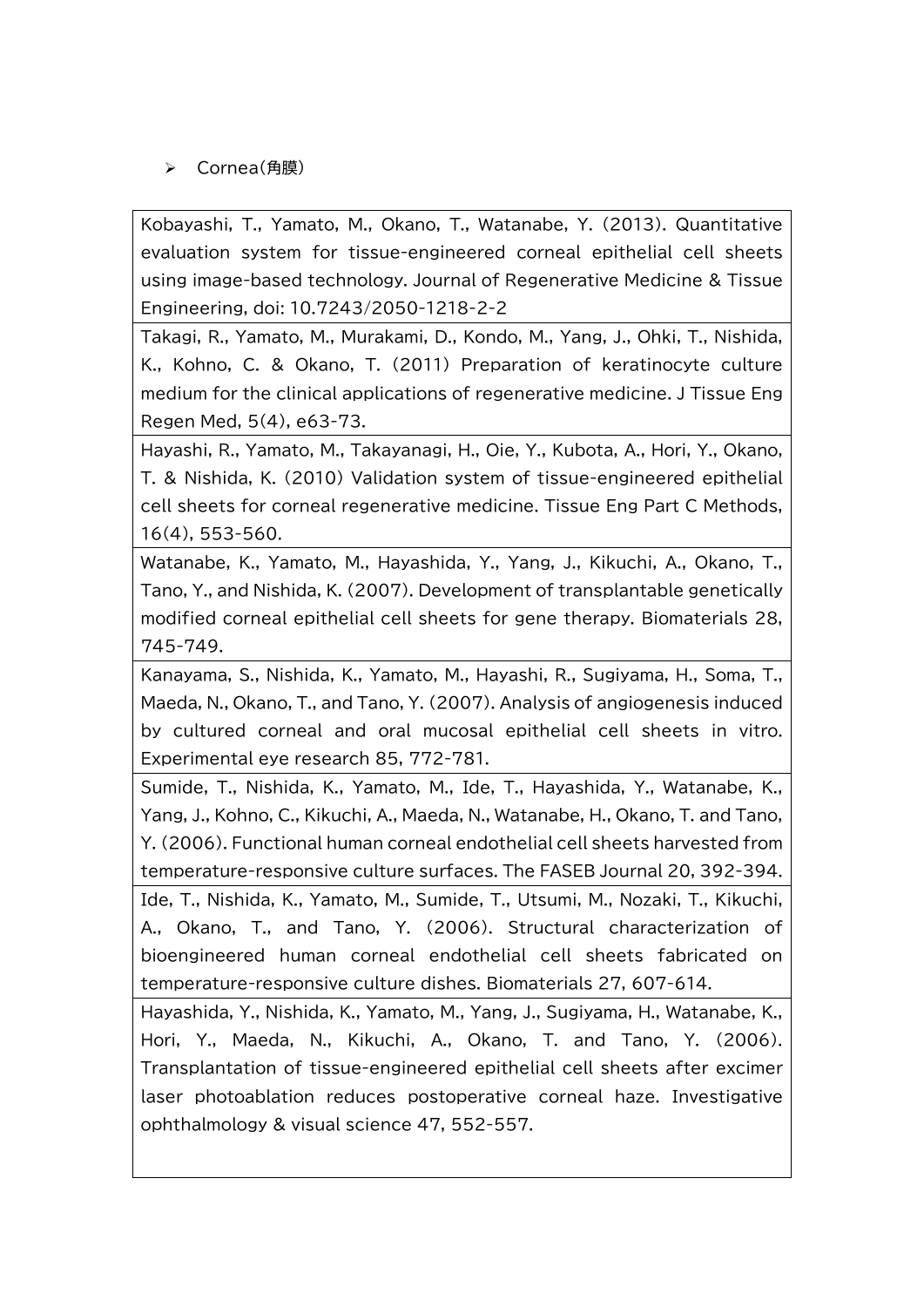Umemoto, T., Yamato, M., Nishida, K., Kohno, C., Yang, J., Tano, Y., and Okano, T. (2005). Rat limbal epithelial side population cells exhibit a distinct expression of stem cell markers that are lacking in side population cells from the central cornea. FEBS letters 579, 6569-6574.

Watanabe, K., Nishida, K., Yamato, M., Umemoto, T., Sumide, T., Yamamoto, K., Maeda, N., Watanabe, H., Okano, T., and Tano, Y. (2004). Human limbal epithelium contains side population cells expressing the ATP-binding cassette transporter ABCG2. FEBS letters 565, 6-10.

Nishida, K., Yamato, M., Hayashida, Y., Watanabe, K., Maeda, N., Watanabe, H., Yamamoto, K., Nagai, S., Kikuchi, A., Tano, Y. and Okano, T. (2004). Functional bioengineered corneal epithelial sheet grafts from corneal stem cells expanded ex vivo on a temperature-responsive cell culture surface. Transplantation 77, 379-385.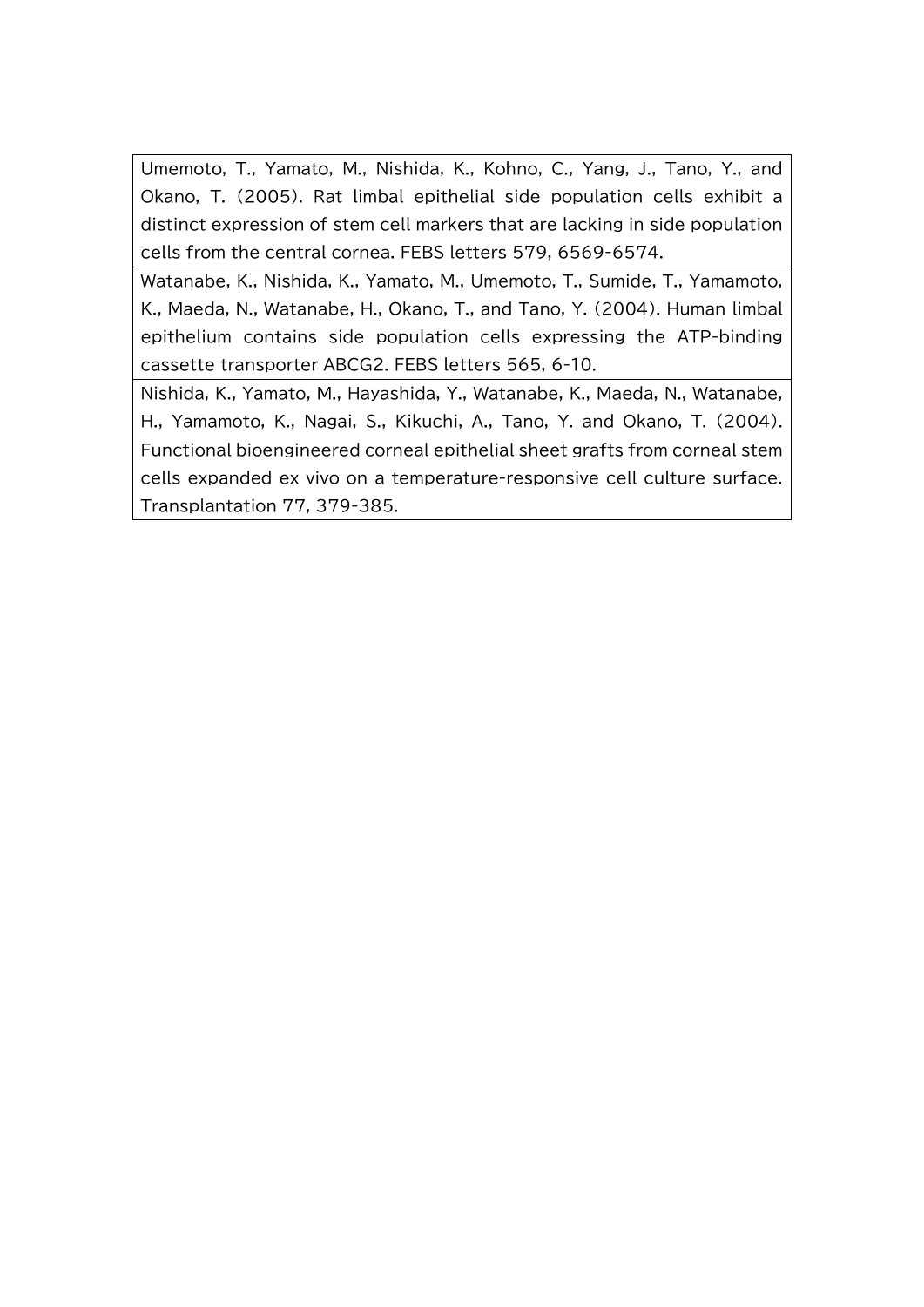> Corneal endothelial cells(角膜内皮細胞)

Lai, J. Y. & amp; Li, Y. T. (2010) Functional assessment of cross-linked porous gelatin hydrogels for bioengineered cell sheet carriers. Biomacromolecules, 11(5), 1387-1397.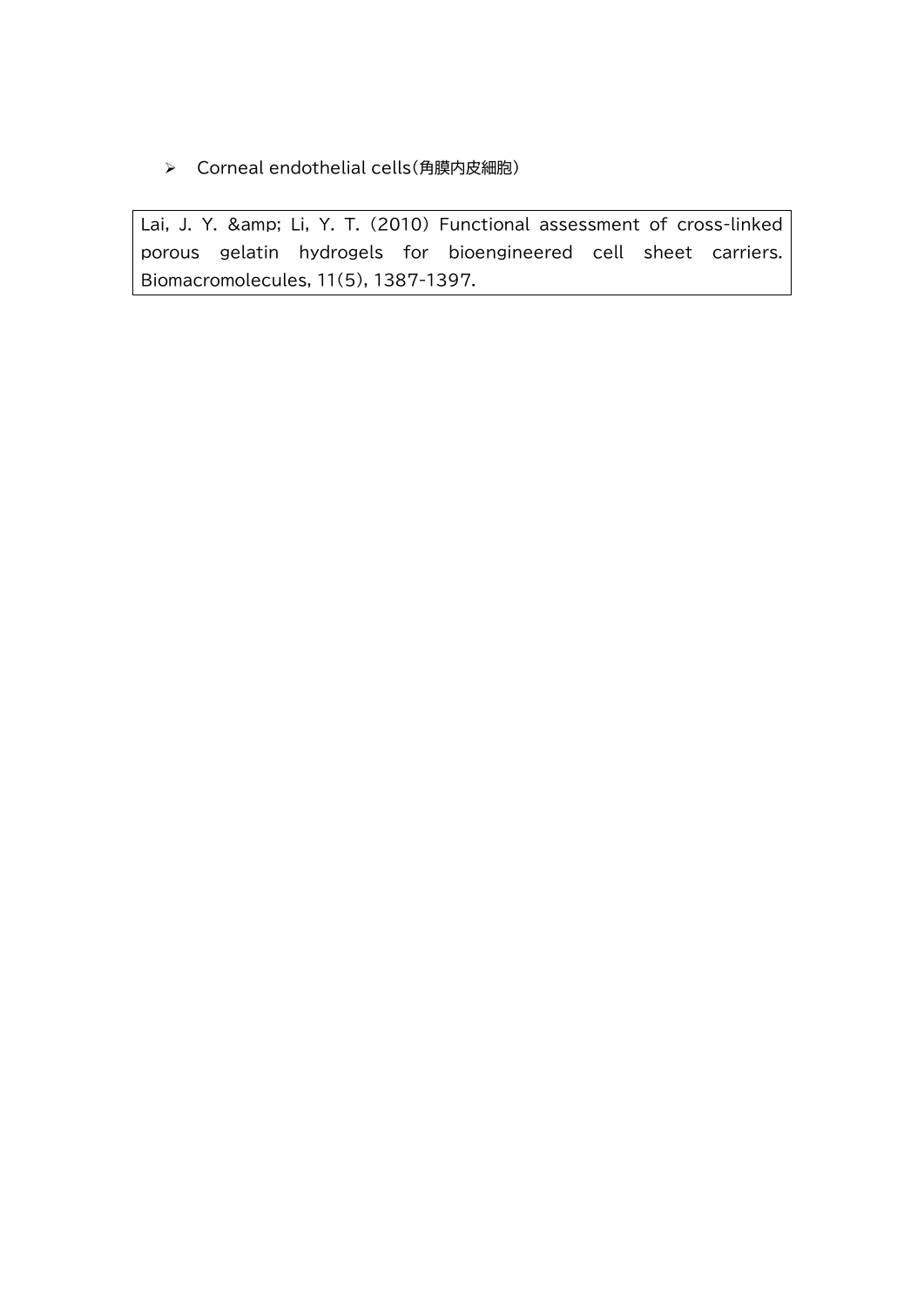Dental epithelial (DE) cells/ Dental mesenchymal (DM) cells

Monteiro, N., Smith, E., Angstadt, S., Zhang, W., Khademhosseini, A., Yelick, P. (2016). Dental cell sheet biomimetic tooth bud model. Biomaterials 106, 167-179.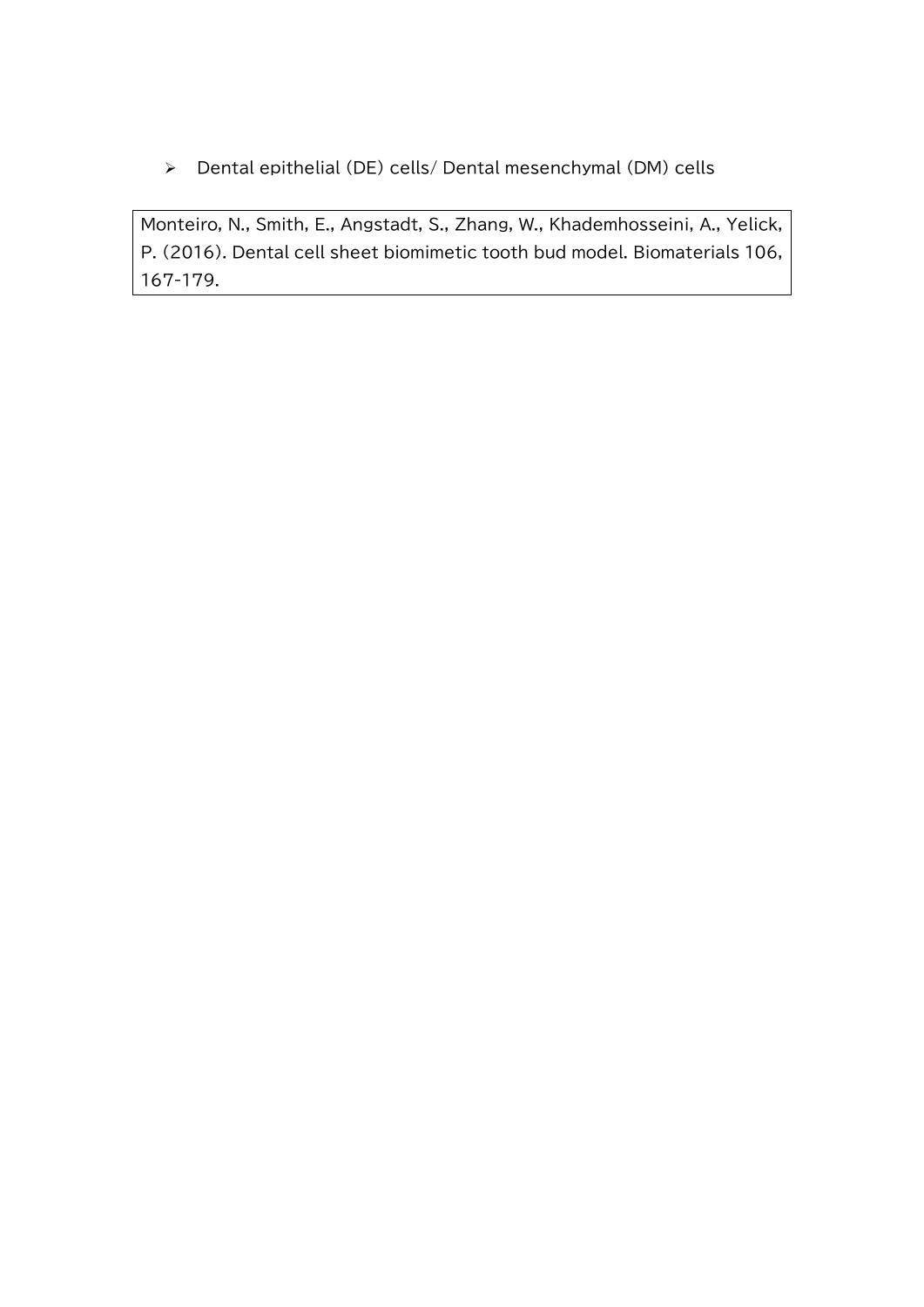Embryonic stem cells(胚性幹細胞)

Matsuura, K., Masuda, S., Haraguchi, Y., Yasuda, N., Shimizu, T., Hagiwara, N., Zandstra, P. W. & amp; Okano, T. (2011) Creation of mouse embryonic stem cell-derived cardiac cell sheets. Biomaterials, 32(30), 7355-7362.

Bel, A., Planat-Bernard, V., Saito, A., Bonnevie, L., Bellamy, V., Sabbah, L., Bellabas, L., Brinon, B., Vanneaux, V., Pradeau, P., Peyrard, S., Larghero, J., Pouly, J., Binder, P., Garcia, S., Shimizu, T., Sawa, Y., Okano, T., Bruneval, P., Desnos, M., Hagege, A. A., Casteilla, L., Puceat, M. & amp; Menasche, P. (2010) Composite cell sheets: A further step toward safe and effective myocardial regeneration by cardiac progenitors derived from embryonic stem cells. Circulation, 122(11 Suppl), S118-123.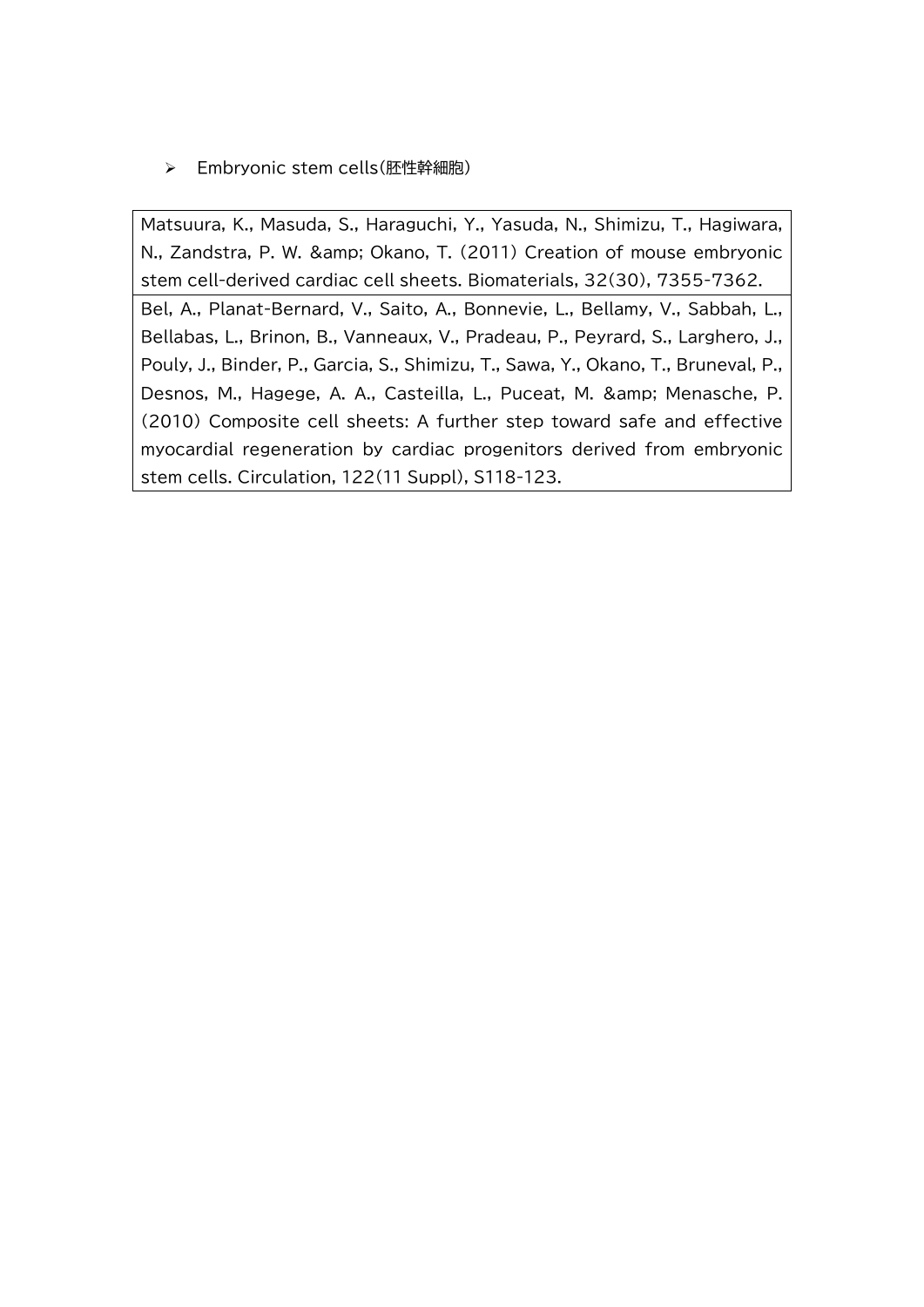Endometrial cells(子宮内膜)

Takagi, S., Shimizu, T., Kuramoto, G., Ishitani, K., Matsui, H., Yamato, M., Okano, T. (2014). Reconstruction of functional endometrium-like tissue in vitro and in vivo using cell sheet engineering. Biochemical and Biophysical Research Communications 446, 335-340.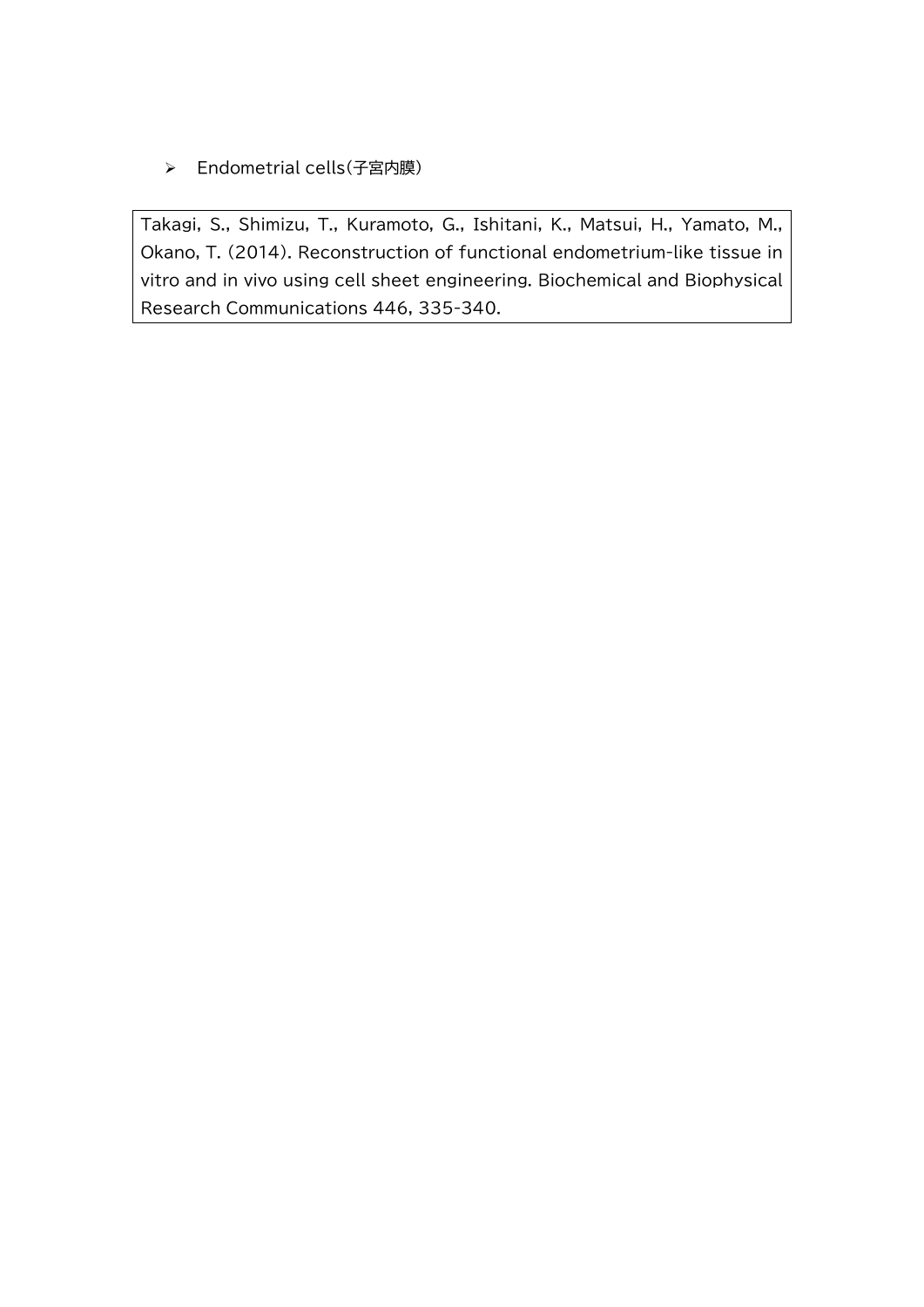Fibroblast (NIH/3T3)(線維芽細胞)

Matsushima, H., Kuroki, T., Adachi, T., Kitasato, A., Ono, S., Tanaka, T., Hirabaru, M., Kuroshima, N., Hirayama, T., Sakai, Y., Soyama, A., Hidaka, M., Takatsuki, M., Kin, T., Shapiro, J., Eguchi, S. (2016). Human fibroblast sheet promotes human pancreatic islet survival and function in vitro. Cell Transplantation Vol. 25, 1525-1537.

Baimakhanov, Z., Yamanouchi, K., Sakai, Y., Koike, M., Soyama, A., Hidaka, M., Takatsuki, M., Fujita, F., Kanetaka, K., Kuroki, T., Eguchi, S. (2016). Efficacy of multilayered hepatocyte sheet transplantation for radiationinduced liver damage and partial hepatectomy in a rat model. Cell Transplantation Vol. 25, 549-558.

Sakai, Y., Koike, M., Soyama, A., Hidaka, M., Kuroki, T., Eguchi, S. (2015). Rapid production of engineered human primary hepatocyte/fibroblast sheets. Data in Brief 5, 498-501.

Sasagawa, T., Shimizu, T., Yamato, M., Okano, T. (2014). Expression profiles of angiogenesis-related proteins in prevascular three-dimensional tissue using cell-sheet engineering. Biomaterials 35, 206-213.

Sugibayashi, K., Kumashiro, Y., Shimizu, T., Kobayashi, J., Okano, T. (2012). A molded hyaluronic acid gel as a micro-template for blood capillaries. Journal of Biomaterials Sciences, Polymer Edition, 24:2, 135-147.

Lee, E. L. & amp; Von Recum, H. A. (2010) Cell culture platform with mechanical conditioning and nondamaging cellular detachment. J Biomed Mater Res A, 93(2), 411-418.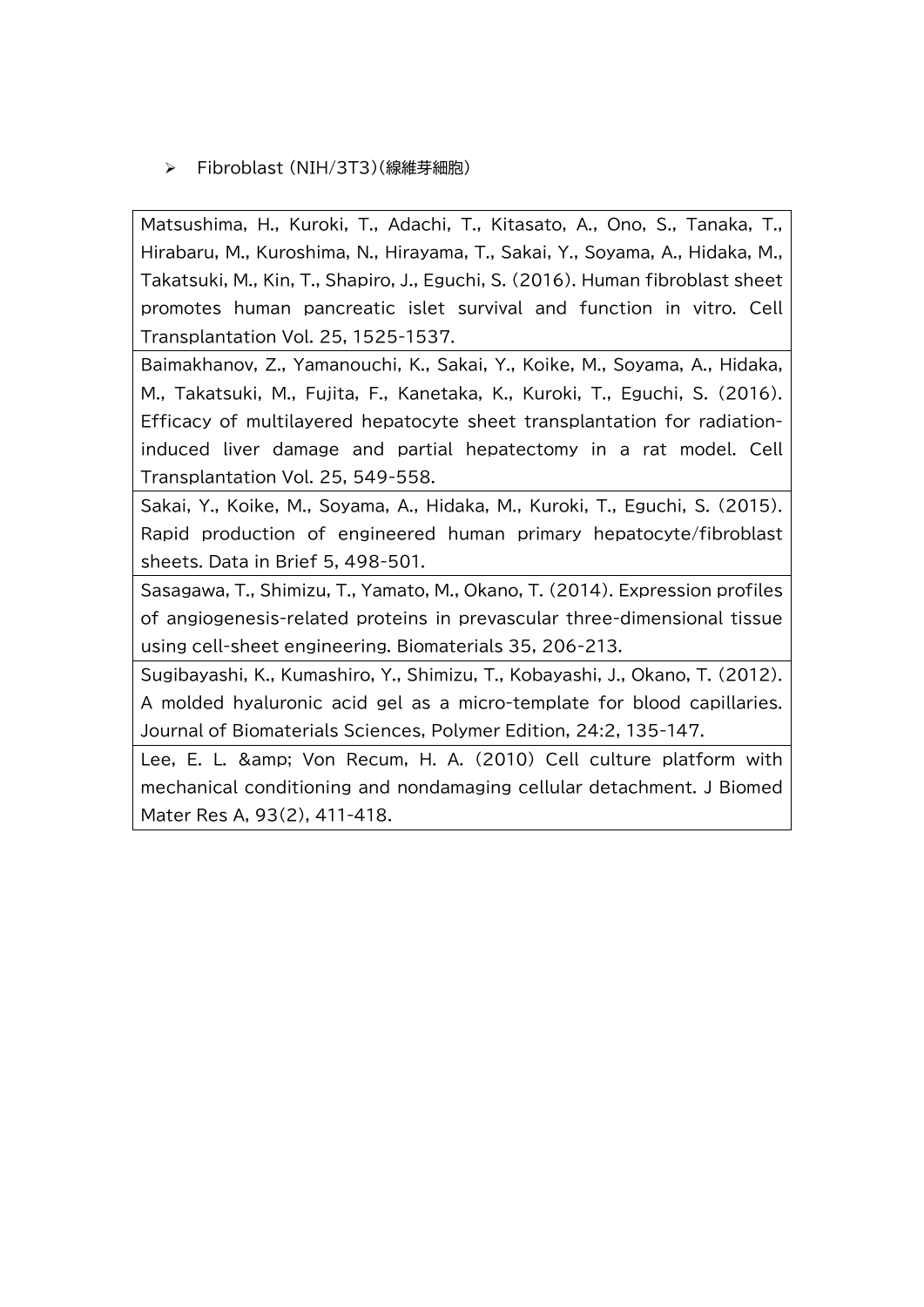HCT-116(-luc2) <human colon cancer cell line including luciferase 2> (結腸癌)

Suzuki, R., Aruga, A., Kobayashi, H., Yamato, M., Yamamoto, M. (2014). Development of a novel in vivo cancer model using cell sheet engineering. ANTICANCER RESEARCH 34, 4747-4754.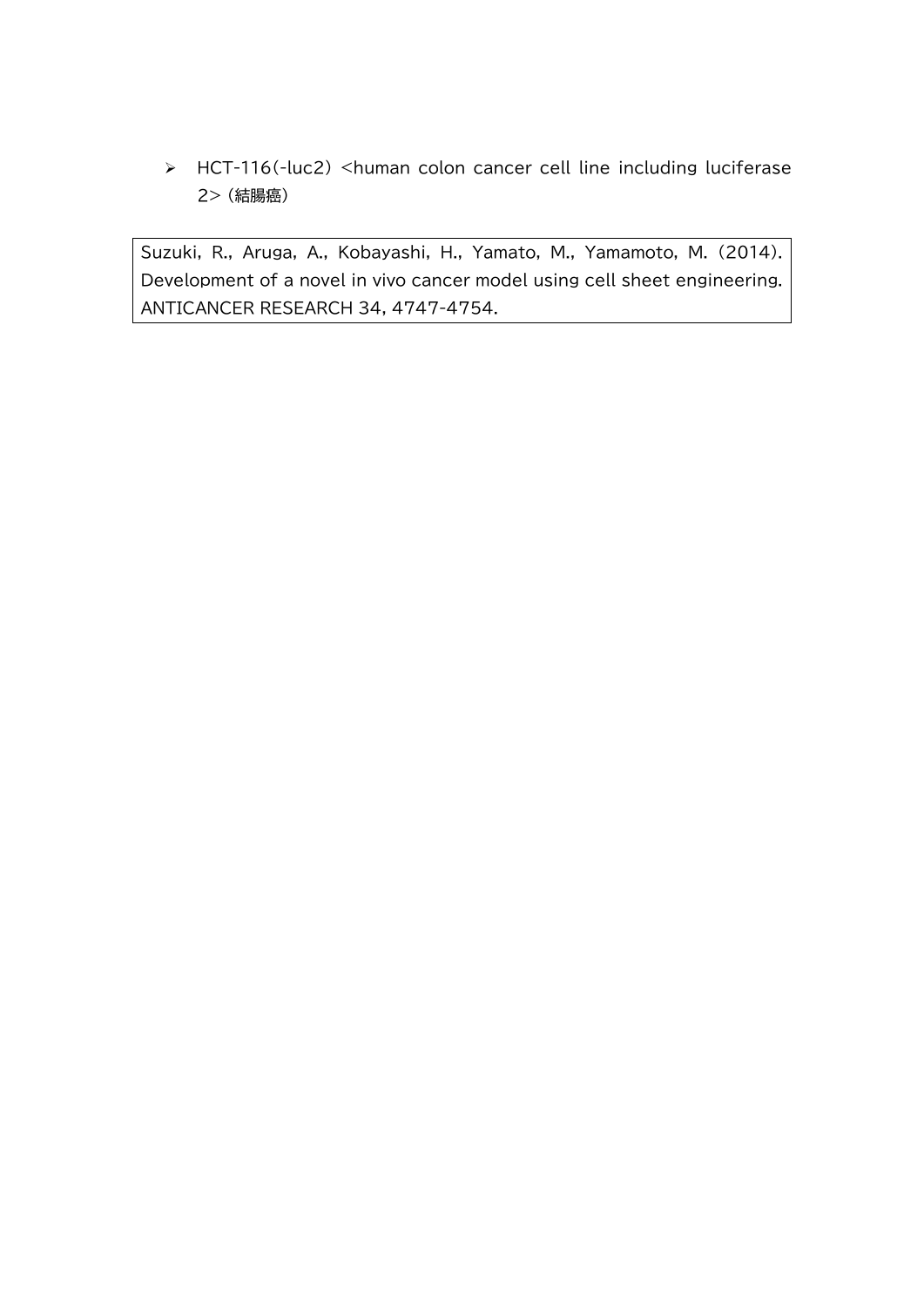#### > Hepatocyte(肝臓)

Baimakhanov, Z., Yamanouchi, K., Sakai, Y., Koike, M., Soyama, A., Hidaka, M., Takatsuki, M., Fujita, F., Kanetaka, K., Kuroki, T., Eguchi, S. (2016). Efficacy of multilayered hepatocyte sheet transplantation for radiationinduced liver damage and partial hepatectomy in a rat model. cell transplantation Vol. 25, 549-558.

Sakai, Y., Koike, M., Soyama, A., Hidaka, M., Kuroki, T., Eguchi, S. (2015). Rapid production of engineered human primary hepatocyte/fibroblast sheets. Data in Brief 5, 498-501.

Sakai, Y., Koike, M., Hasegawa, H., Yamanouchi, K., Soyama, A., Takatsuki, M., Kuroki, T., Ohashi, K., Okano, T., Eguchi, S. (2013). Rapid fabricating technique for multi-layered human hepatic cell sheets by forceful contraction of the fibroblast monolayer. PLoS ONE 8(7), e70970.

Ohno, M., Motojima, K., Okano, T. & Taniguchi, A. (2009) Maturation of the extracellular matrix and cell adhesion molecules in layered co-cultures of hepg2 and endothelial cells. J Biochem, 145(5), 591-597.

Ohno, M., Motojima, K., Okano, T. & Taniguchi, A. (2009) Induction of drug-metabolizing enzymes by phenobarbital in layered co-culture of a human liver cell line and endothelial cells. Biol Pharm Bull, 32(5), 813-817.

Takayama, G., Taniguchi, A., and Okano, T. (2007). Identification of differentially expressed genes in hepatocyte/endothelial cell co-culture system. Tissue engineering 13, 159-166.

Ohashi, K., Yokoyama, T., Yamato, M., Kuge, H., Kanehiro, H., Tsutsumi, M., Amanuma, T., Iwata, H., Yang, J., Okano, T. and Nakajima, Y. (2007). Engineering functional two- and three-dimensional liver systems in vivo using hepatic tissue sheets. Nat Med 13, 880-885.

Kurosawa, Y., Taniguchi, A., and Okano, T. (2005). Novel method to examine hepatocyte-specific gene expression in a functional coculture system. Tissue engineering 11, 1650-1657.

Harimoto, M., Yamato, M., Hirose, M., Takahashi, C., Isoi, Y., Kikuchi, A., and Okano, T. (2002). Novel approach for achieving double-layered cell sheets co-culture: overlaying endothelial cell sheets onto monolayer hepatocytes utilizing temperature-responsive culture dishes. Journal of biomedical materials research 62, 464-470.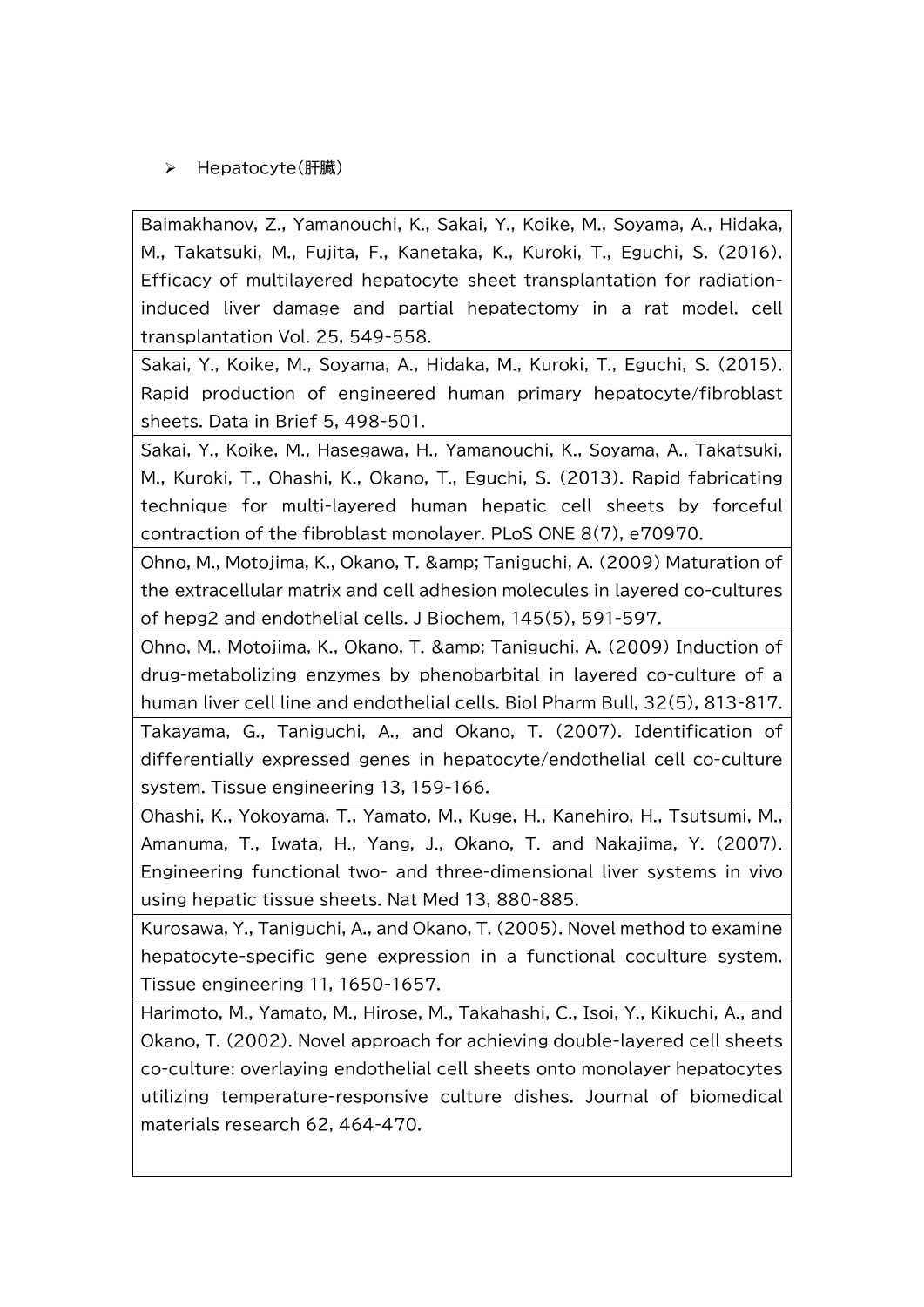Hirose, M., Yamato, M., Kwon, O.H., Harimoto, M., Kushida, A., Shimizu, T., Kikuchi, A., and Okano, T. (2000). Temperature-responsive surface for novel co-culture systems of hepatocytes with endothelial cells: 2-D patterned and double layered co-cultures. Yonsei medical journal 41, 803- 813.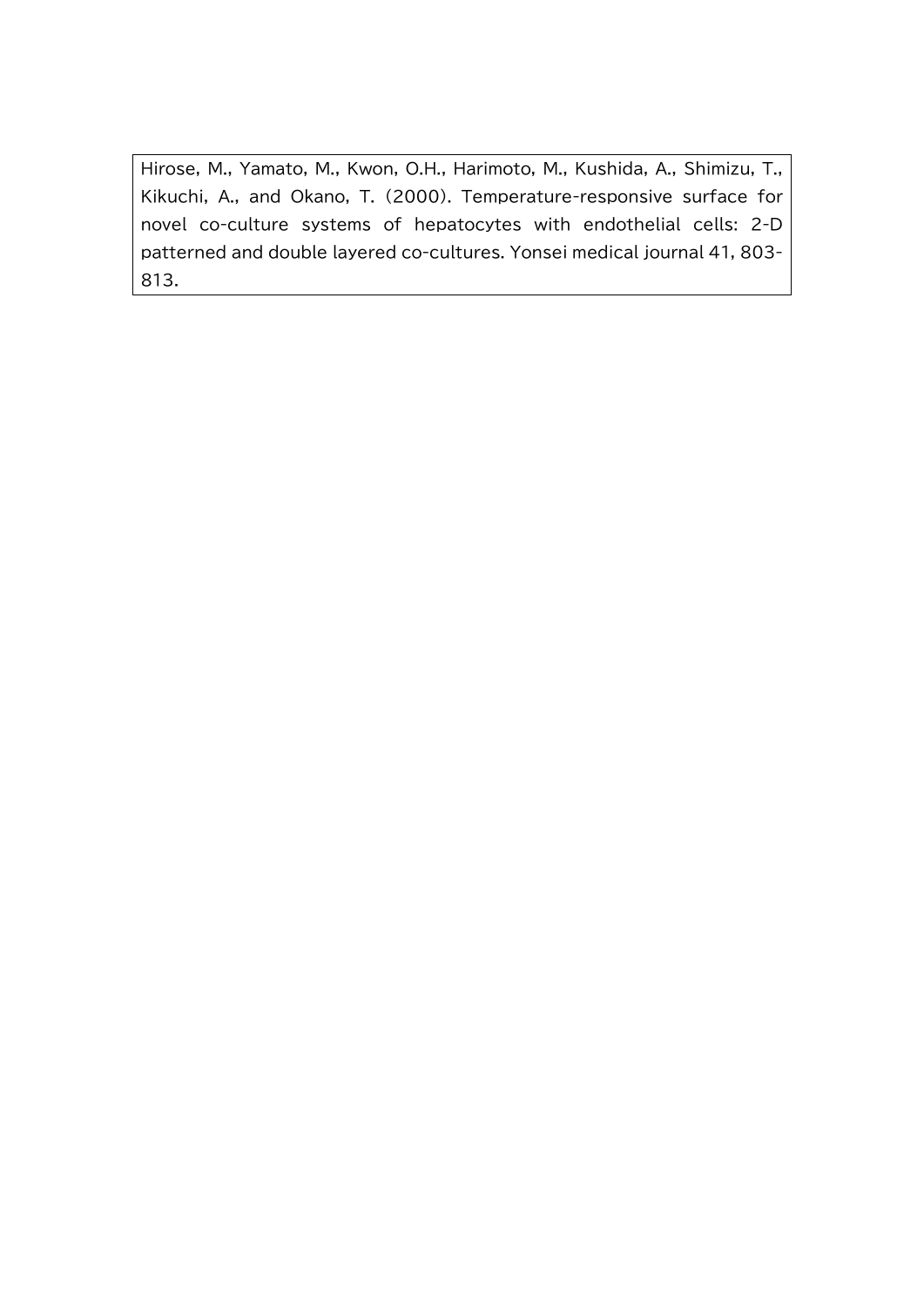$\triangleright$  Human 293 (CD4 expressing) cells

Long, Y., Meng, F., Kondo, N., Iwamoto, A. & amp; Matsuda, Z. (2011) Conserved arginine residue in the membrane-spanning domain of hiv-1 gp41 is required for efficient membrane fusion. Protein Cell, 2(5), 369- 376.

Kondo, N., Miyauchi, K., Meng, F., Iwamoto, A. & amp; Matsuda, Z. (2010) Conformational changes of the hiv-1 envelope protein during membrane fusion are inhibited by the replacement of its membrane-spanning domain. J Biol Chem, 285(19), 14681-14688.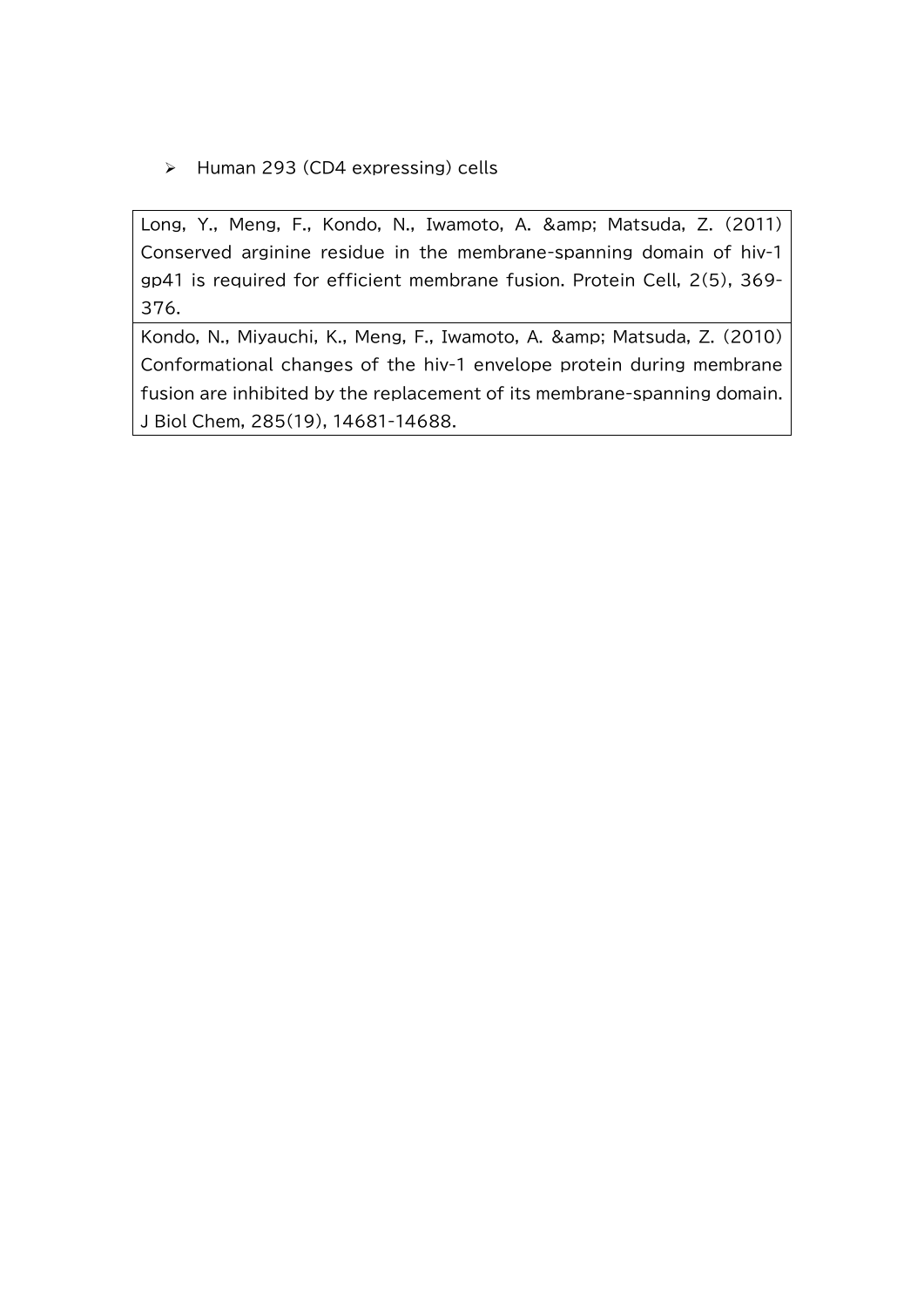> Human Rotator Cuff-Derived cells(腱板由来細胞)

Harada, Y., Mifune, Y., Inui, A., Sakata, R., Muto, T., Takase, F., Ueda, Y., Kataoka, T., Kokubu, T., Kuroda, R., Kurosaka, M. (2016). Rotator cuff repair using cell sheets derived from human rotator cuff in a rat model. J Orthop Res. DOI 10.1002/jor.23289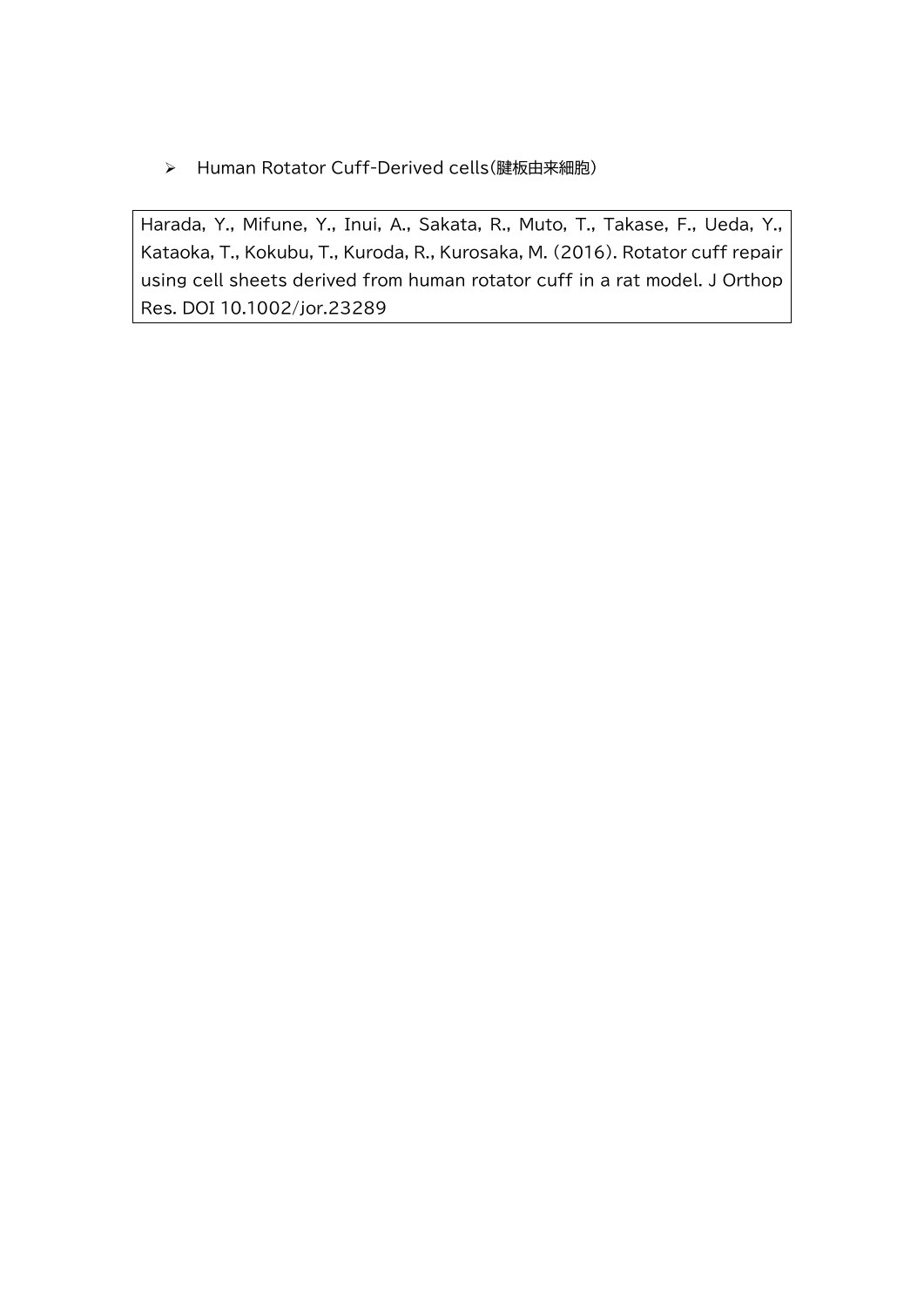Islet(膵島)

Yamashita, S., Ohashi, K., Utoh, R., Okano, T., Yamamoto, M. (2015). Human laminin isotype coating for creating islet cell sheets. Cell Medicine Vol. 8, 39-46.

Shimizu, H., Ohashi, K., Saito, T., Utoh, R., Ise, K., Yamato, M., Okano, T., Gotoh, M. (2013). Topographical arrangement of  $\alpha$ -and β-cells within neo-islet tissue engineered by islet cell sheet transplantation in mice. Transplantation Proceedings 45, 1881-1884.

Shimizu. H., Ohashi. K., Utoh. R., Ise. K., Gotoh. M., Yamato. M. and Okano. T. (2009). Bioengineering of a functional sheet of islet cells for the treatment of diabetes mellitus. Biomaterials 30, 5943-5949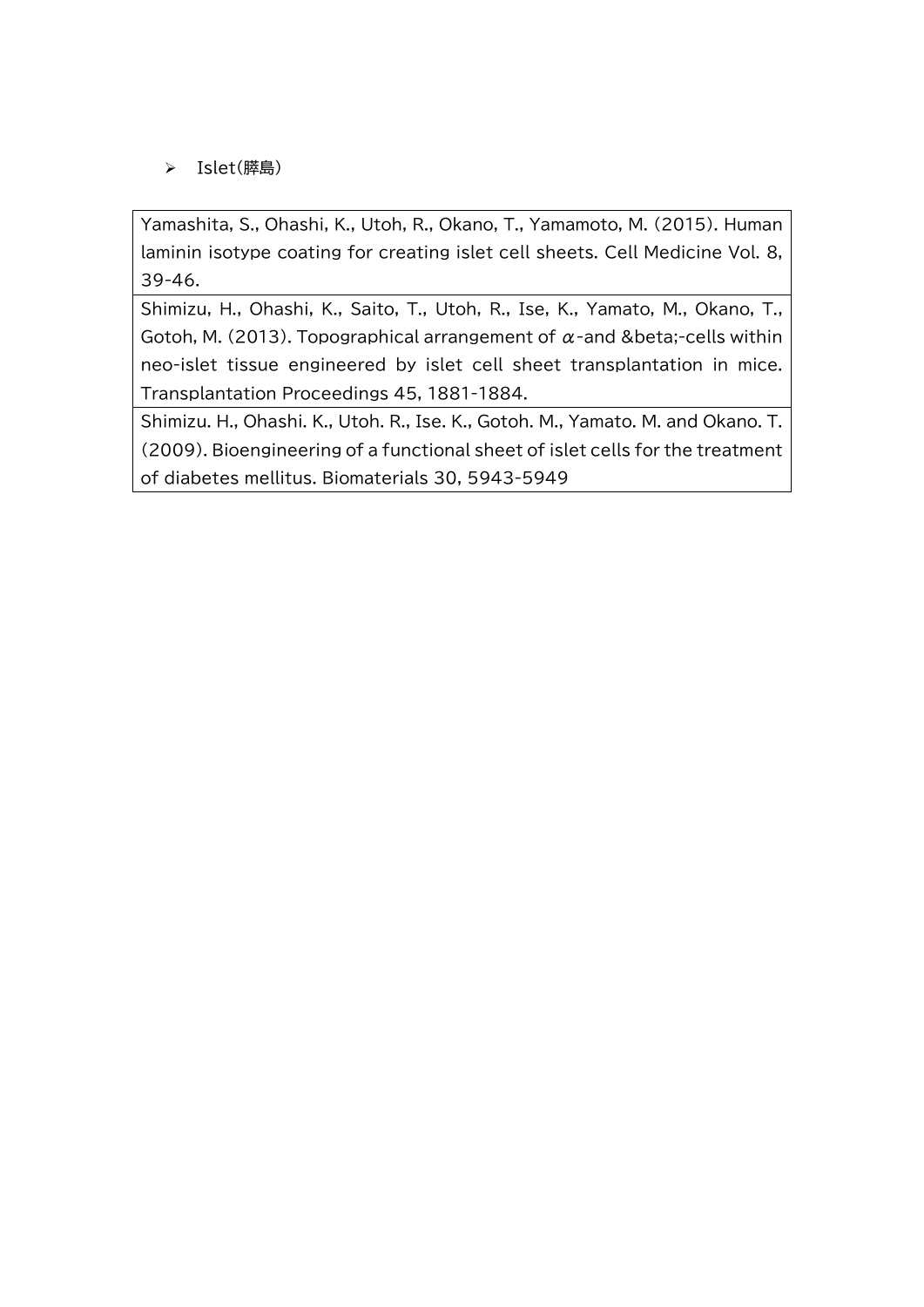## > Keratinocyte(表皮)

Osada, A., Sekine, H., Soejima, K., Sakurai, H., Shimizu, T. (2016). Harvesting epithelial keratinocyte sheets from temperature-responsive dishes preserves basement membrane proteins and improves cell survival in a skin defect model. J Tissue Eng Regen Med,

Fujisawa, D., Sekine, H., Okano, T., Sakurai, H., Shimizu, T. (2015). Ex vivo prefabricated rat skin flap using cell sheets and an arteriovenous vascular bundle. Plast Reconstr Surg Glob Open, 3:e424.

Yamato, M., Utsumi, M., Kushida, A., Konno, C., Kikuchi, A., and Okano, T. (2001). Thermo-responsive culture dishes allow the intact harvest of multilayered keratinocyte sheets without dispase by reducing temperature. Tissue engineering 7, 473-480.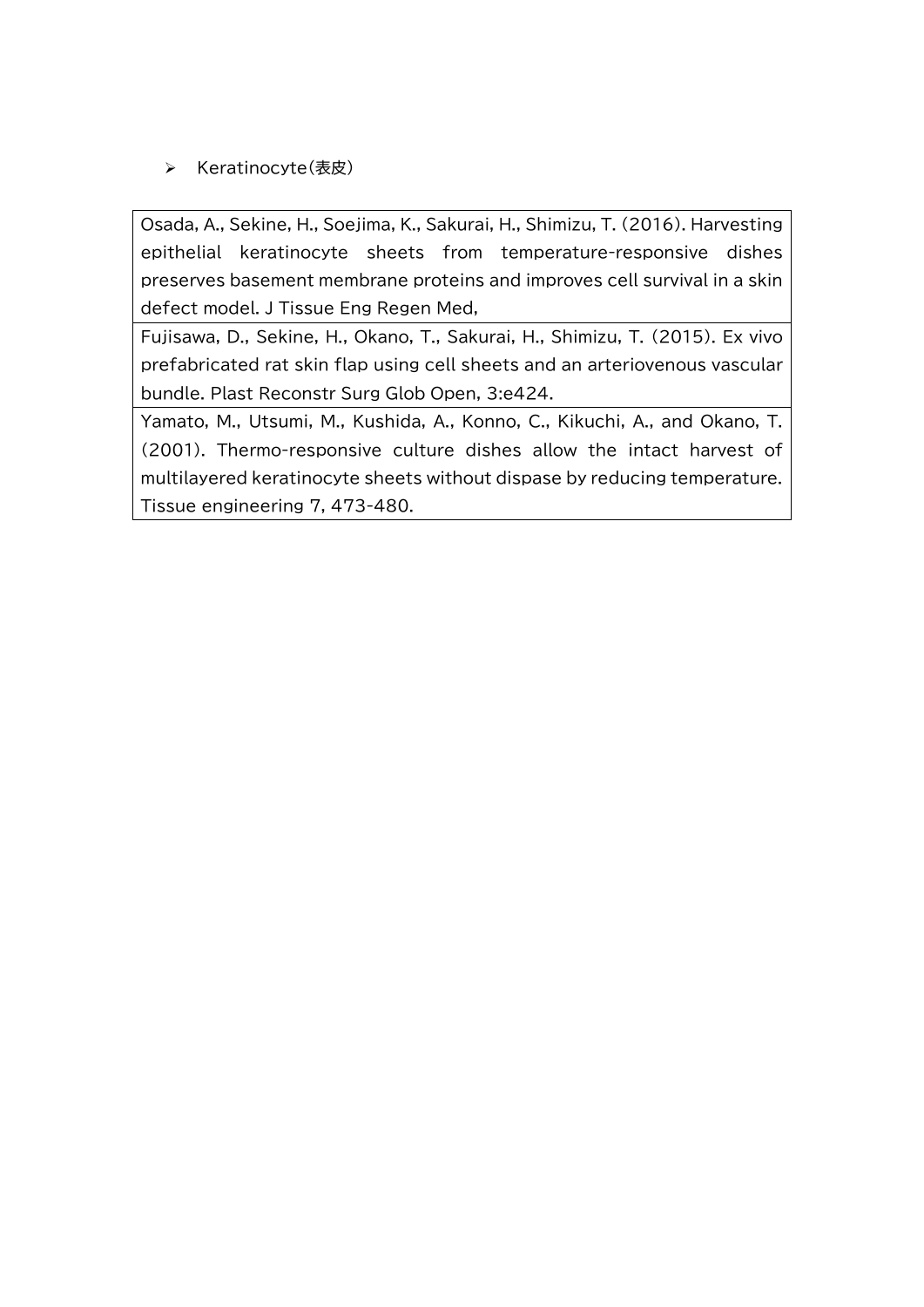Lung(肺)

Kanzaki, M., Yamato, M., Yang, J., Sekine, H., Kohno, C., Takagi, R., Hatakeyama, H., Isaka, T., Okano, T., and Onuki, T. (2007). Dynamic sealing of lung air leaks by the transplantation of tissue engineered cell sheets. Biomaterials 28, 4294-4302.

Kanzaki, M., Yamato, M., Hatakeyama, H., Kohno, C., Yang, J., Umemoto, T., Kikuchi, A., Okano, T., and Onuki, T. (2006). Tissue engineered epithelial cell sheets for the creation of a bioartificial trachea. Tissue engineering 12, 1275-1283.

Nandkumar, M.A., Yamato, M., Kushida, A., Konno, C., Hirose, M., Kikuchi, A., and Okano, T. (2002). Two-dimensional cell sheet manipulation of heterotypically co-cultured lung cells utilizing temperature-responsive culture dishes results in long-term maintenance of differentiated epithelial cell functions. Biomaterials 23, 1121-1130.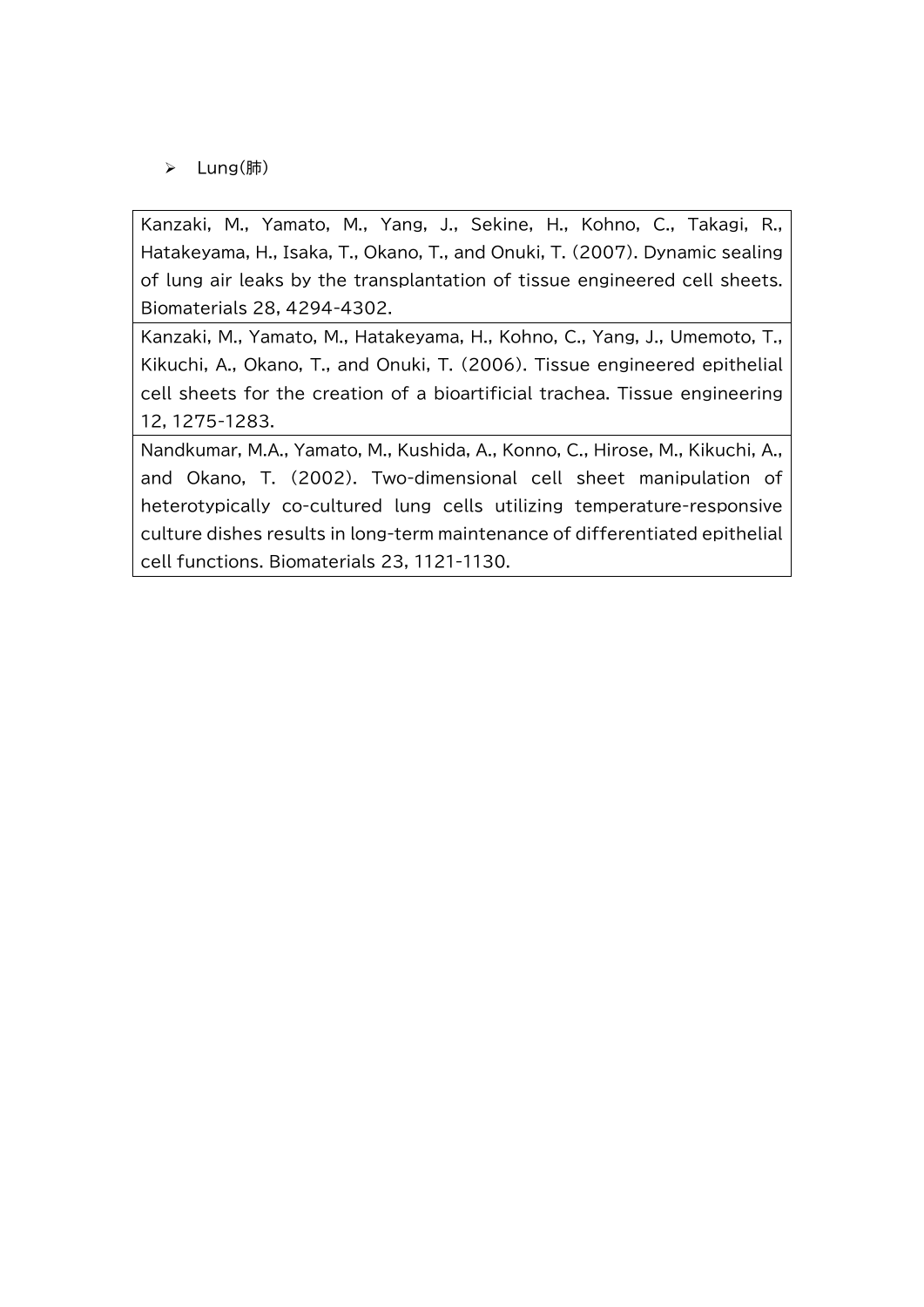> Macrophages(マクロファージ)

Kato, C. & amp; Kojima, N. (2010) Signr1 ligation on murine peritoneal macrophages induces il-12 production through nfkappab activation. Glycoconj J, 27(5), 525-531.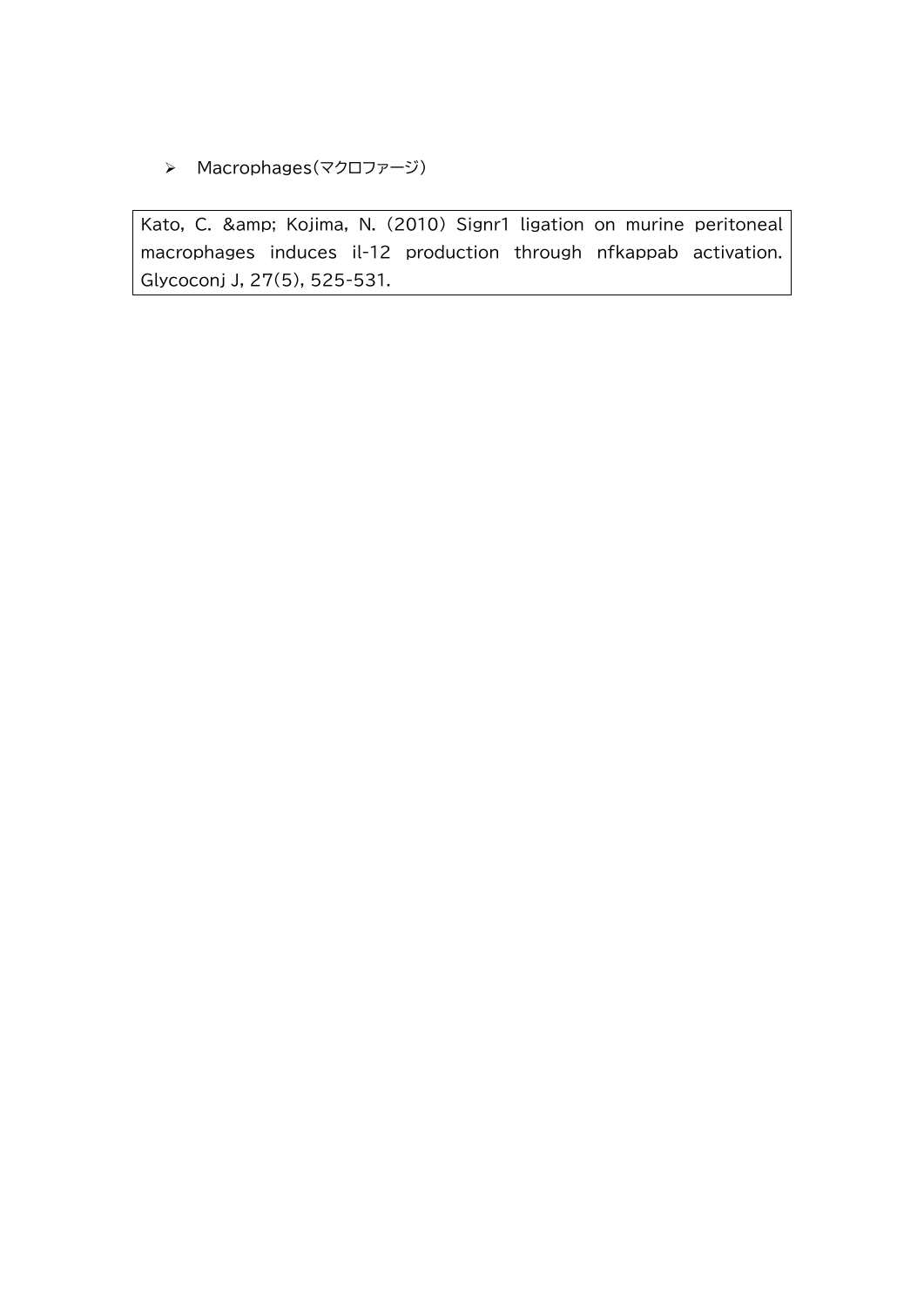Mesenchymal stem cell(間葉系幹細胞)/Mesenchymal Stromal cell(間葉系 間質細胞)

Pangesty, A., Arahira, T., Todo, M. (2016). Characterization of tensile mechanical behavior of MSCs/PLCL hybrid layered sheet. J. Funct. Biomater. 7, 14,

Chang, D., Shimizu, T., Haraguchi, Y., Gao, S., Sakaguchi, K., Umezu, M., Yamato, M., Liu, Z., Okano, T. (2015). Time course of cell sheet adhesion to porcine heart tissue after transplantation. PLOS ONE DOI:10.1371/journal.pone.0137494

Kawamura, M., Miyagawa, S., Fukushima, S., Saito, A., Toda, K., Daimon, T., Shimizu, T., Okano, T., Sawa, Y. (2015). Xenotransplantation of bone marrow-derived human mesenchymal stem cell sheets attenuates left ventricular remodeling in a porcine ischemic cardiomyopathy model. TISSUE ENGINEERING Part A, Volume 21, Numbers 15 and 16.

Tano, N., Narita, T., Kaneko, M., Ikebe, C., Coppen, S., Campbell, N., Shiraishi, M., Shintani, Y., Suzuki, K. (2014). Epicardial placement of mesenchymal stromal cell-sheets for the treatment of ischemic cardiomyopathy; in vivo proof-of-concept study. Moleculartherapy vol. 22 no. 10, 1864-1871.

Tatsumi, K., Ohashi, K., Matsubara, Y., Kohori, A., Ohno, T., Kakidachi, H., Horii, A., Kanegae, K., Utoh, R., Iwata, T., Okano, T. (2013). Tissue factor triggers procoagulation in transplanted mesenchymal stem cells leading to thromboembolism. Biochemical and Biophysical Research Communications 431, 203-209.

Miyahara, Y., Nagaya, N., Kataoka, M., Yanagawa, B., Tanaka, K., Hao, H., Ishino, K., Ishida, H., Shimizu, T., Kangawa, K., Sano, S., Okano, T., Kitamura, S. and Mori, H. (2006). Monolayered mesenchymal stem cells repair scarred myocardium after myocardial infarction. Nature medicine 12, 459-465.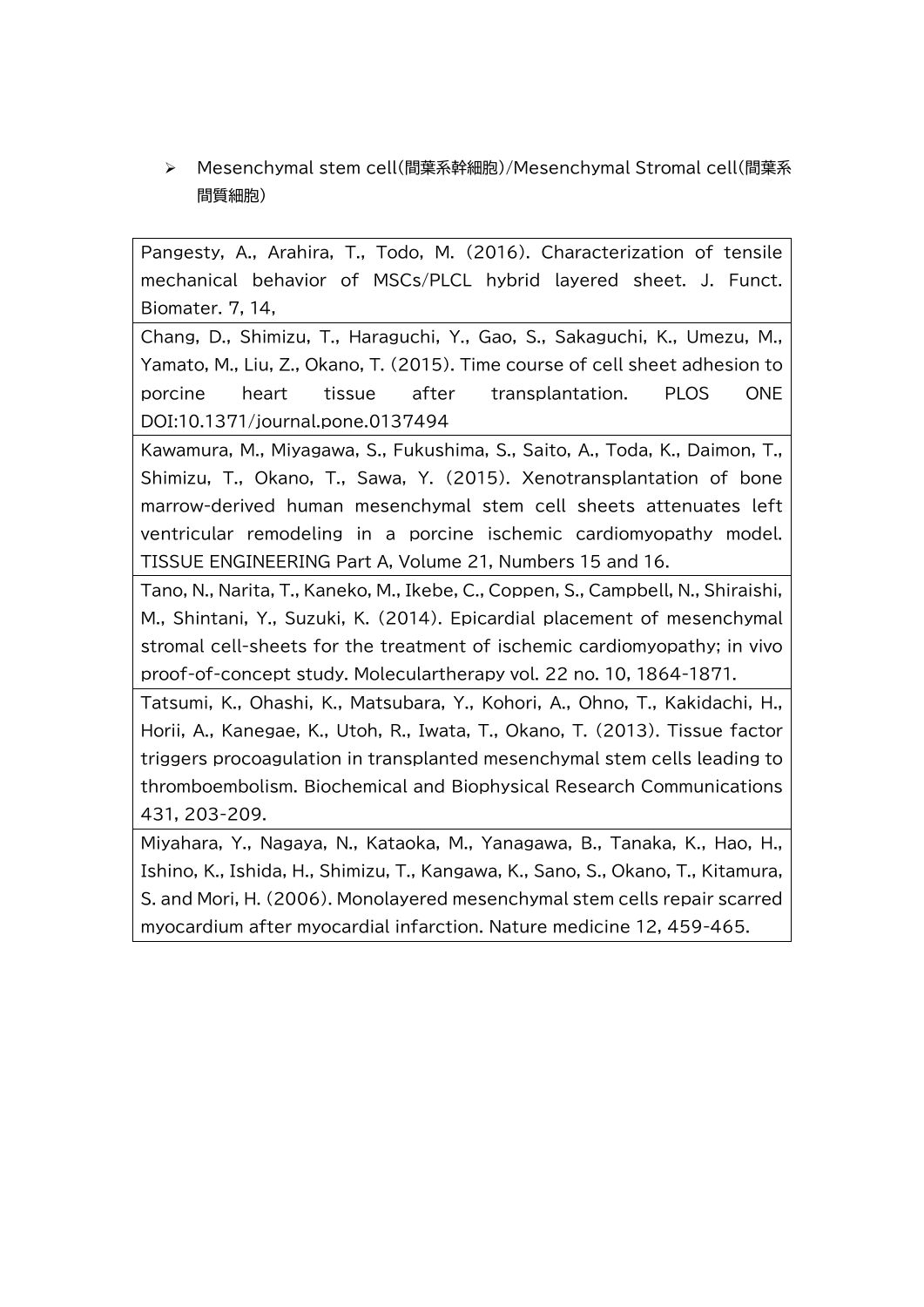> Microglia(ミクログリア)

Nakajima, K., Honda, S., Nakamura, Y., Lopez-Redondo, F., Kohsaka, S., Yamato, M., Kikuchi, A., and Okano, T. (2001). Intact microglia are cultured and non-invasively harvested without pathological activation using a novel cultured cell recovery method. Biomaterials 22, 1213-1223.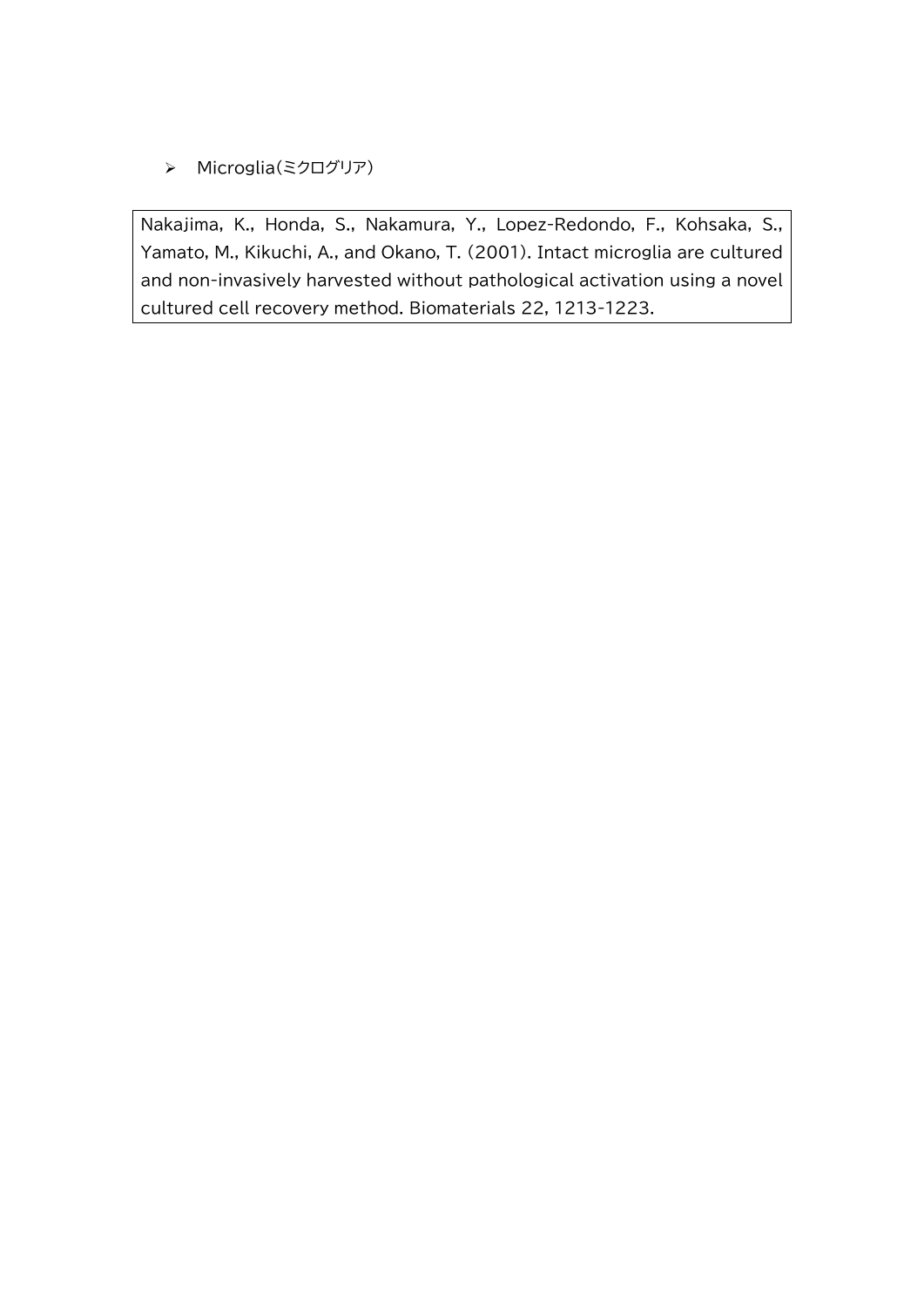> Nasal mucosa epithelial cells(鼻粘膜)

Hama, T., Yamamoto, K., Yaguchi, Y., Murakami, D., Sasaki, H., Yamato, M., Okano, T., Kojima, H. (2015). Autologous human nasal epithelial cell sheet using temperature-responsive culture insert for transplantation after middle ear surgery. J Tissue Eng Regen Med.

Yamamoto, K., Hama, T., Yamato, M., Uchimizu, H., Sugiyama, H., Takagi, R., Yaguchi, Y., Okano, T., Kojima, H. (2015). The effect of transplantation of nasal mucosal epithelial cell sheets after middle ear surgery in a rabbit model. Biomaterials 42, 87-93.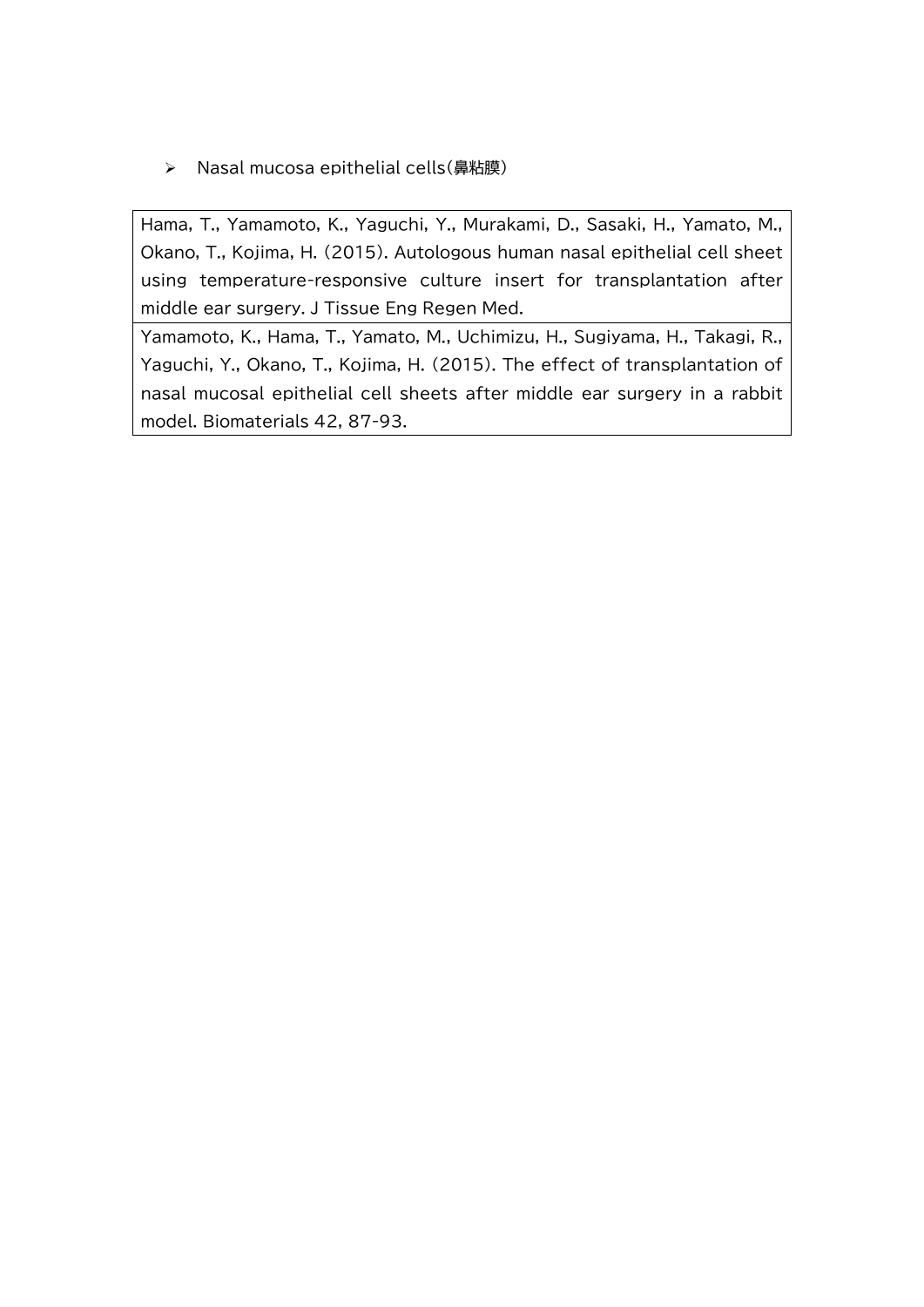> Oral mucosal epithelial cell(口腔粘膜上皮細胞)

Bardag-Gorce, F., Hoft, R., Wood, A., Oliva, J., Niihara, H., Makalinao, A., Thropay, J., Pan, D., Meepe, I., Tiger, K., Garcia, J., Laporte, A., French, S., Niihara, Y. (2016). The role of E-cadherin in maintaining the barrier function of corneal epithelium after treatment with cultured autologous oral mocosa epithelial cell sheet grafts for limbal stem deficiency. Journal of Ophthalmology. DOI.org/10.1155/2016/4805986

Kuramoto, G., Takagi, S., Ishitani, K., Shimizu, T., Okano, T., Matsui, H. (2015). Preventive effect of oral mucosal epithelial cell sheets on intrauterine adhesions. Human Reproduction Vol. 30 No. 2, 406-416.

Kocaba, V., Thepot, A., Yamato, M., Daisuke, M., Kellal, M., Mojallal, A., Damour, O., & amp; Burillon, C. (2014) Long-Term Results of Cultured Autologous Oral Mucosa Epithelial Cell-Sheet (CAOMECS) Graft for the Treatment of Blindness Due to Bilateral Limbal Stem Cell Deficiency. J Stem Cell Res Ther 4(3):181

Kondo, M., Yamato, M., Takagi, R., Namiki, H., Okano, T. (2013). The regulation of epithelial cell proliferation and growth by IL-1 receptor antagonist. Biomaterials 34, 121-129.

Tanaka, N., Kondo, M., Uchida, R., Kaneko, M., Sugiyama, H., Yamato, M., Okano, T. (2013). Splitting culture medium by air-jet and rewetting for the assessment of the wettability of cultured epithelial cell surfaces. Biomaterials 34, 9082-9088.

Burillon, C., Huot, L., Justin, V., Nataf, S., Chapuis, F., Decullier, E., & Damour, O. (2012) Cultured autologous oral mucosal epithelial cell sheet (CAOMECS) transplantation for the treatment of corneal limbal epithelial stem cell deficiency. Investigative Ophthalmology & amp; Visual Science, 53(3), 1325-31.

Ohki, T., Yamamoto, M., Ota, M., Okano, T. & amp; Yamamoto, M. (2011) Application of cell sheet technology for esophageal endoscopic submucosal dissection. Tech Gastrointest Endosc, 13(1), 105-109.

Takagi, R., Murakami, D., Kondo, M., Ohki, T., Sasaki, R., Mizutani, M., Yamato, M., Nishida, K., Namiki, H., Yamamoto, M. & amp; Okano, T. (2010) Fabrication of human oral mucosal epithelial cell sheets for treatment of esophageal ulceration by endoscopic submucosal dissection. Gastrointest Endosc, 72(6), 1253-1259.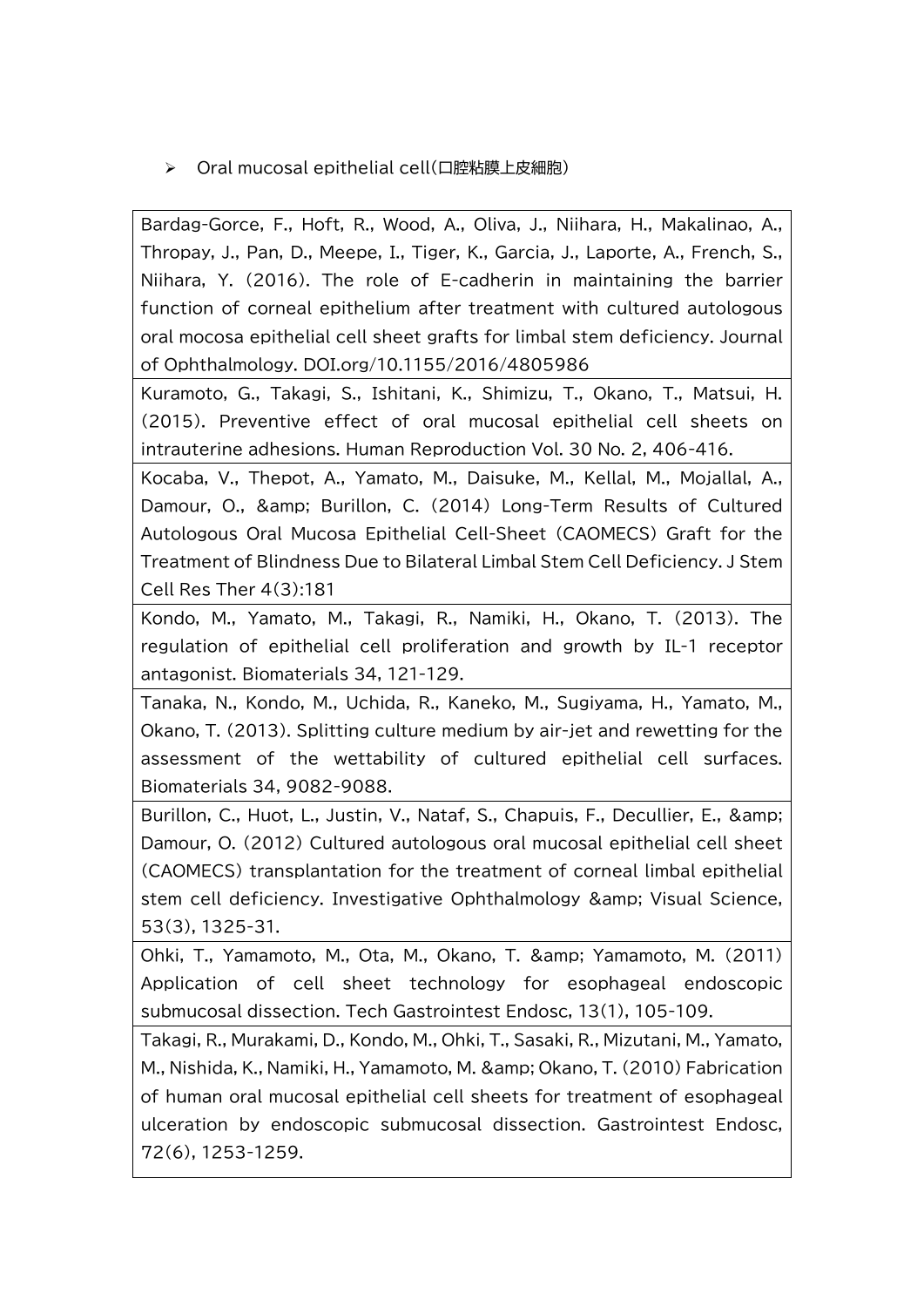Thepot, A., Morel, A. P., Justin, V., Desanlis, A., Thivillier, L., Hoffman, E., Till, M., Accardi, R., Tommasino, M., Breton, P., Hainaut, P. & amp; Damour, O. (2010) Evaluation of tumorigenic risk of tissue-engineered oral mucosal epithelial cells by using combinational examinations. Cell Transplant, 19(8), 999-1006.

Ohki, T., Yamato, M., Murakami, D., Takagi, R., Yang, J., Namiki, H., Okano, T., and Takasaki, K. (2006). Treatment of oesophageal ulcerations using endoscopic transplantation of tissue-engineered autologous oral mucosal epithelial cell sheets in a canine model. Gut 55, 1704-1710.

Murakami, D., Yamato, M., Nishida, K., Ohki, T., Takagi, R., Yang, J., Namiki, H., and Okano, T. (2006). The effect of micropores in the surface of temperature-responsive culture inserts on the fabrication of transplantable canine oral mucosal epithelial cell sheets. Biomaterials 27, 5518-5523.

Murakami, D., Yamato, M., Nishida, K., Ohki, T., Takagi, R., Yang, J., Namiki, H., and Okano, T. (2006). Fabrication of transplantable human oral mucosal epithelial cell sheets using temperature-responsive culture inserts without feeder layer cells. Journal of artificial organs 9, 185-191.

Hayashida, Y., Nishida, K., Yamato, M., Watanabe, K., Maeda, N., Watanabe, H., Kikuchi, A., Okano, T., and Tano, Y. (2005). Ocular surface reconstruction using autologous rabbit oral mucosal epithelial sheets fabricated ex vivo on a temperature-responsive culture surface. Investigative ophthalmology & amp; visual science 46, 1632-1639.

Nishida, K., Yamato, M., Hayashida, Y., Watanabe, K., Yamamoto, K., Adachi, E., Nagai, S., Kikuchi, A., Maeda, N., Watanabe, H., Okano, T. and Tano, Y. (2004). Corneal reconstruction with tissue-engineered cell sheets composed of autologous oral mucosal epithelium. The New England journal of medicine 351, 1187-1196.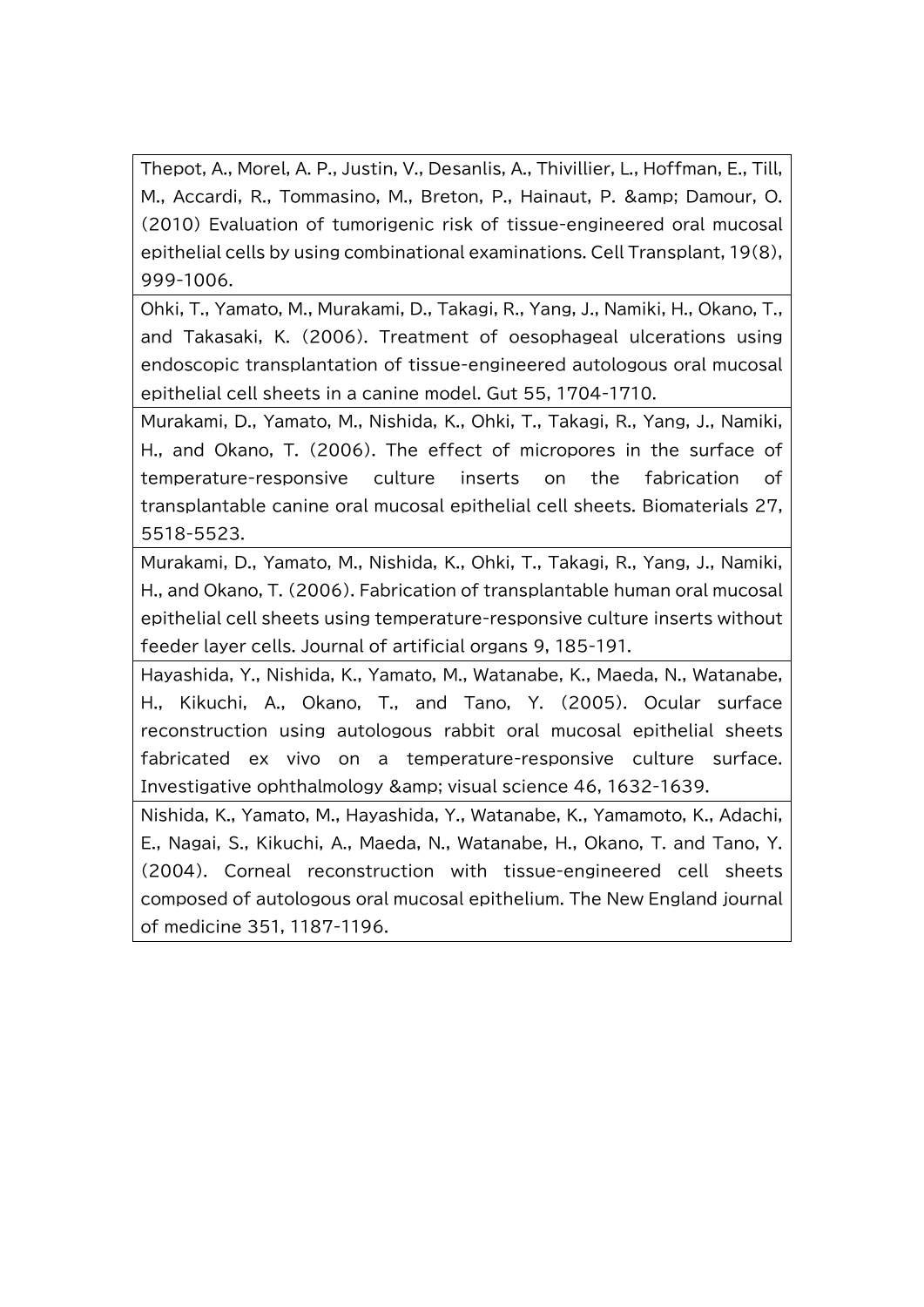## Osteoblasts(骨芽細胞)

Uchiyama, H., Yamato, M., Sasaki, R., Sekine, H., Yang, J., Ogiuchi, H., Ando, T. & amp; Okano, T. (2011) In vivo 3d analysis with micro-computed tomography of rat calvaria bone regeneration using periosteal cell sheets fabricated on temperature-responsive culture dishes. J Tissue Eng Regen Med, 5(6), 483-490.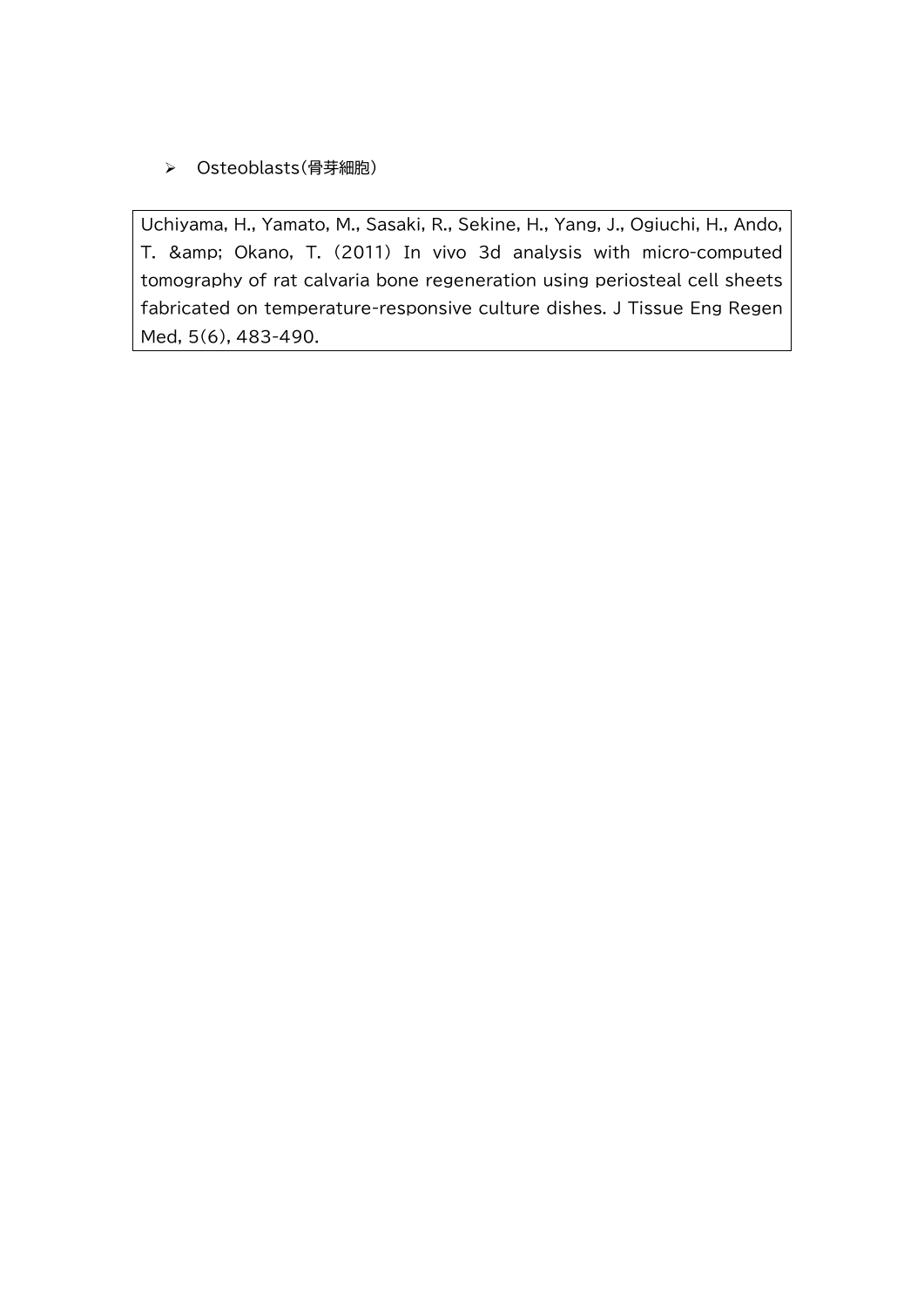▶ Periodontal ligament(歯根膜)

Panduwawala, C., Zhan, X., Dissanayaka, W., Samaranayake, L, Jin, L, Zhang, C. (2016). In vivo periodontal tissue regeneration by periodontal ligament stem cells and endothelial cells in three-dimensional cell sheet constructs. J Periodont Res doi:10.1111/jre.12405

Wei, F., Qu, C., Song, T., Ding, G., Fan, Z., Liu, D., Liu, Y., Zhang, C., Shi, S., Wang, S. (2012). Vitamin C treatment promotes mesenchymal stem cell sheet formation and tissue regeneration by elevating telomerase activity. J Cell Physiol. 227(9), 3216-3224.

Izumi, Y., Aoki, A., Yamada, Y., Kobayashi, H., Iwata, T., Akizuki, T., Suda, T., Nakamura, S., Wara-Aswapati, N., Ueda, M. & amp; Ishikawa, I. (2011) Current and future periodontal tissue engineering. Periodontol 2000, 56(1), 166-187.

Tsumanuma, Y., Iwata, T., Washio, K., Yoshida, T., Yamada, A., Takagi, R., Ohno, T., Lin, K., Yamato, M., Ishikawa, I., Okano, T. & Izumi, Y. (2011) Comparison of different tissue-derived stem cell sheets for periodontal regeneration in a canine 1-wall defect model. Biomaterials, 32(25), 5819- 5825.

Huang, S. & amp; Zhang, D. (2010) Periodontal ligament cell sheet engineering: A new possible strategy to promote periodontal regeneration of dental implants. Dental Hypotheses, 1(1), 23-30.

Washio, K., Iwata, T., Mizutani, M., Ando, T., Yamato, M., Okano, T. & Ishikawa, I. (2010) Assessment of cell sheets derived from human periodontal ligament cells: A pre-clinical study. Cell Tissue Res, 341(3), 397-404.

Iwata, T., Yamato, M., Zhang, Z., Mukobata, S., Washio, K., Ando, T., Feijen, J., Okano, T. & amp: Ishikawa, I. (2010) Validation of human periodontal ligament-derived cells as a reliable source for cytotherapeutic use. J Clin Periodontol, 37(12), 1088-1099.

Nakagawa, E., Itoh, T., Yoshie, H. & amp; Satokata, I. (2009) Odontogenic potential of post-natal oral mucosal epithelium. J Dent Res, 88(3), 219- 223.

Ishikawa, I., Iwata, T., Washio, K., Okano, T., Nagasawa, T., Iwasaki, K. & Ando, T. (2009) Cell sheet engineering and other novel cell-based approaches to periodontal regeneration. Periodontol 2000, 51, 220-238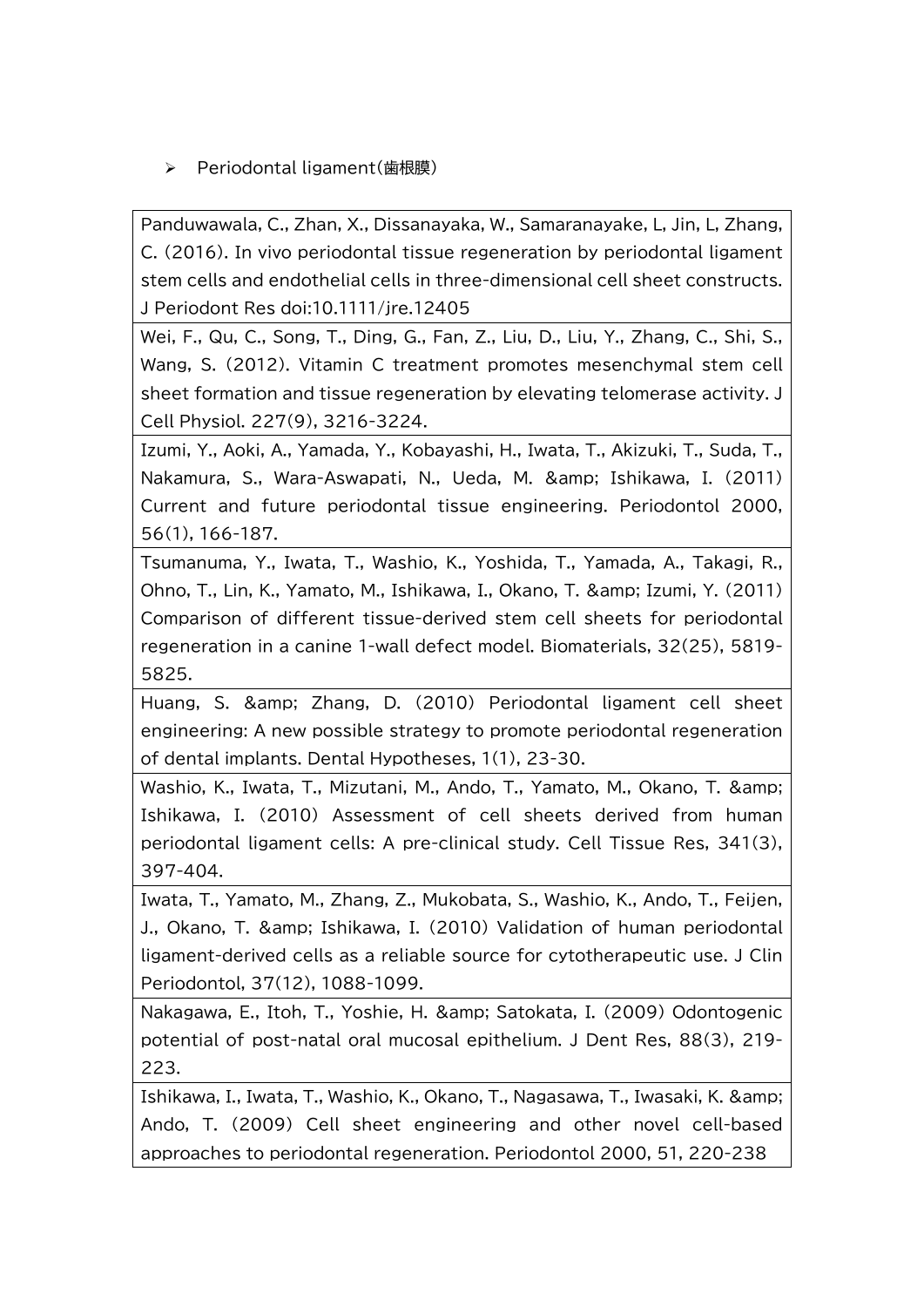Iwata, T., Yamato, M., Tsuchioka, H., Takagi, R., Mukobata, S., Washio, K., Okano, T. & amp: Ishikawa, I. (2009) Periodontal regeneration with multilayered periodontal ligament-derived cell sheets in a canine model. Biomaterials, 30(14), 2716-2723.

Gomez Flores, M., Hasegawa, M., Yamato, M., Takagi, R., Okano, T., and Ishikawa, I. (2008). Cementum-periodontal ligament complex regeneration using the cell sheet technique. Journal of periodontal research

Hasegawa, M., Yamato, M., Kikuchi, A., Okano, T., and Ishikawa, I. (2005). Human periodontal ligament cell sheets can regenerate periodontal ligament tissue in an athymic rat model. Tissue engineering 11, 469-478.

Akizuki, T., Oda, S., Komaki, M., Tsuchioka, H., Kawakatsu, N., Kikuchi, A., Yamato, M., Okano, T., and Ishikawa, I. (2005). Application of periodontal ligament cell sheet for periodontal regeneration: a pilot study in beagle dogs. Journal of periodontal research 40, 245-251.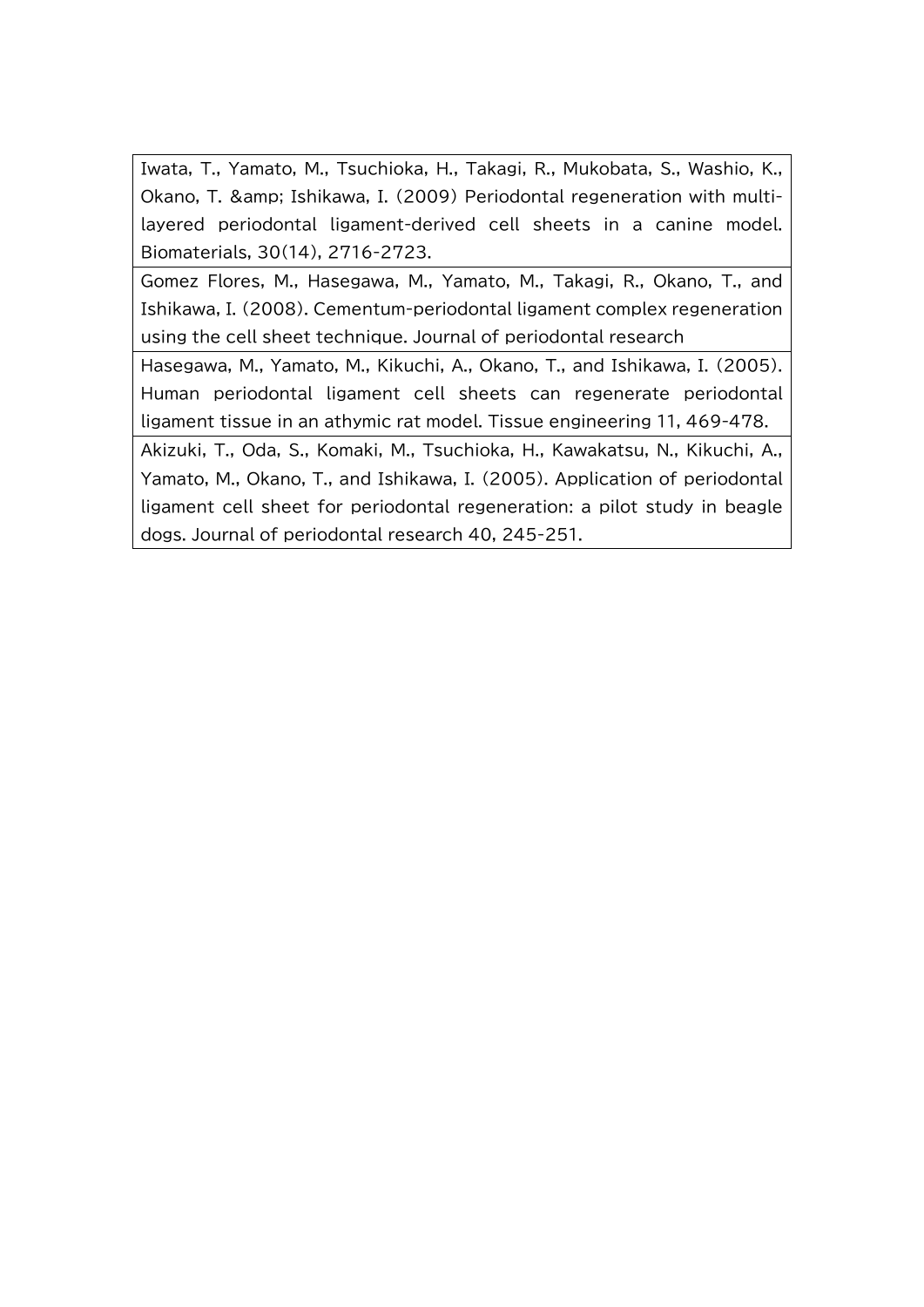Peripheral blood mononuclear cells(末梢血単核細胞)

Burt, T. D., Seu, L., Mold, J. E., Kappas, A. & amp; Mccune, J. M. (2010) Naive human t cells are activated and proliferate in response to the heme oxygenase-1 inhibitor tin mesoporphyrin. J Immunol, 185(9), 5279-5288.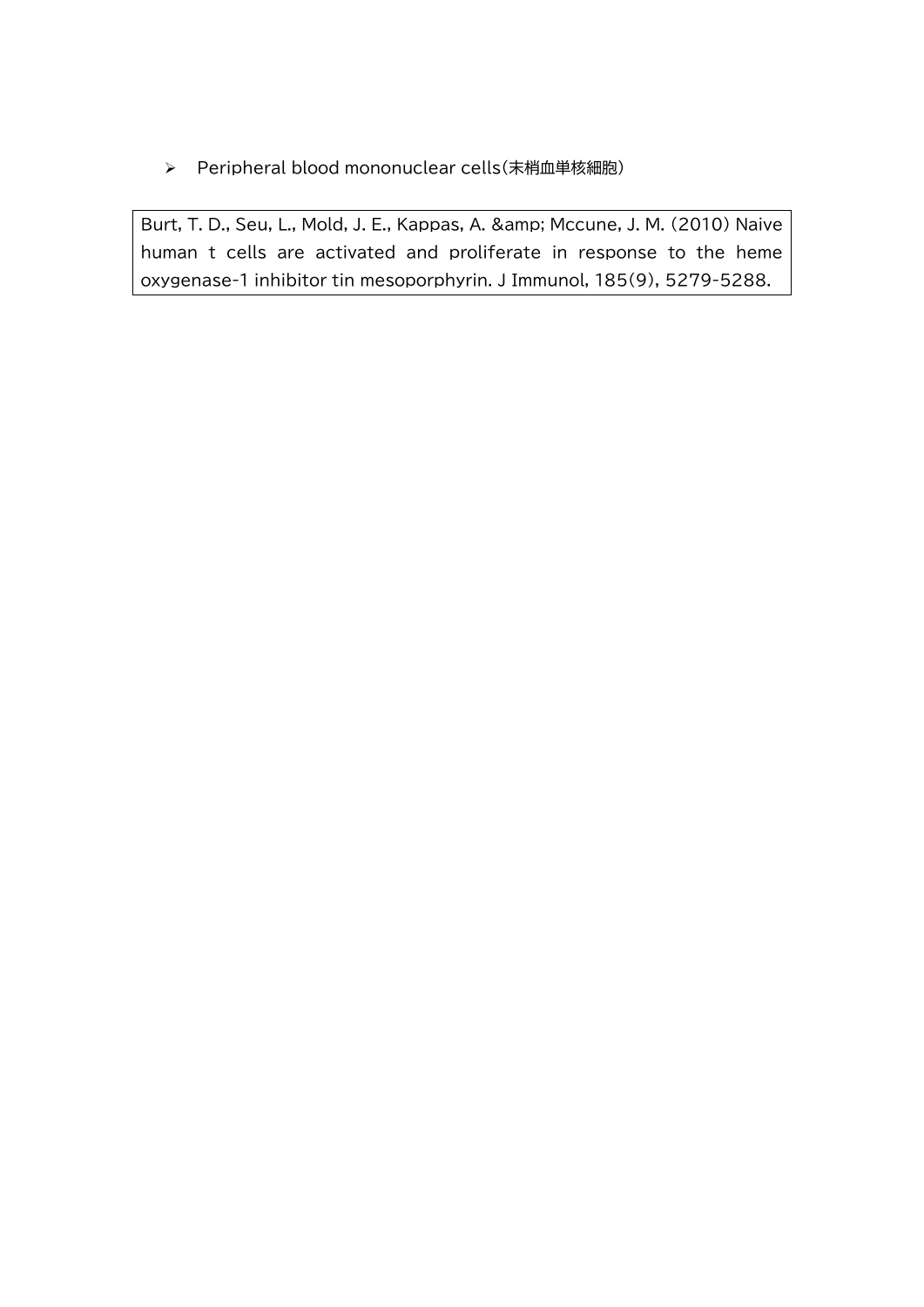> Renal cell, MDCK cell(腎臓)

Sekiya, S., Shimizu, T., Yamato, M., Okano, T. (2013). Hormone supplying renal cell sheet in vivo produced by tissue engineering technology. BioResearch Open Access Volume 2 Number1.

Kushida, A., Yamato, M., Isoi, Y., Kikuchi, A., and Okano, T. (2005). A noninvasive transfer system for polarized renal tubule epithelial cell sheets using temperature-responsive culture dishes. European cells & materials 10, 23-30; discussion 23-30.

Kushida, A., Yamato, M., Kikuchi, A., and Okano, T. (2001). Two-dimensional manipulation of differentiated Madin-Darby canine kidney (MDCK) cell sheets: the noninvasive harvest from temperature-responsive culture dishes and transfer to other surfaces. Journal of biomedical materials research 54, 37-46.

Kushida, A., Yamato, M., Konno, C., Kikuchi, A., Sakurai, Y., and Okano, T. (2000). Temperature-responsive culture dishes allow nonenzymatic harvest of differentiated Madin-Darby canine kidney (MDCK) cell sheets. Journal of biomedical materials research 51, 216-223.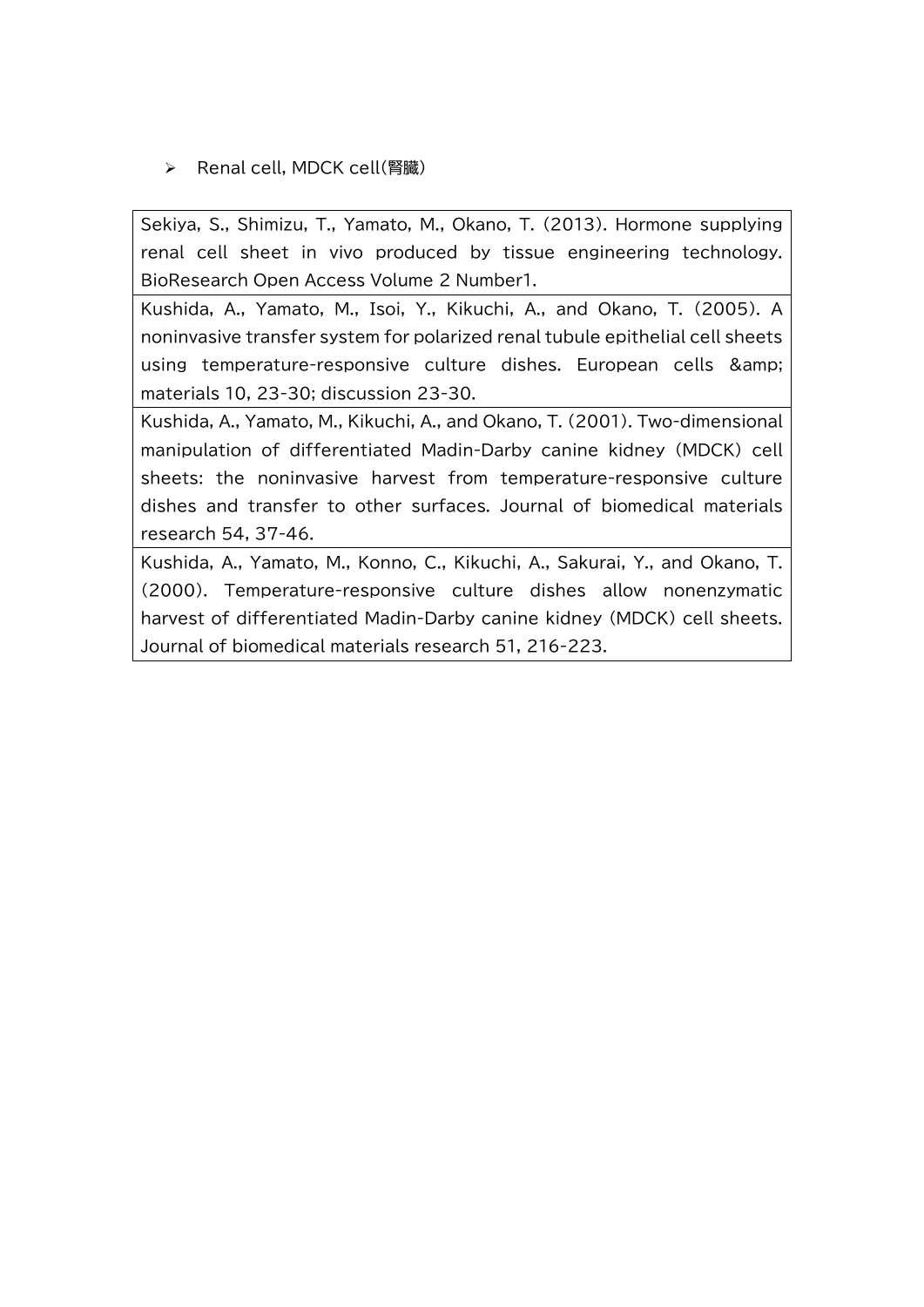Retinal pigment epithelial cell(網膜色素上皮細胞)

Yaji, N., Yamato, M., Yang, J., Okano, T. & amp; Hori, S. (2009) Transplantation of tissue-engineered retinal pigment epithelial cell sheets in a rabbit model. Biomaterials, 30(5), 797-803.

Kubota, A., Nishida, K., Yamato, M., Yang, J., Kikuchi, A., Okano, T., and Tano, Y. (2006). Transplantable retinal pigment epithelial cell sheets for tissue engineering. Biomaterials 27, 3639-3644.

Abe, T., Hojo, M., Saigo, Y., Yamato, M., Okano, T., Wakusawa, R., and Tamai, M. (2006). Retinal pigment epithelial cells from thermally responsive polymer-grafted surface reduce apoptosis. Advances in experimental medicine and biology 572, 363-366.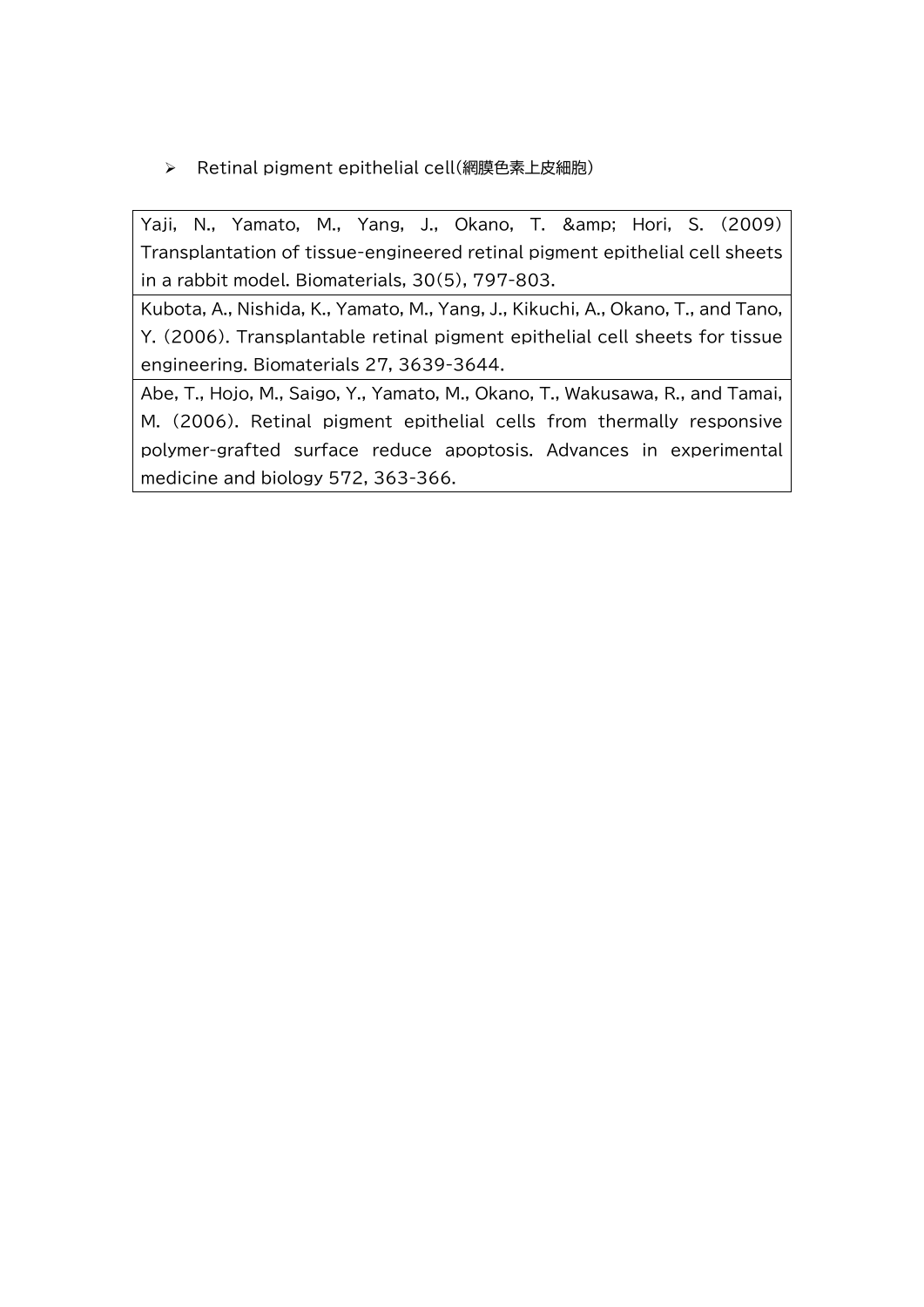> Skeletal myoblast(骨格筋芽)

Kobayashi, M., Haraguchi, Y., Shimizu, T., Mizuuchi, K., Iseki, H. (2015). Realtime, noninvasive optical coherence tomography of cross-sectional living cell-sheets in vitro and in vivo. J Biomed Mater Res Part B: 103B, 1267- 1273.

Kikuchi, T., Shimizu, T., Wada, M., Yamato, M., Okano, T. (2014). Automatic fabrication of 3-dimensional tissues using cell sheet manipulator technique. Biomaterials 35, 2428-2435.

Shudo, Y., Miyagawa, S., Ohkura, H., Fukushima, S., Saito, A., Shiozaki, M., Kawaguchi, N., Matsuura, N., Shimizu, T., Okano, T., Matsuyama, A., Sawa, Y. (2014). Addition of mesenchymal stem cells enhances the therapeutic effects of skeletal myoblast cell-sheet transplantation in a rat ischemic cardiomyopathy model. TISSUE ENGINEERING: Part A Volume 20, Numbers 3 and 4.

Terajima, Y., Shimizu, T., Tsuruyama, S., Sekine, H., Ishii, H., Yamazaki, K., Hagiwara, N., Okano, T. (2014). Autologous skeletal myoblast sheet therapy for porcine myocardial infarction without increasing risk of arrhythmia. Cell Medicine Vol. 6, 99-109.

Kikuchi, T., Shimizu, T., Wada, M., Yamato, M., Okano, T. (2014). Automatic fabrication of 3-dimensional tissues using cell sheet manipulator technique. Biomaterials 35, 2428-2435.

Tadakuma, K., Tanaka, N., Haraguchi, Y., Higashimori, M., Kaneko, M., Shimizu, T., Yamato, M., Okano, T. (2013). A device for the rapid transfer/transplantation of living cell sheets with the absence of cell damage. Biomaterials 34, 9018-9025.

Ngo, T., Nagamori, E., Kikuchi, T., Shimizu, T., Okano, T., Taya, M., Kino-oka, M. (2013). Endotherial cell behavior inside myoblast sheets with different thickness. Biotechnol Lett 35, 1001-1008.

Shudo, Y., Miyagawa, S., Nakatani, S., Fukushima, S., Sakaguchi, T., Saito, A., Asanuma, T., Kawaguchi, N., Matsuura, N., Shimizu, T., Okano, T., Sawa, Y. (2013). Myocardial layer-specific effect of myoblast cell-sheet implantation evaluated by tissue strain imaging. Circ J 77, 1063-1072.

Tadakuma, K., Tanaka, N., Haraguchi, Y., Higashimori, M., Kaneko, M., Shimizu, T., Yamato, M., Okano, T. (2013). A device for the rapid transfer/transplantation of living cell sheets with the absence of cell damage. Biomaterials 34, 9018-9025.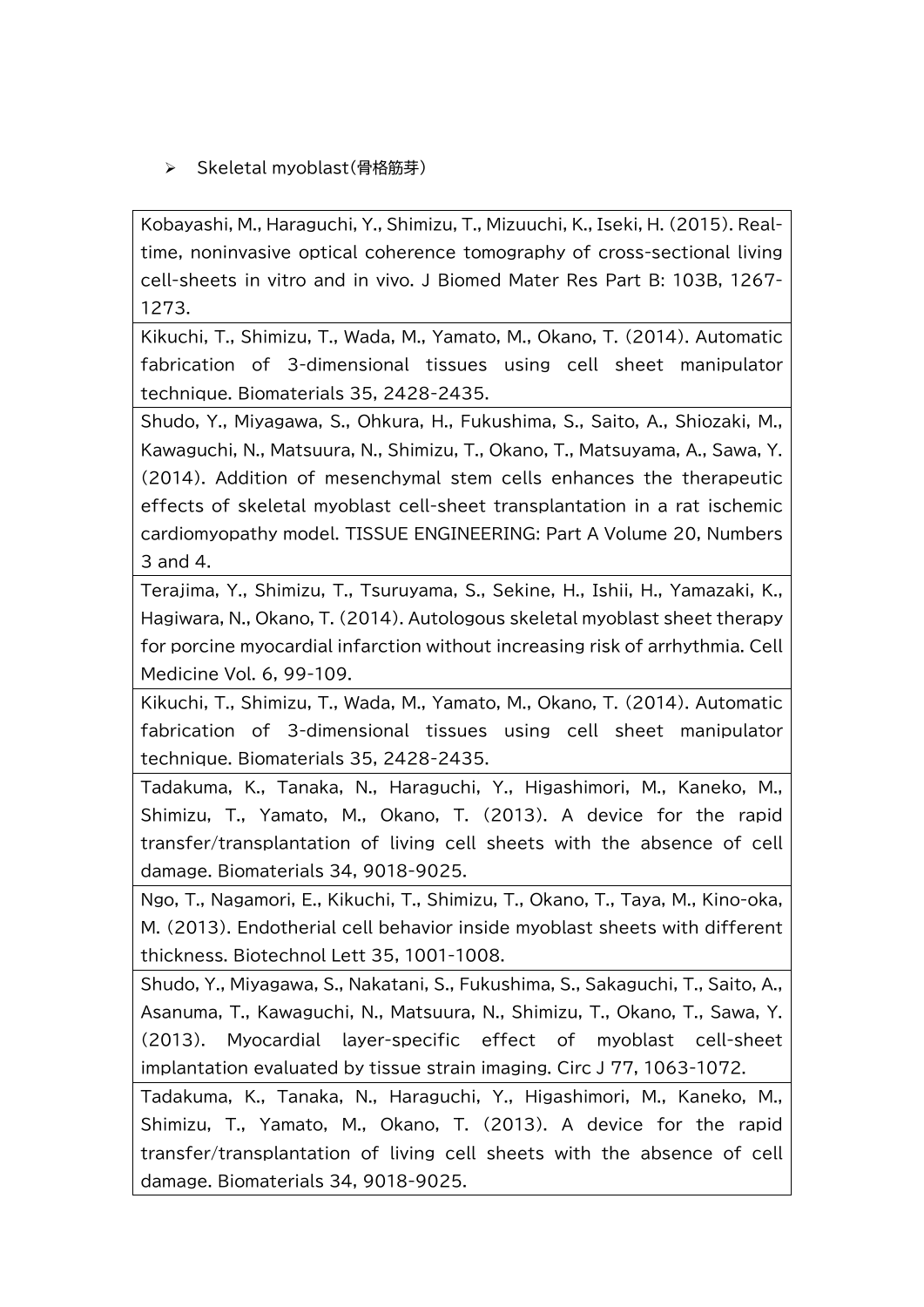Nagamori, E., Ngo, T., Takezawa, Y., Saito, A., Sawa, Y., Shimizu, T., Okano, T., Taya, M., Kino-oka, M. (2012). Network formation through active migration of human vascular endothelial cells in a multilayered skeletal myoblast sheet. Biomaterials 34, 662-668.

Miyagawa, S., Roth, M., Saito, A., Sawa, Y. & Kostin, S. (2011) Tissueengineered cardiac constructs for cardiac repair. Ann Thorac Surg, 91(1), 320-329.

Miyagawa, S., Saito, A., Sakaguchi, T., Yoshikawa, Y., Yamauchi, T., Imanishi, Y., Kawaguchi, N., Teramoto, N., Matsuura, N., Iida, H., Shimizu, T., Okano, T. & Sawa, Y. (2010) Impaired myocardium regeneration with skeletal cell sheets--a preclinical trial for tissue-engineered regeneration therapy. Transplantation, 90(4), 364-372.

Haraguchi, Y., Sekine, W., Shimizu, T., Yamato, M., Miyoshi, S., Umezawa, A. & Okano, T. (2010) Development of a new assay system for evaluating the permeability of various substances through three-dimensional tissue. Tissue Eng Part C Methods, 16(4), 685-692.

Hoashi, T., Matsumiya, G., Miyagawa, S., Ichikawa, H., Ueno, T., Ono, M., Saito, A., Shimizu, T., Okano, T., Kawaguchi, N., Matsuura, N. & amp; Sawa, Y. (2009) Skeletal myoblast sheet transplantation improves the diastolic function of a pressure-overloaded right heart. J Thorac Cardiovasc Surg, 138(2), 460-467.

Kondoh, H., Sawa, Y., Miyagawa, S., Sakakida-Kitagawa, S., Memon, I.A., Kawaguchi, N., Matsuura, N., Shimizu, T., Okano, T., and Matsuda, H. (2006). Longer preservation of cardiac performance by sheet-shaped myoblast implantation in dilated cardiomyopathic hamsters. Cardiovascular research 69, 466-475.

Hata, H., Matsumiya, G., Miyagawa, S., Kondoh, H., Kawaguchi, N., Matsuura, N., Shimizu, T., Okano, T., Matsuda, H., and Sawa, Y. (2006). Grafted skeletal myoblast sheets attenuate myocardial remodeling in pacing-induced canine heart failure model. The Journal of thoracic and cardiovascular surgery 132, 918-924.

Memon, I.A., Sawa, Y., Fukushima, N., Matsumiya, G., Miyagawa, S., Taketani, S., Sakakida, S.K., Kondoh, H., Aleshin, A.N., Shimizu, T., Okano, T. and Matsuda, H. (2005). Repair of impaired myocardium by means of implantation of engineered autologous myoblast sheets. The Journal of thoracic and cardiovascular surgery 130, 1333-1341.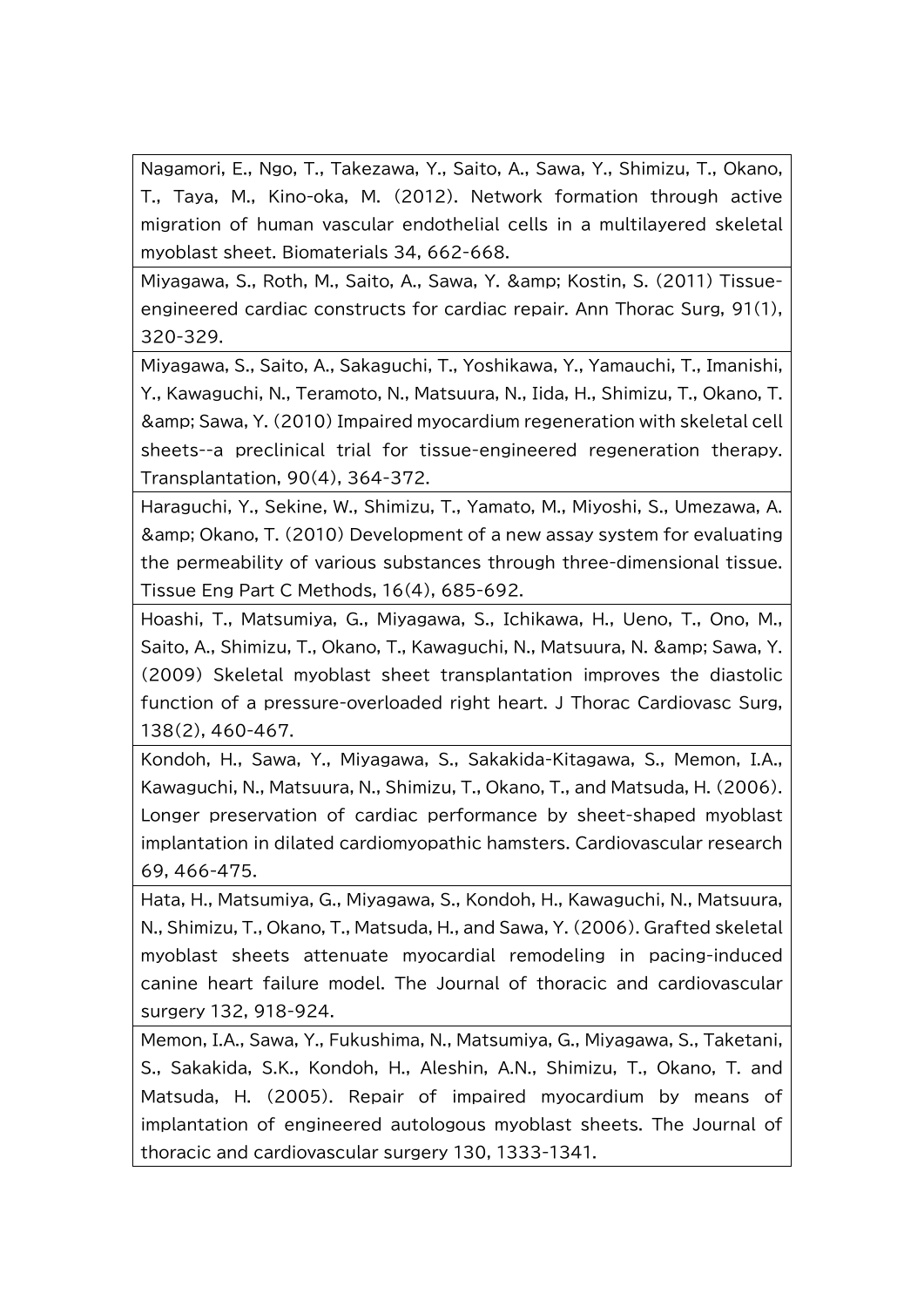> Smooth muscle cell(平滑筋細胞)

Talab, S., Kajbafzadeh, A., Elmi, A., Tourchi, A., Sabetkish, S., Sabetkish, N., Monajemzadeh, M. (2014). Bladder reconstruction using scaffold-less autologous smooth muscle cell sheet engineering: early histological outcomes for autoaugmentation cystoplasty. BJU Int 114, 937-945.

Shudo, Y., Cohen, J., MacArthur, J., Atluri, P., Hsiao, P., Yang, E., Fairman, A., Trubelja, A., Patel, J., Miyagawa, S., Sawa, Y., Woo, Y. (2013). Spatially oriented, temporally wequential smooth muscle cell-endothelial progenitor cell bi-level cell sheet neovascularizes ischemic myocardium. Circulation 128, 59-68.

Hobo, K., Shimizu, T., Sekine, H., Shin'oka, T., Okano, T., and Kurosawa, H. (2008). Therapeutic Angiogenesis Using Tissue Engineered Human Smooth Muscle Cell Sheets. Arteriosclerosis, thrombosis, and vascular biology 28, 637-643.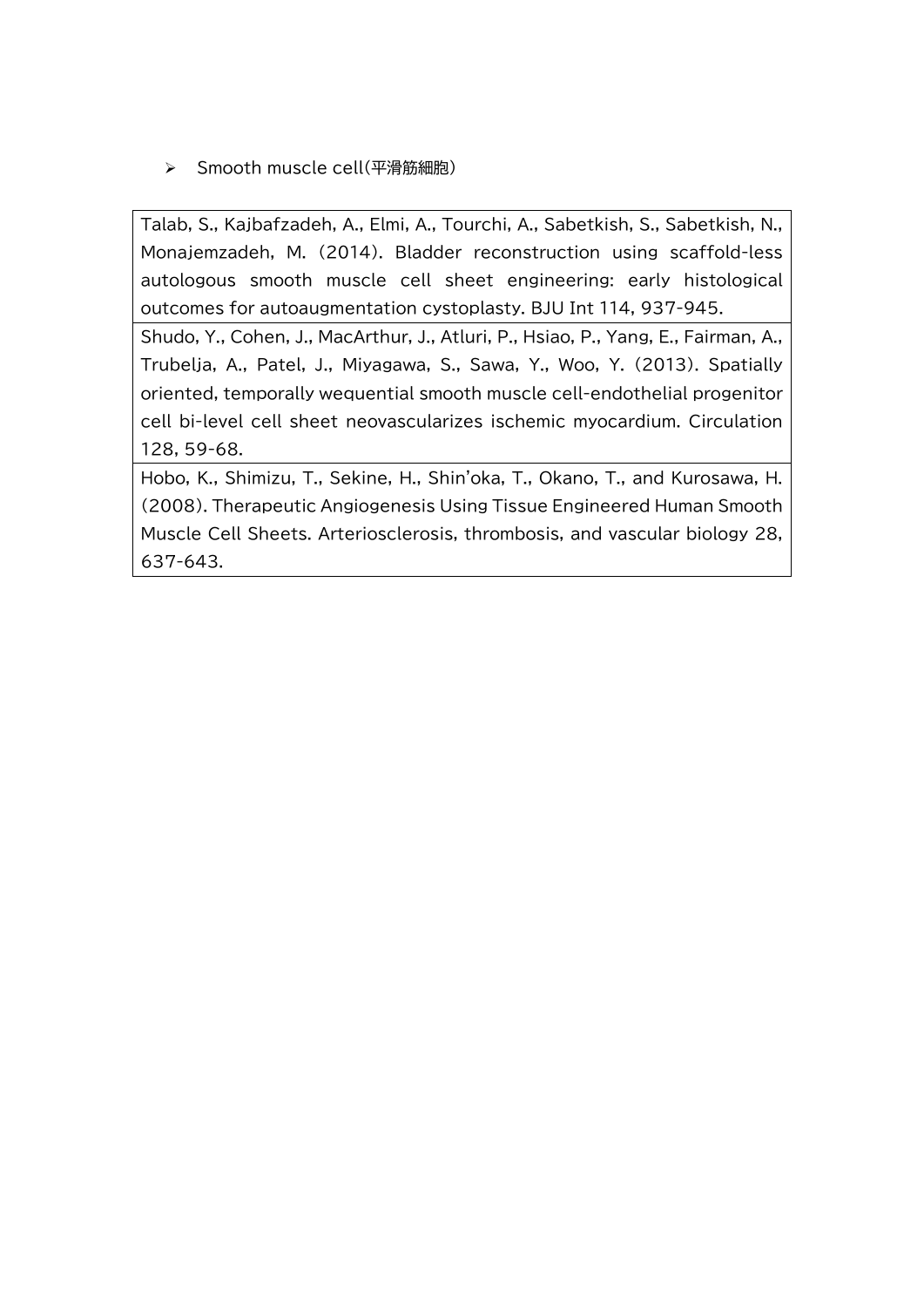## > Synoviocyte(滑膜細胞)

Yokoyama, M., Sato, M., Umezawa, A., Mitani, G., Takagaki, T., Yokoyama, M., Kawake, T., Okada, E., Kokubo, M., Ito, N., Takaku, Y., Murai, K., Matoba, R., Akutsu, H., Yamato, M., Okano, T., Mochida, J. (2016). Assessment of the safety of chondrocyte sheet implantation for cartilage regeneration. TISSUE ENGINEERING Part C Volume 22 Number 1.

Takaku, Y., Murai, K., Ukai, T., Ito, S., Kokubo, M., Satoh, M., Kobayashi, E., Yamato, M., Okano, T., Takeuchi, M., Mochida, J., Sato, M. (2014). In vivo cell tracking by bioluminescence imaging after transplantation of bioengineered cell sheets to the knee joint. Biomaterials 35, 2199-2206.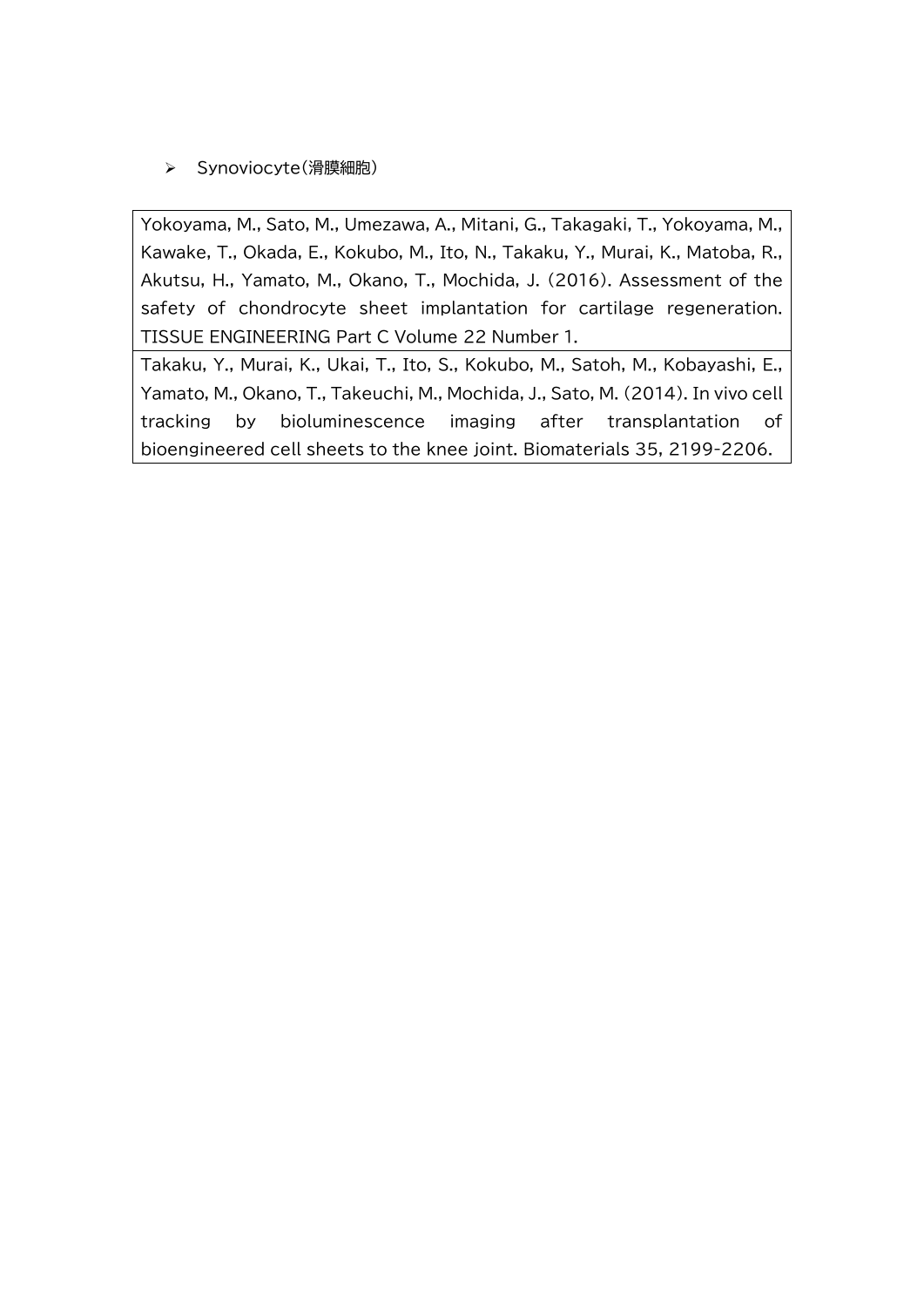Tendon derived stem/progenitor cell(TSC)(腱由来幹細胞)

Komatsu, I., Wang, J., Iwasaki, K., Shimizu, T., Okano, T. (2016). The effect of tendon stem/ progenitor cell (TSC) sheet on the early tendon healing in a rat achilles tendon injury model. Acta Biomaterialia 42, 136-146.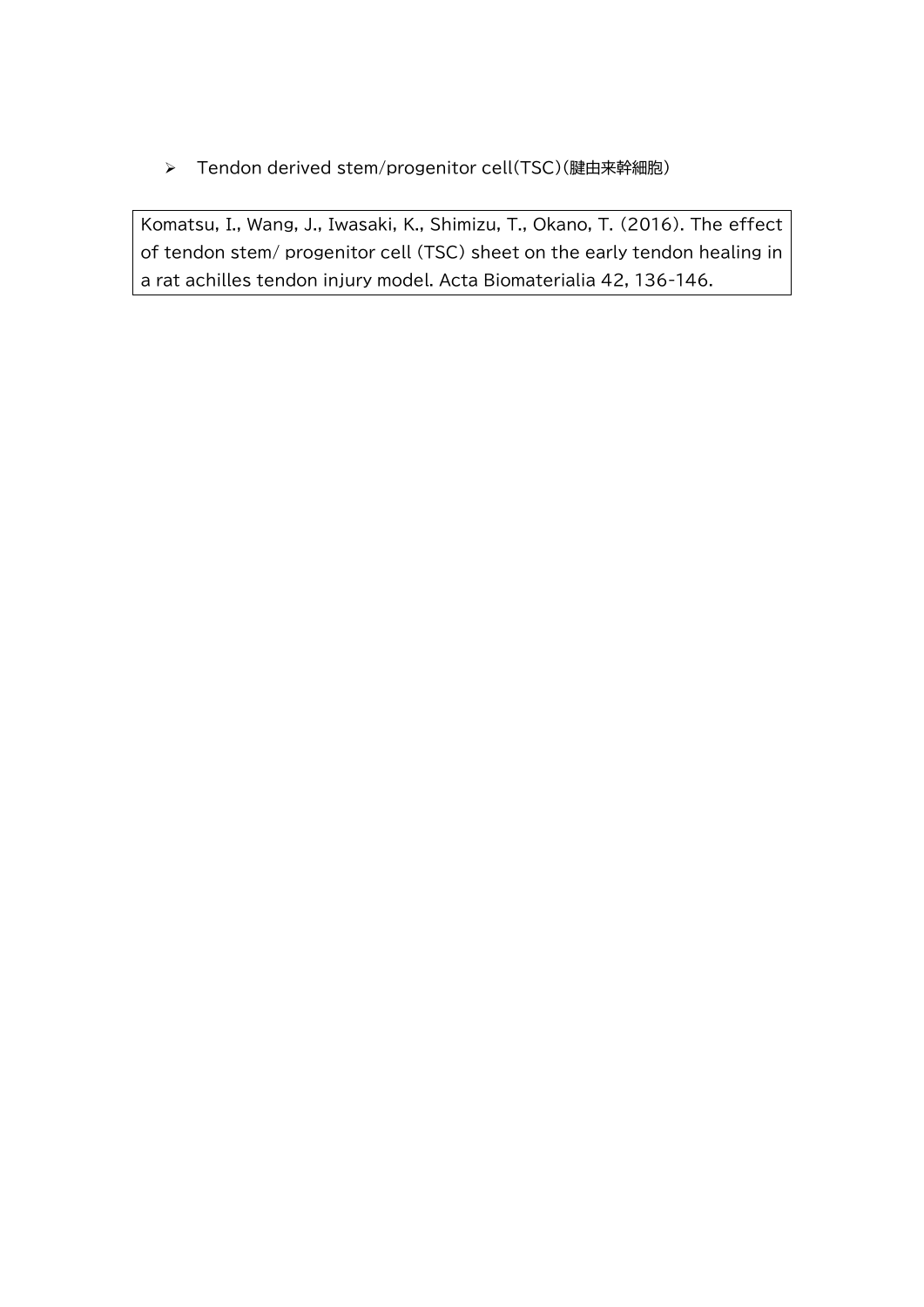## > Thyroid(甲状腺)

Arauchi, A., Shimizu, T., Yamato, M., Obara, T. & amp; Okano, T. (2009) Tissue-engineered thyroid cell sheet rescued hypothyroidism in rat models after receiving total thyroidectomy comparing with nontransplantation models. Tissue Eng Part A, 15(12), 3943-3949.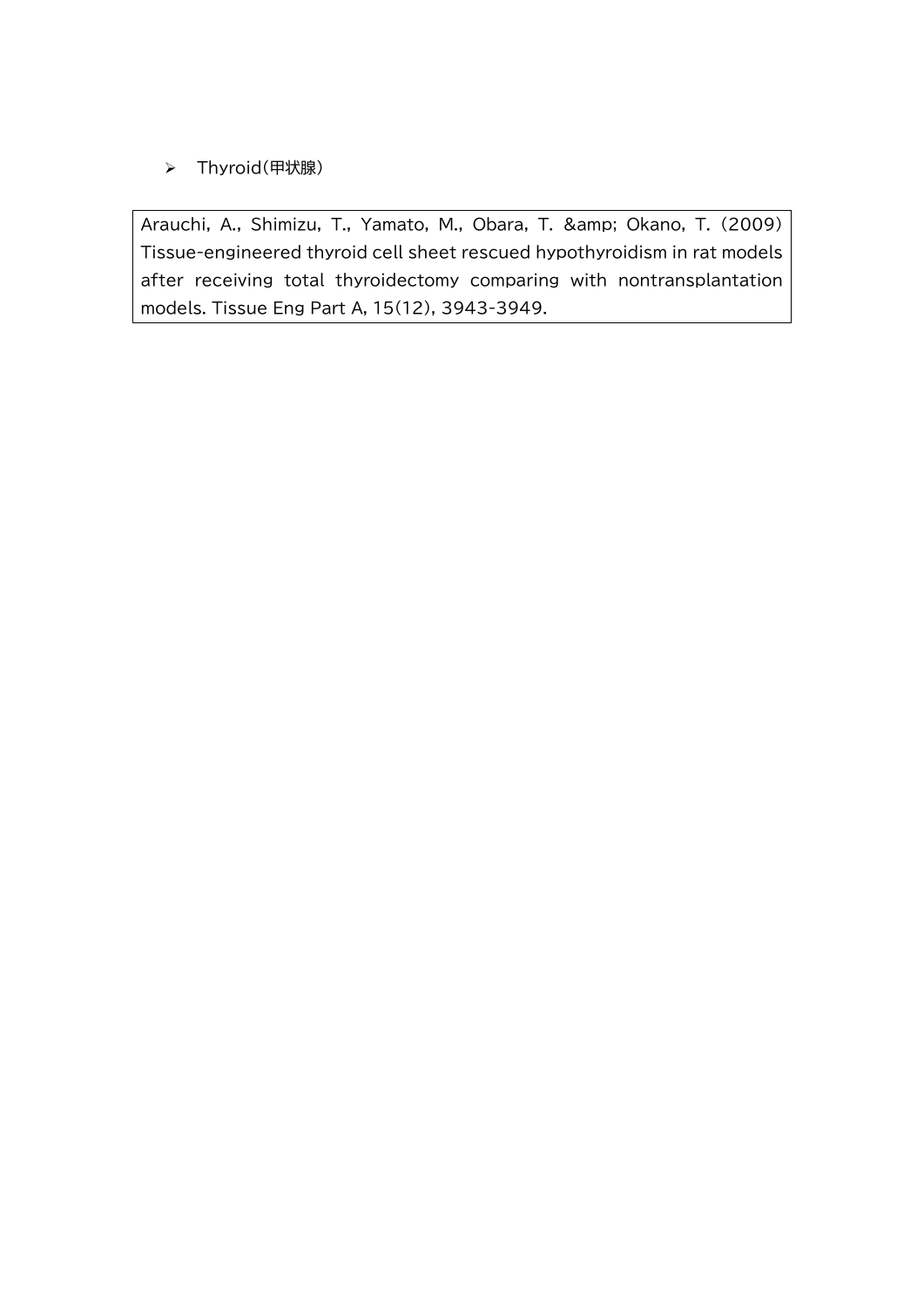Urothelial cell(尿路上皮細胞)

Shiroyanagi, Y., Yamato, M., Yamazaki, Y., Toma, H., and Okano, T. (2004). Urothelium regeneration using viable cultured urothelial cell sheets grafted on demucosalized gastric flaps. BJU international 93, 1069-1075. Shiroyanagi, Y., Yamato, M., Yamazaki, Y., Toma, H., and Okano, T. (2003). Transplantable urothelial cell sheets harvested noninvasively from

temperature-responsive culture surfaces by reducing temperature. Tissue engineering 9, 1005-1012.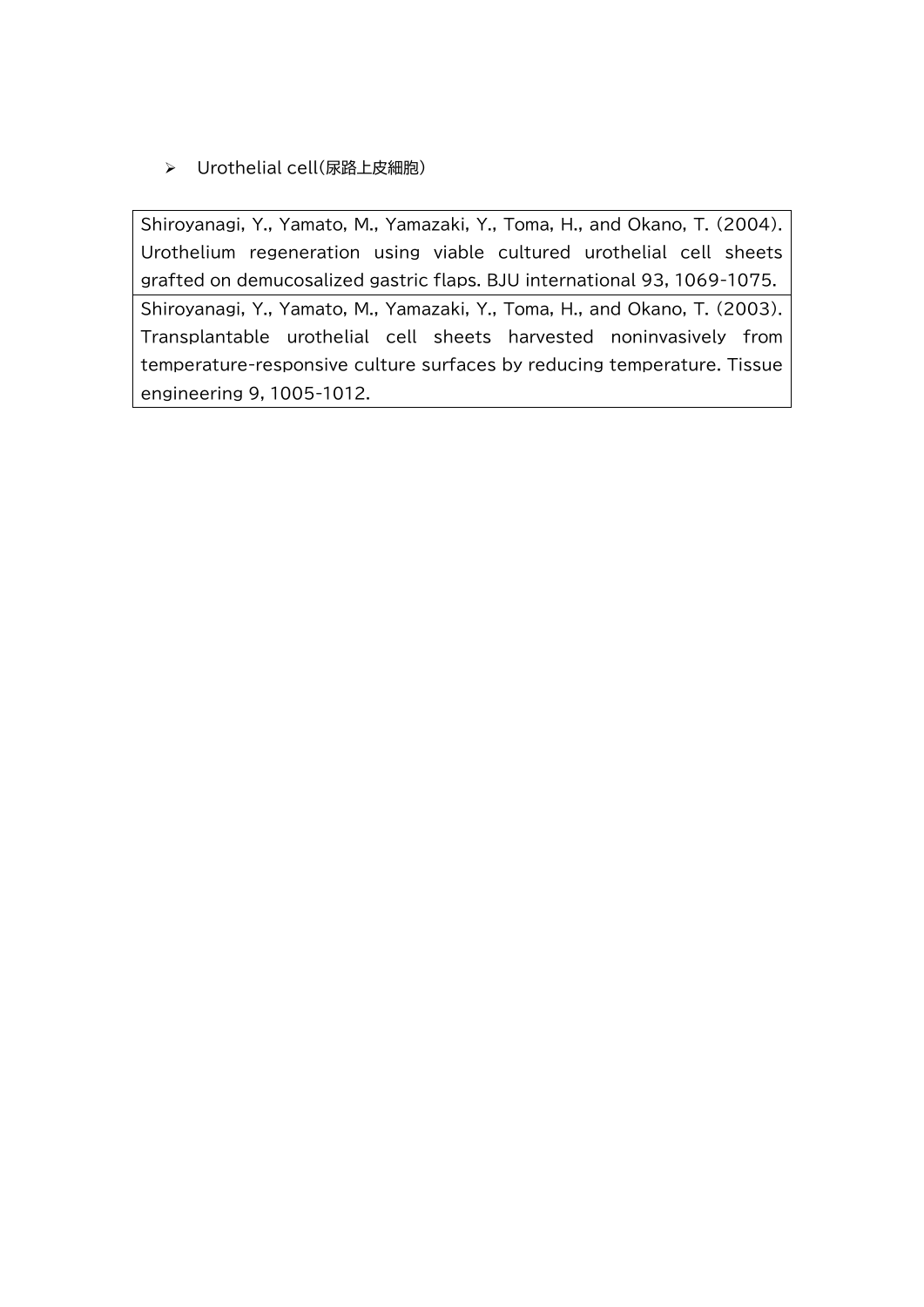> Vein endothelial cells(血管内皮細胞)

Sugibayashi, K., Kumashiro, Y., Shimizu, T., Kobayashi, J., Okano, T. (2012). A molded hyaluronic acid gel as a micro-template for blood capillaries. Journal of Biomaterials Sciences, Polymer Edition, 24:2, 135-147.

Sekiya, S., Shimizu, T., Yamato, M. & amp; Okano, T. (2011) & quot; Deepmedia culture condition" Promoted lumen formation of endothelial cells within engineered three-dimensional tissues in vitro. J Artif Organs, 14(1), 43-51.

Sekiya, S., Muraoka, M., Sasagawa, T., Shimizu, T., Yamato, M. & amp; Okano, T. (2010) Three-dimensional cell-dense constructs containing endothelial cell-networks are an effective tool for in vivo and in vitro vascular biology research. Microvasc Res, 80(3), 549-551.

Asakawa, N., Shimizu, T., Tsuda, Y., Sekiya, S., Sasagawa, T., Yamato, M., Fukai, F. & amp: Okano, T. (2010) Pre-vascularization of in vitro threedimensional tissues created by cell sheet engineering. Biomaterials, 31(14), 3903-3909.

Ohno, M., Motojima, K., Okano, T. & amp; Taniguchi, A. (2008) Up-regulation of drug-metabolizing enzyme genes in layered co-culture of a human liver cell line and endothelial cells. Tissue Eng Part A, 14(11), 1861-1869.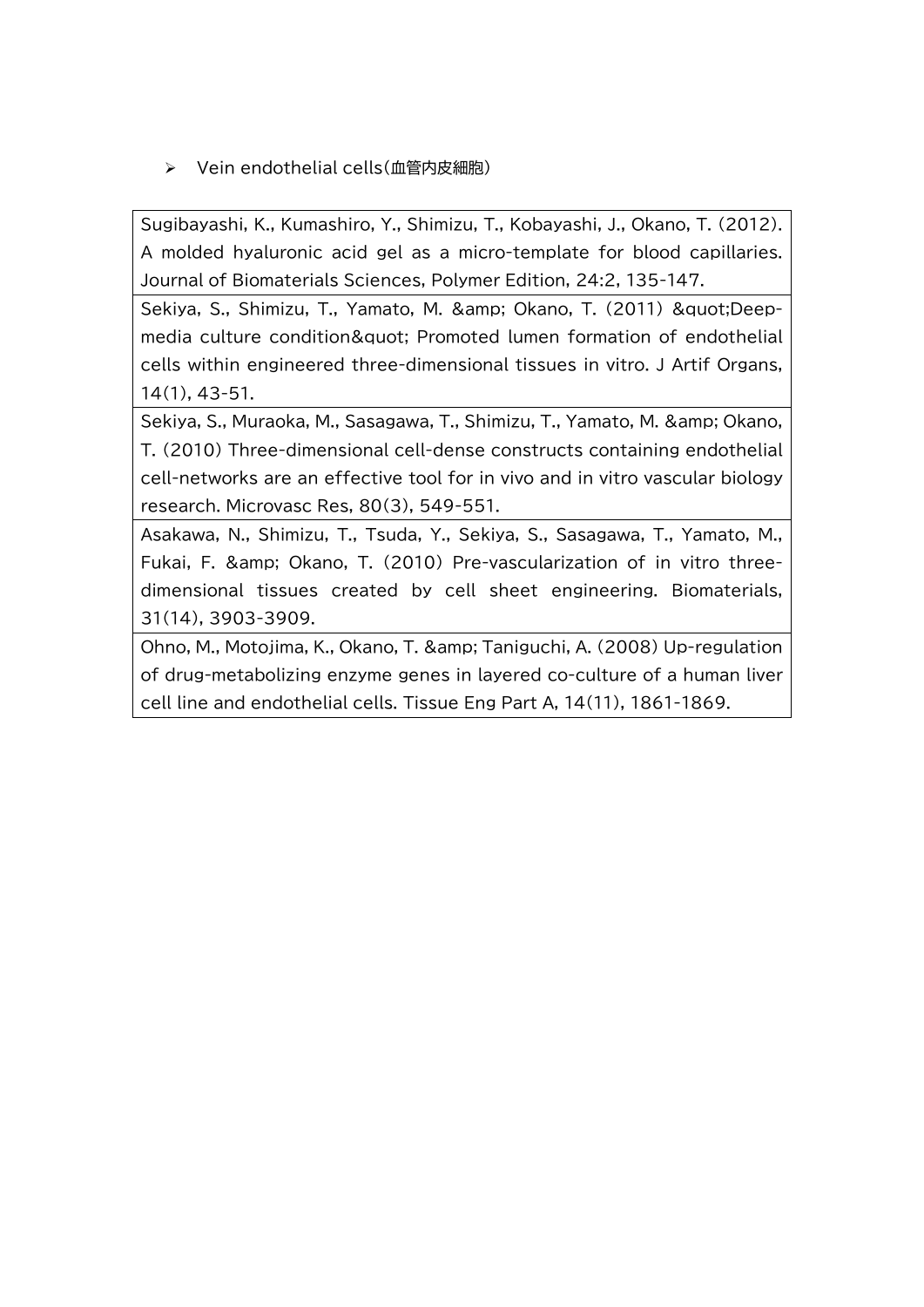$\triangleright$  Review

Moschouris, K., Firoozi, N., Kang, Y. (2016). The application of cell sheet engineering in the vascularization of tissue regeneration. Regen. Med. 11(6), 559-570.

Masuda, S., Shimizu, T. (2016). Three-dimensional cardiac tissue fabrication based on cell sheet technology. Advanced Drug Delivery Reviews 96, 103-109.

Takahashi, H., Okano, T. (2015). Cell sheet-based tissue engineering for organizing anisotropic tissue constructs produced using microfabricated thermoresponsive substrates. Adv. Healthcare Mater. 4, 2388-2407.

Egami, M., Haraguchi, Y., Shimizu, T., Yamato, M., Okano, T. (2014). Latest status of the clinical and industrial applications of cell sheet engineering and regenerative medicine. Arch. Pharm. Res. 37, 96-106.

Sato, M., Yamato, M., Hamahashi, K., Okano, T., Mochida, J. (2014). Articular cartilage regeneration using cell sheet technology. THE ANATOMICAL RECORD 297, 36-43.

Iwata, T., Yamato, M., Ishikawa, I., Ando, T., Okano, T. (2014). Tissue engineering in periodontal tissue. THE ANATOMICAL RECORD 297, 16-25.

Okano, T., Dezawa, M. (2014). A New age of regenerative medicine: fusion of tissue engineering and stem cell research. THE ANATOMICAL RECORD 297, 4-5.

Owaki, T., Shimizu, T., Yamato, M., Okano, T. (2014). Cell sheet engineering for regenerative medicine: current challenges and strategies. Biotechnol. J. 9, 904-914.

Kobayashi, J., Okano, T. (2013). Thermoresponsive thin hydrogel-grafted surfaces for biomedical applications. Reactive & amp; Functional Polymers, 73 939-944.

Sakai, Y., Koike, M., Hasegawa, H., Yamanouchi, K., Soyama, A., Takatsuki, M., Kuroki, T., Ohashi, K., Okano, T., Eguchi, S. (2013). Rapid fabricating technique for multi-layered human hepatic cell sheets by forceful contraction of the fibroblast monolayer. PLoS ONE 8(7):e70970.

Matsuura, K., Haraguchi, Y., Shimizu, T., Okano, T. (2013). Cell sheet transplantation for heart tissue repair. Journal of Controlled Release 169, 336-340.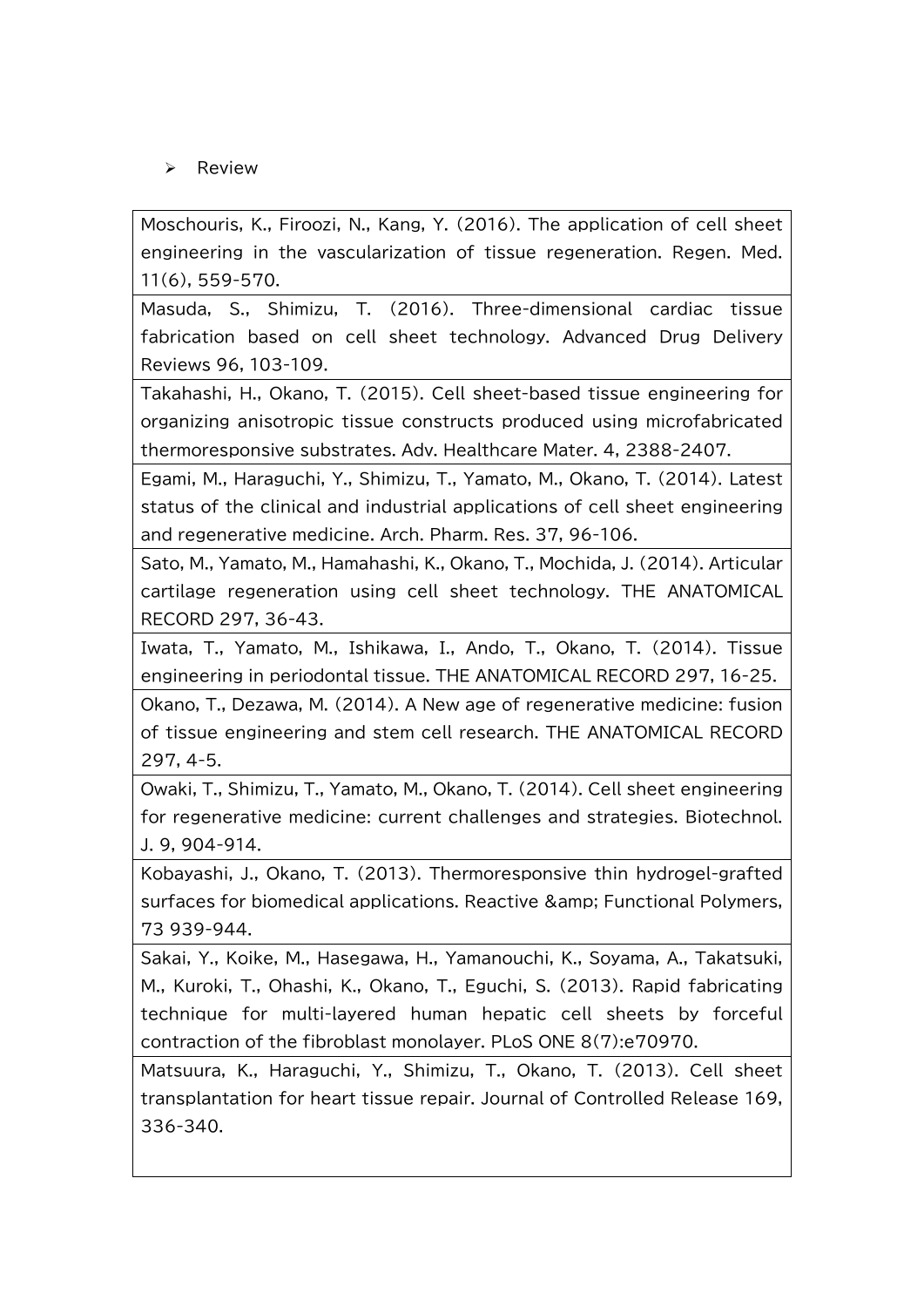Arisaka, Y., Kobayashi, J., Yamato, M., Akiyama, Y., Okano, T. (2013). Heparin-functionalized thermoresponsive surface. Organogenesis 9:3, 1-3. Umemoto, T., Yamato, M., Nishida, K., Okano, T. (2012). Regenerative medicine of cornea by cell sheet engineering using temperatureresponsive culture surfaces. Chin Sci Bull.

Dutta, R. C. & amp; Dutta, A. K. (2010) Comprehension of ecm-cell dynamics: A prerequisite for tissue regeneration. Biotechnol Adv, 28(6), 764-769.

Dutta, R. C. & amp: Dutta, A. K. (2010) Comprehension of ecm-cell dynamics: A prerequisite for tissue regeneration. Biotechnol Adv, 28(6), 764-769.

Elloumi-Hannachi, I., Yamato, M., and Okano, T. (2010) Cell sheet engineering: a unique nanotechonology for scaffold-free Tissue reconstruction with clinical applications in regenerative medicine. J lnten Med 267 (1),54-70.

Itoga, K. & amp; Okano, T. (2010) The high functionalization of temperature-responsive culture dishes for establishing advanced cell sheet engineering. J Mater Chem, 20(40), 8768-8775.

Yang, J., Yamato, M., Shimizu, T., Sekine, H., Ohashi, K., Kanzaki, M., Ohki, T., Nishida, K., and Okano, T. (2007). Reconstruction of functional tissues with cell sheet engineering. Biomaterials 28, 5033-5043.

Yang, J., Yamato, M., Nishida, K., Ohki, T., Kanzaki, M., Sekine, H., Shimizu, T., and Okano, T. (2006). Cell delivery in regenerative medicine: the cell sheet engineering approach. Journal of controlled release 116, 193-203.

Yang, J., Yamato, M., Nishida, K., Hayashida, Y., Shimizu, T., Kikuchi, A., Tano, Y., and Okano, T. (2006). Corneal epithelial stem cell delivery using cell sheet engineering: not lost in transplantation. Journal of drug targeting 14, 471-482.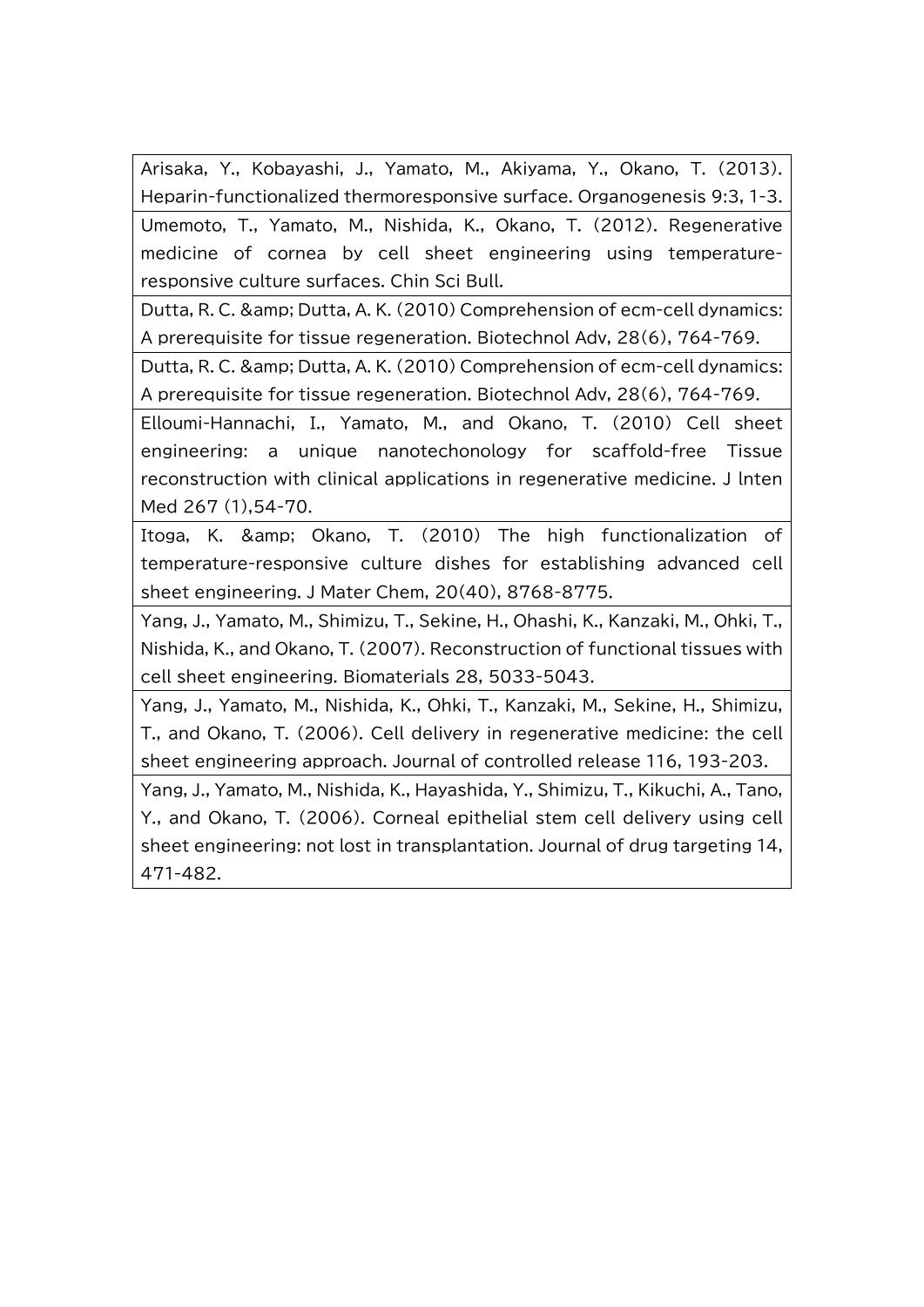RepCell®

Wang, X., Hisha, H., Mizokami, T., Cui, W., Cui, Y., Shi, A., Song, C., Okazaki, S., Li, Q., Feng, W., Kato, J. & Ikehara, S. (2010) Mouse mesenchymal stem cells can support human hematopoiesis both in vitro and in vivo: The crucial role of neural cell adhesion molecule. Haematologica, 95(6), 884- 891.

Ulmann, L., Hirbec, H. & amp; Rassendren, F. (2010) P2x4 receptors mediate pge2 release by tissue-resident macrophages and initiate inflammatory pain. Embo J, 29(14), 2290-2300.

Ohsawa, K., Irino, Y., Sanagi, T., Nakamura, Y., Suzuki, E., Inoue, K. & Kohsaka, S. (2010) P2y12 receptor-mediated integrin-beta1 activation regulates microglial process extension induced by atp. Glia, 58(7), 790- 801.

Naito, M., Harumi, T. & amp: Kuwana, T. (2010) Long term in vitro culture of chicken primordial germ cells isolated from embryonic blood and incorporation into germline of recipient embryo. J Poult Sci, 47(1), 57-64.

Matsuyama, Y., Okazaki, H., Tamemoto, H., Kimura, H., Kamata, Y., Nagatani, K., Nagashima, T., Hayakawa, M., Iwamoto, M., Yoshio, T., Tominaga, S. & Minota, S. (2010) Increased levels of interleukin 33 in sera and synovial fluid from patients with active rheumatoid arthritis. J Rheumatol, 37(1), 18- 25.

Ii, M. (2010) Bone marrow-derived endothelial progenitor cells: Isolation and characterization for myocardial repair. Methods Mol Biol, 660, 9-27.

Ishii K., Fumoto T., Iwai K., Takeshita S., Ito M., Shimohata N., Aburatani H., Taketani S., Lelliott C.J., Vidal-Puig A. and Ikeda K.(2009)Coodination of PGC-1 and iron uptake in mitochondrial biogenesis and osteoclast activation. Nature Med 15, 259-266.

Guo, Y., Zhao, G., Tanaka, S. & Yamaguchi, T. (2009) Differential responses between monocytes and monocyte-derived macrophages for lipopolysaccharide stimulation of calves. Cell Mol Immunol, 6(3), 223-229.

Guo, Y., Zhao, G., Huo, Y., Tanaka, S., Aso, H. & Yamaguchi, T. (2009) The tlr expression pattern on monocyte-derived macrophages for lipopolysaccharid stimulation of calves. Agric Sci Chin, 8(7), 864-871.

Guo, Y., Tanaka, S. & amp; Zhao, G. (2009) Toll-like receptor expression pattern in bovine monocytes-derived macrophages and the influence by lipopolysaccharid stimulation. Chin J Immunol, 25(7), 638-640.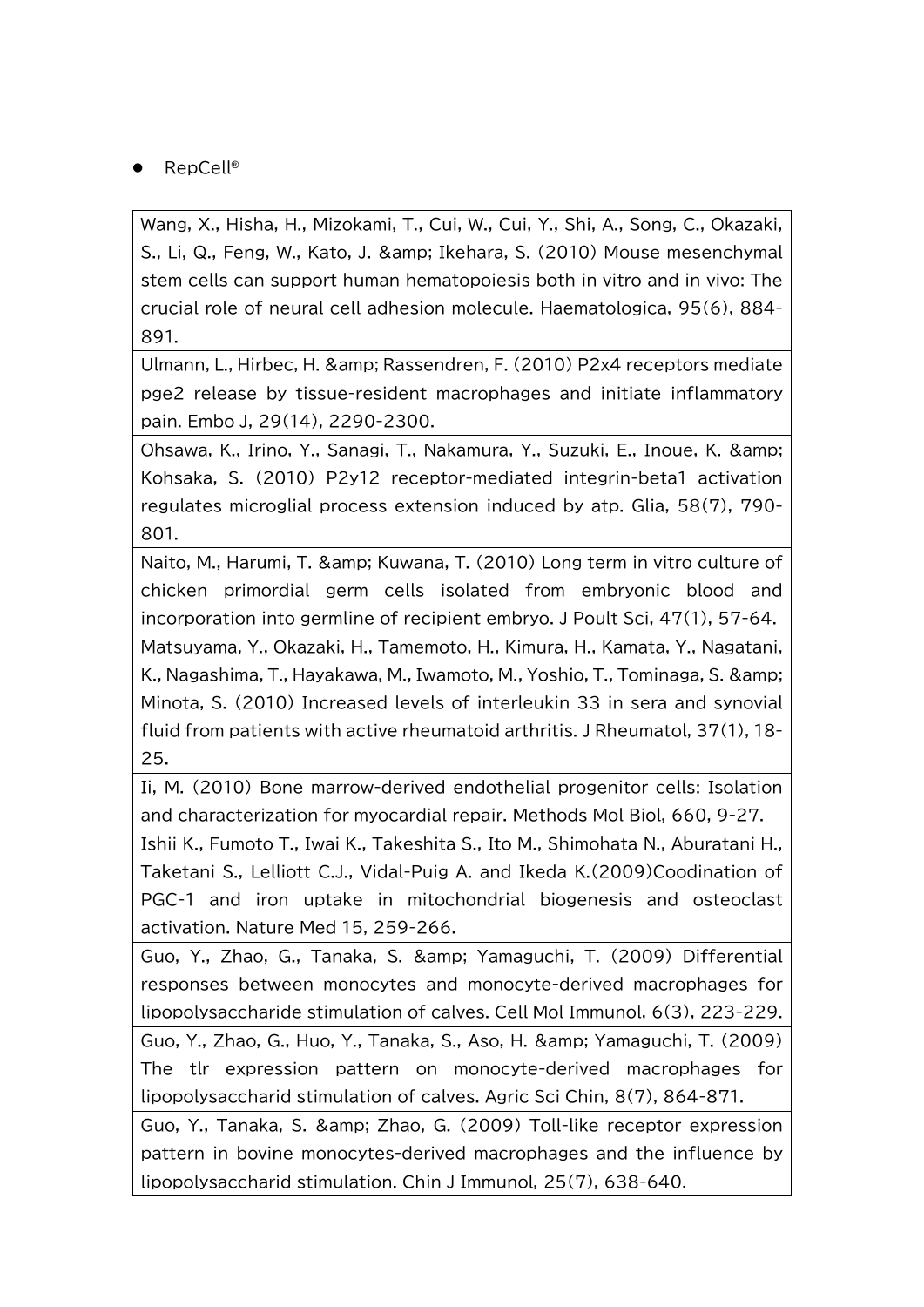McNulty, A.K., Schmidt, M., Feeley, T., and Kieswetter, K. (2007). Effects of negative pressure wound therapy on fibroblast viability, chemotactic signaling, and proliferation in a provisional wound (fibrin) matrix. Wound Repair Regen 15, 838-846.

Yanase, Y., Suzuki, H., Tsutsui, T., Uechi, I., Hiragun, T., Mihara, S., and Hide, M. (2007). Living cell positioning on the surface of gold film for SPR analysis. Biosensors & amp; bioelectronics 23, 562-567.

Butts, C.L., Shukair, S.A., Duncan, K.M., Harris, C.W., Belyavskaya, E., and Sternberg, E.M. (2007). Effects of dexamethasone on rat dendritic cell function. Hormone and metabolic research Hormon- und Stoffwechselforschung 39, 404-412.

Butts, C.L., Shukair, S.A., Duncan, K.M., Bowers, E., Horn, C., Belyavskaya, E., Tonelli, L., and Sternberg, E.M. (2007). Progesterone inhibits mature rat dendritic cells in a receptor-mediated fashion. International immunology 19, 287-296.

Alabraba, E.B., Curbishley, S.M., Lai, W.K., Wigmore, S.J., Adams, D.H., and Afford, S.C. (2007). A new approach to isolation and culture of human Kupffer cells. J Immunol Methods 326, 139-144.

Gordon, I.O., and Freedman, R.S. (2006). Defective antitumor function of monocyte-derived macrophages from epithelial ovarian cancer patients. Clin Cancer Res 12, 1515-1524.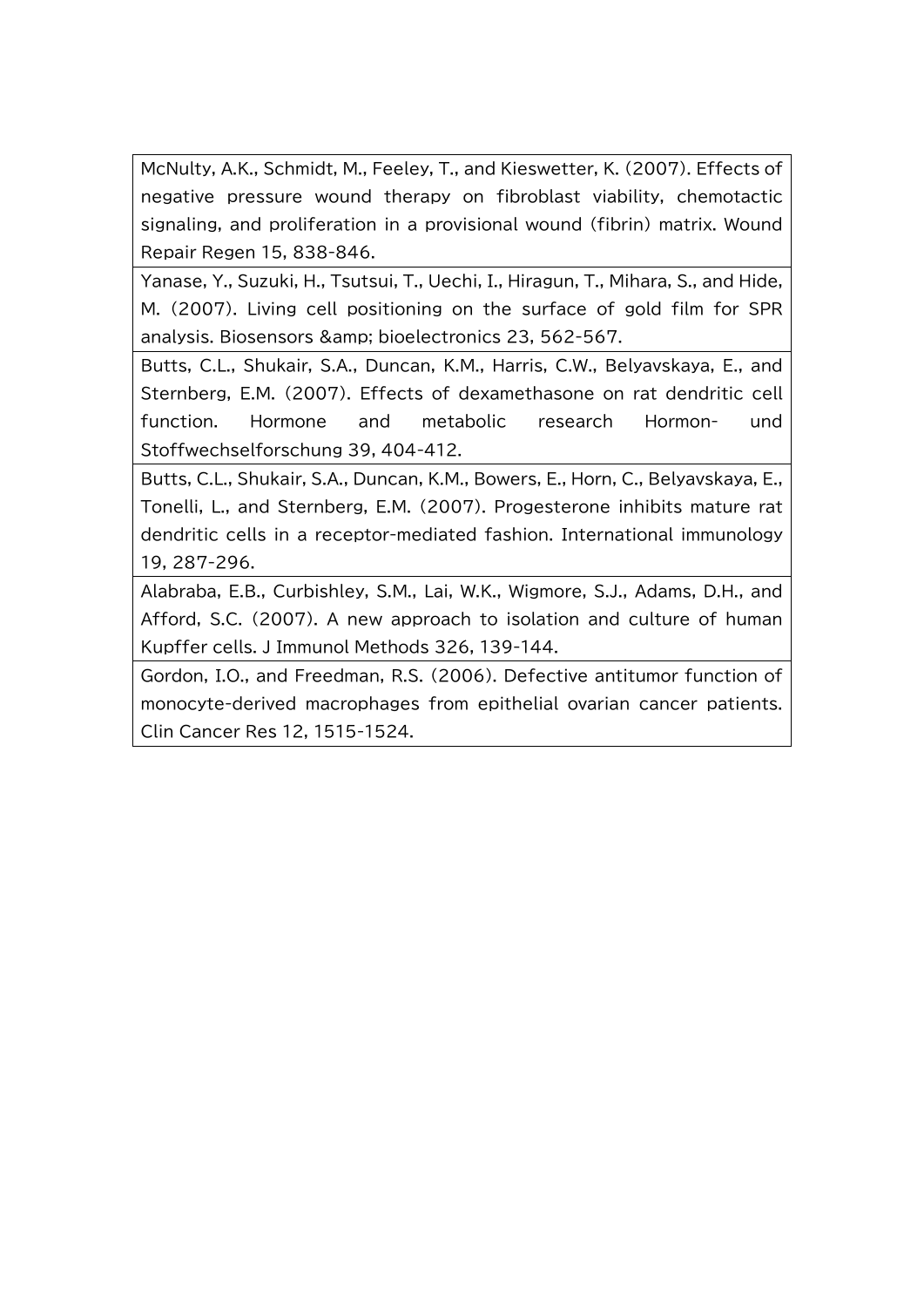HydroCell®

Kojima, N., Kato, C., Igarashi, M., and Ishii, M.(2011) Development of peritoneal macropharge along a dendritic cell lineage in response to uptake of oligomannose-coated liposomes. Cell Immunol In Press, Accepted Manuscript

Yoshida, Y., Tsunoda, T., Doi, K., Tanaka, Y., Fujimoto, T., Machida, T., Ota, T., Koyanagi, M., Takashima, Y. & Sasazuki, T. (2011) Kras-mediated upregulation of rrm2 expression is essential for the proliferation of colorectal cancer cell lines. Anticancer Res, 31(7), 2535-2539.

Tan, S. L., Sulaiman, S., Pingguan-Murphy, B., Selvaratnam, L., Tai, C. C. & amp; Kamarul, T. (2011) Human amnion as a novel cell delivery vehicle for chondrogenic mesenchymal stem cells. Cell Tissue Bank, 12(1), 59-70.

Ito, K., Nakamura, H. & amp; Watanabe, Y. (2011) Protogenin mediates cell adhesion for ingression and re-epithelialization of paraxial mesodermal cells. Dev Biol, 351(1), 13-24.

Ishii, M., Kato, C., Hakamata, A. & amp; Kojima, N. (2011) Targeting with oligomannose-coated liposomes promotes maturation and splenic trafficking of dendritic cells in the peritoneal cavity. Int Immunopharmacol, 11(2), 164-171.

Yanase, Y., Hiragun, T., Kaneko, S., Gould, H. J., Greaves, M. W. & amp; Hide, M. (2010) Detection of refractive index changes in individual living cells by means of surface plasmon resonance imaging. Biosens Bioelectron, 26(2), 674-681.

Yanase, Y., Araki, A., Suzuki, H., Tsutsui, T., Kimura, T., Okamoto, K., Nakatani, T., Hiragun, T. & Hide, M. (2010) Development of an optical fiber spr sensor for living cell activation. Biosens Bioelectron, 25(5), 1244- 1247.

Yamamoto, N., Tanikawa, A. & amp; Horiguchi, M. (2010) Basic study of retinal stem/progenitor cell separation from mouse iris tissue. Med Mol Morphol, 43(3), 139-144.

Shimoji, K., Yuasa, S., Onizuka, T., Hattori, F., Tanaka, T., Hara, M., Ohno, Y., Chen, H., Egasgira, T., Seki, T., Yae, K., Koshimizu, U., Ogawa, S. & Fukuda, K. (2010) G-csf promotes the proliferation of developing cardiomyocytes in vivo and in derivation from escs and ipscs. Cell Stem Cell, 6(3), 227-237.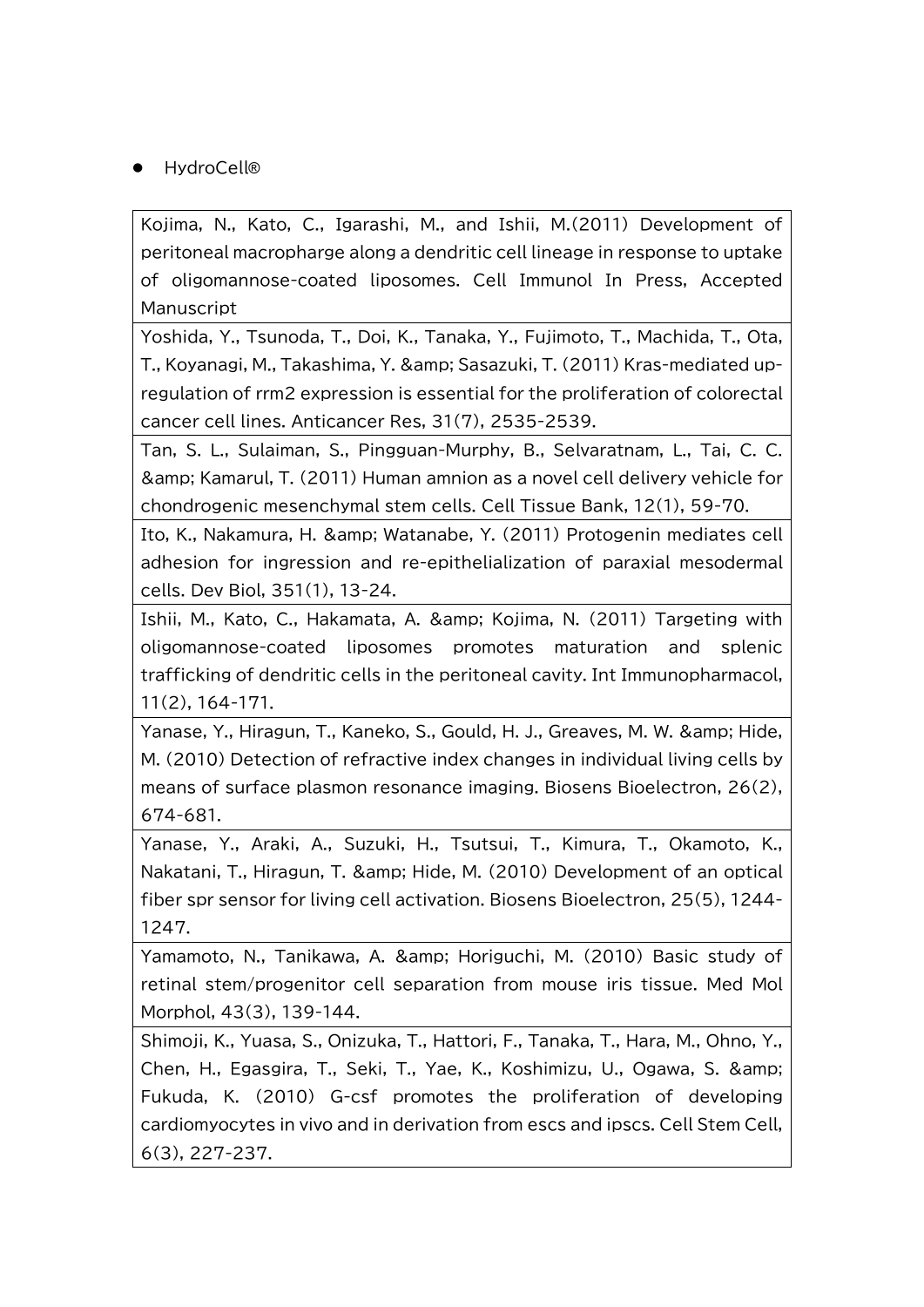Okura, H., Komoda, H., Saga, A., Kakuta-Yamamoto, A., Hamada, Y., Fumimoto, Y., Lee, C. M., Ichinose, A., Sawa, Y. & Matsuyama, A. (2010) Properties of hepatocyte-like cell clusters from human adipose tissuederived mesenchymal stem cells. Tissue Eng Part C Methods, 16(4), 761- 770.

Kitamura, Y., Kimiwada, T., Maruyama, J., Kaburagi, T., Matsumoto, T. & Wada, K. (2010) Monte carlo-based mouse nuclear receptor superfamily gene regulatory network prediction: Stochastic dynamical system on graph with zipf prior. IPSJ Transactions on Bioinformatics, 3(0), 24-39.

Joo, D. J., Kim, J. Y., Lee, J. I., Jeong, J. H., Cho, Y., Ju, M. K., Huh, K. H., Kim, M. S. & amp; Kim, Y. S. (2010) Manufacturing of insulin-secreting spheroids with the rin-5f cell line using a shaking culture method. Transplant Proc, 42(10), 4225-4227.

Jeong, J. H., Lee, J. I., Ju, M. K., Joo, D. J., Huh, K. H., Kim, M. S., Kim, J. Y., Cho, Y. & Kim, Y. S. (2010) Proliferation of pancreatic endocrine cells using disaggregation-expansion-reaggregation technology in isolated rat islets. Transplant Proc, 42(3), 907-910.

Hargett, D. & amp; Shenk, T. E. (2010) Experimental human cytomegalovirus latency in cd14+ monocytes. Proc Natl Acad Sci U S A, 107(46), 20039- 20044.

Choi, I. K., Lee, Y. S., Yoo, J. Y., Yoon, A. R., Kim, H., Kim, D. S., Seidler, D. G., Kim, J. H. & amp; Yun, C. O. (2010) Effect of decorin on overcoming the extracellular matrix barrier for oncolytic virotherapy. Gene Ther, 17(2), 190-201.

Bhise, N. S., Gray, R. S., Sunshine, J. C., Htet, S., Ewald, A. J. & Green, J. J. (2010) The relationship between terminal functionalization and molecular weight of a gene delivery polymer and transfection efficacy in mammary epithelial 2-d cultures and 3-d organotypic cultures. Biomaterials, 31(31), 8088-8096.

Okura, H., Komoda, H., Fumimoto, Y., Lee, C. M., Nishida, T., Sawa, Y. & Matsuyama, A. (2009) Transdifferentiation of human adipose tissuederived stromal cells into insulin-producing clusters. Journal of Artificial Organs, 12(2), 123-130.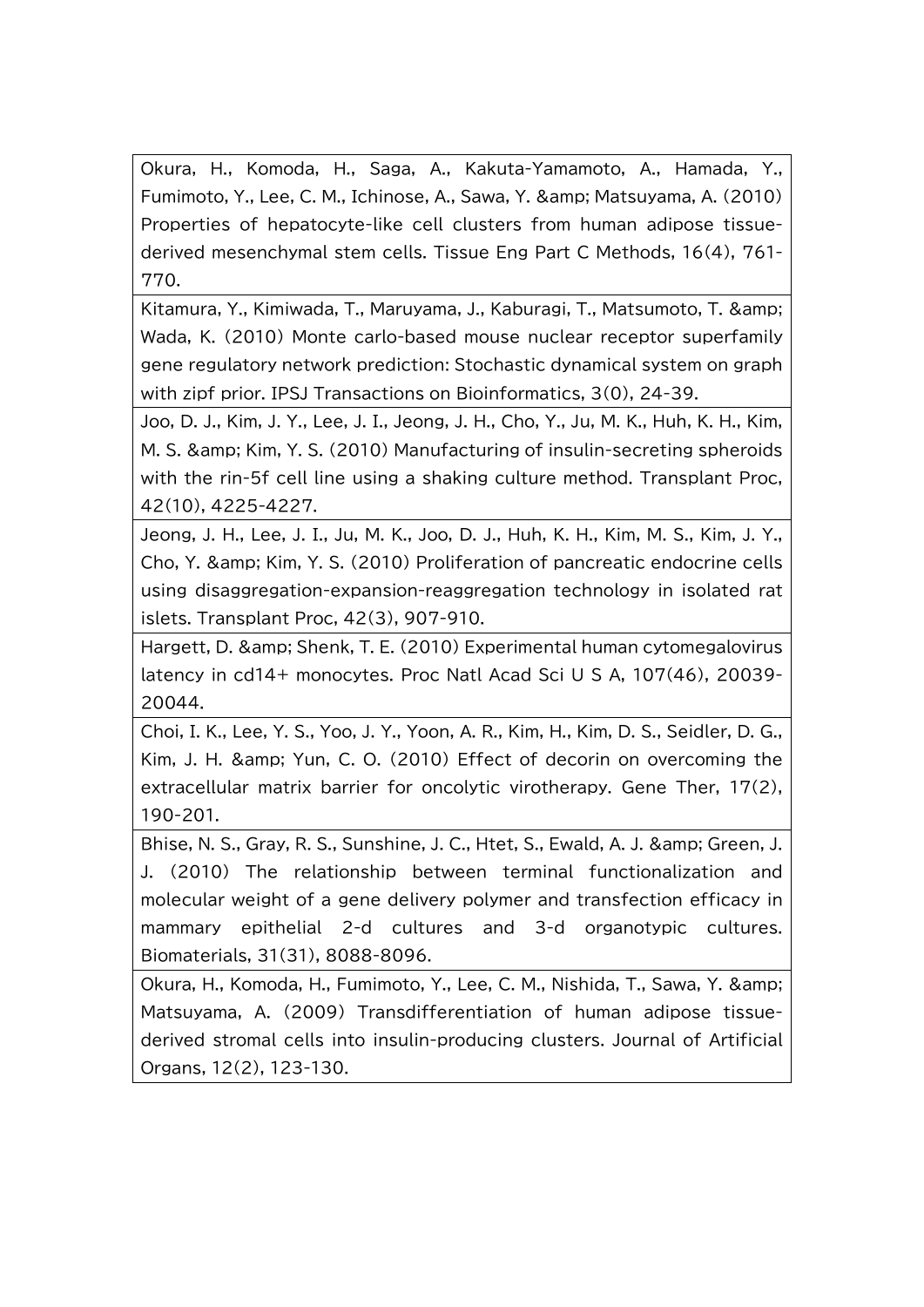Notani, T., Tabata, M. J., Iseki, H., Baba, O. & Takano, Y. (2009) Introduction of a three-dimensional and layered (tdl) culture, a novel primary co-culture method for ameloblasts and pulp-derived cells. Archives of Histology and Cytology, 72(3), 187-198.

Nakahara, M., Nakamura, N., Matsuyama, S., Yogiashi, Y., Yasuda, K., Kondo, Y., Yuo, A. & amp; Saeki, K. (2009) High-efficiency production of subculturable vascular endothelial cells from feeder-free human embryonic stem cells without cell-sorting technique. Cloning and Stem Cells, 11(4), 509-522

Kimiwada, T., Sakurai, M., Ohashi, H., Aoki, S., Tominaga, T. & amp; Wada, K. (2009) Clock genes regulate neurogenic transcription factors, including neurod1, and the neuronal differentiation of adult neural stem/progenitor cells. Neurochem Int, 54(5-6), 277-285.

Huh, K. H., Lee, J. I., Kim, J. Y., Jeong, J. H., Fang, Y., Park, Y. J., Kang, C. M. & amp; Kim, Y. S. (2009) Functional improvement of pig islet with exocrine encapsulation. Transplant Proc, 41(1), 323-325.

Yun, C. O., Kim, J. H., Choi, I. K., Lee, Y. S., Yoo, J. Y., Yoon, A. R., Kim, H. & Seidler, D. G. (2008) Markedly enhanced intratumoral spread and antitumor effect of oncolytic adenovirus expressing decorin. Nature Precedings.

Sasaki, R., Aoki, S., Yamato, M., Uchiyama, H., Wada, K., Okano, T., and Ogiuchi, H. (2008). Neurosphere generation from dental pulp of adult rat incisor. The European journal of neuroscience 27, 538-548.

Takagi, H., Furuya, N. & amp; Kojima, N. (2007) Preferential production of il-12 by peritoneal macrophages activated by liposomes prepared from neoglycolipids containing oligomannose residues. Cytokine, 40(3), 241- 250.

Yanase, Y., Suzuki, H., Tsutsui, T., Uechi, I., Hiragun, T., Mihara, S., and Hide, M. (2007). Living cell positioning on the surface of gold film for SPR analysis. Biosensors & amp; bioelectronics 23, 562-567.

Kubota, A., Nishida, K., Nakashima, K. & amp; Tano, Y. (2006) Conversion of mammalian muller glial cells into a neuronal lineage by in vitro aggregateculture. Biochem Biophys Res Commun, 351(2), 514-520.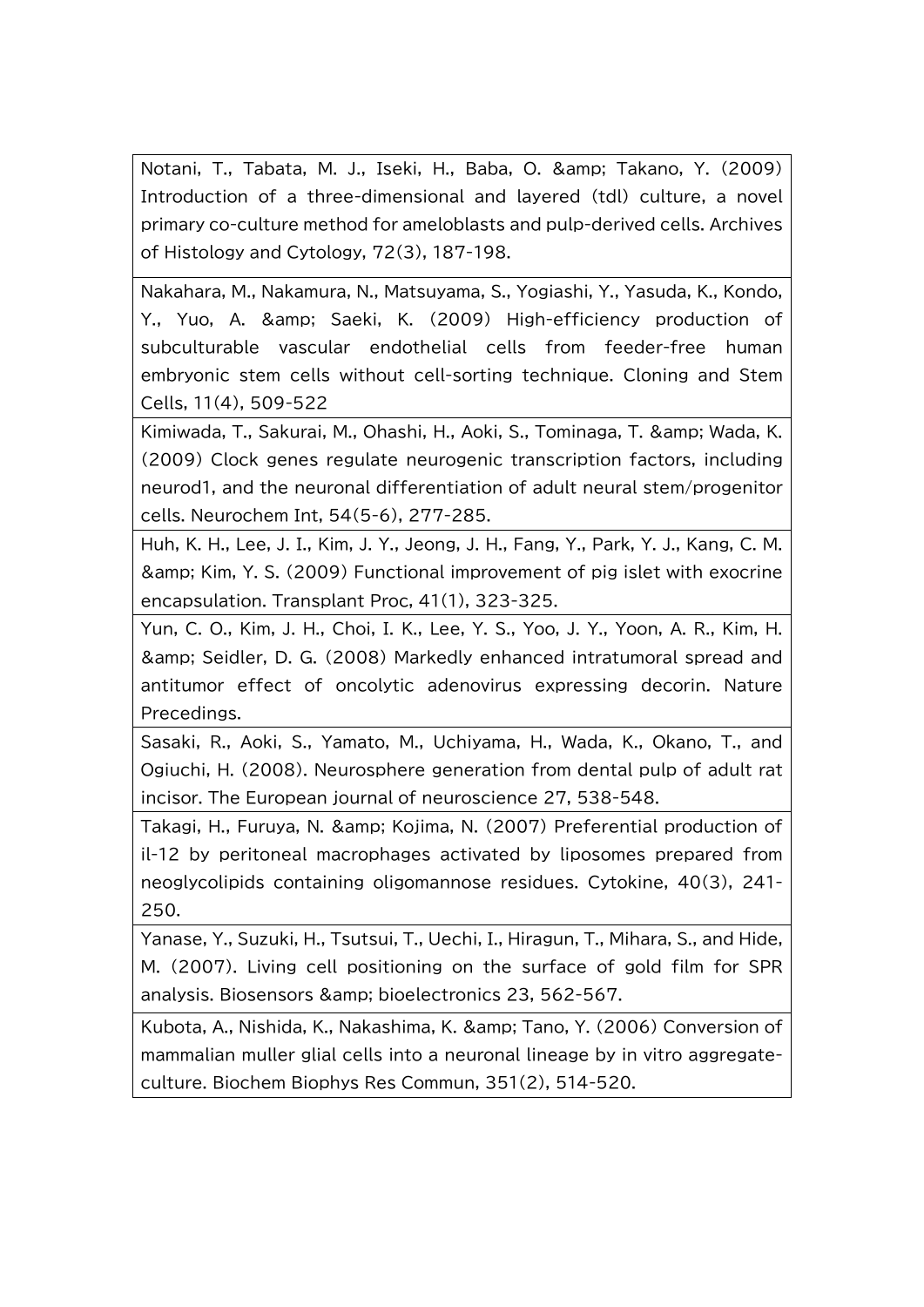Moriguchi, T., Hamada, M., Morito, N., Terunuma, T., Hasegawa, K., Zhang, C., Yokomizo, T., Esaki, R., Kuroda, E., Yoh, K., Kudo, T., Nagata, M., Greaves, D. R., Engel, J. D., Yamamoto, M. & amp; Takahashi, S. (2006) Mafb is essential for renal development and f4/80 expression in macrophages. Mol Cell Biol, 26(15), 5715-5727.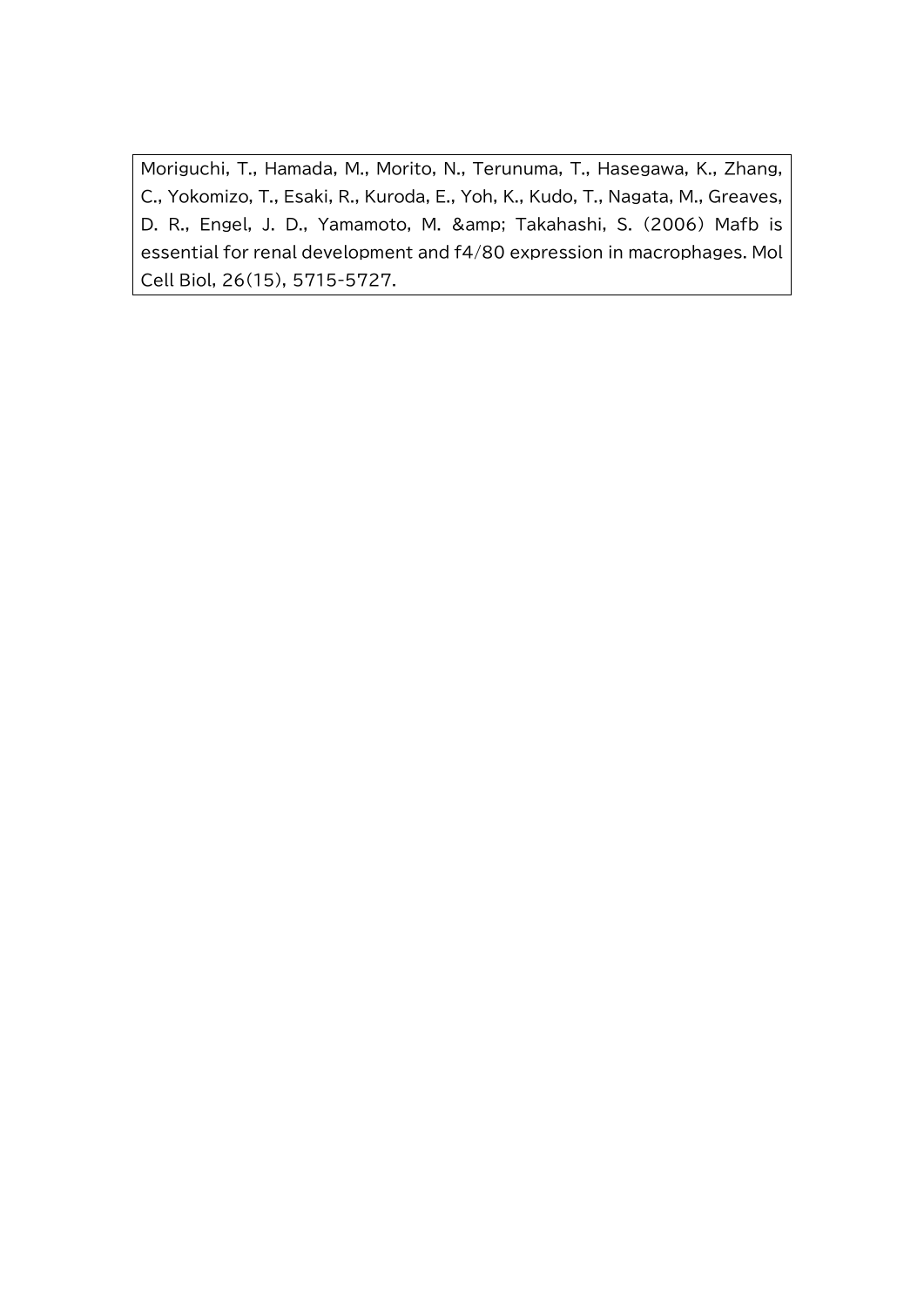## cellZscope

E.A. Jähne, D.E. Eigenmann, Ch. Sampath, V. Butterweck, M. Culot, R. Cecchelli, F. Gosselet, F.R. Walter, M.A. Deli, M. Smieško, M. Hamburger, M. Oufir (2016) Pharmacokinetics and in vitro blood-brain barrier screening of the plant-derived alkaloid tryptanthrin. Planta Med. 82, 1021.

Á. Nyúl-Tóth, M. Suciu, J. Molnár, C. Fazakas, J. Haskó, H. Herman, A.E. Farkas, J. Kaszaki, A. Hermenean, I. Wilhelm, I.A. Krizbai (2016) Differences in the molecular structure of the blood-brain barrier in the cerebral cortex and white matter: an in silico, in vitro and ex vivo study. Am. J. Physiol. 310, H1702.

D.E. Eigenmann, C. Dürig, E.A. Jähne, M. Smieško, M. Culot, F. Gosselet, R. Cecchelli, H.Ch.C. Helms, B. Brodin, L. Wimmer, M.D. Mihovilovic, M. Hamburger, M. Oufir (2016) In vitro blood-brain barrier permeability predictions for GABAA receptor modulating piperine analogs. Eur. J. Pharm. Biopharm. 103, 118.

S.E. Storck, S. Meister, J. Nahrath, J.N. Meißner, N. Schubert, A. Di Spiezio, S. Baches, R.E. Vandenbroucke, Y. Bouter, I. Prikulis, C. Korth, S. Weggen, A. Heimann, M. Schwaninger, T.A. Bayer, C.U. Pietrzik (2016) Endothelial LRP1 transports amyloid-β1-42 across the blood-brain barrier. J. Clin. Invest. 126, 123.

J.H. Lee, A. Sahu, W.I. Choi, J.Y. Lee, G. Tae (2016) ZOT-derived peptide and chitosan functionalized nanocarrier for oral delivery of protein drug. Biomaterials 103, 160.

N. Ziegler, K. Awwad, B. Fisslthaler, M. Reis, K. Devraj, M. Corada, S.P. Minardi, E. Dejana, K.H. Plate, I. Fleming, S. Liebner (2016)  $\beta$ -Catenin is required for endothelial Cyp1b1 regulation influencing metabolic barrier function. J. Neurosci. 36, 8921.

F. Moradi-Afrapoli, M. Oufir, F.R. Walter, M.A. Deli, M. Smiesko, V. Zabela, V. Butterweck, M. Hamburger (2016) Validation of UHPLC-MS/MS methods for the determination of kaempferol and its metabolite 4-hydroxyphenyl acetic acid, and application to in vitro blood-brain barrier and intestinal drug permeability studies. J. Pharm. Biomed. Anal. 128, 264.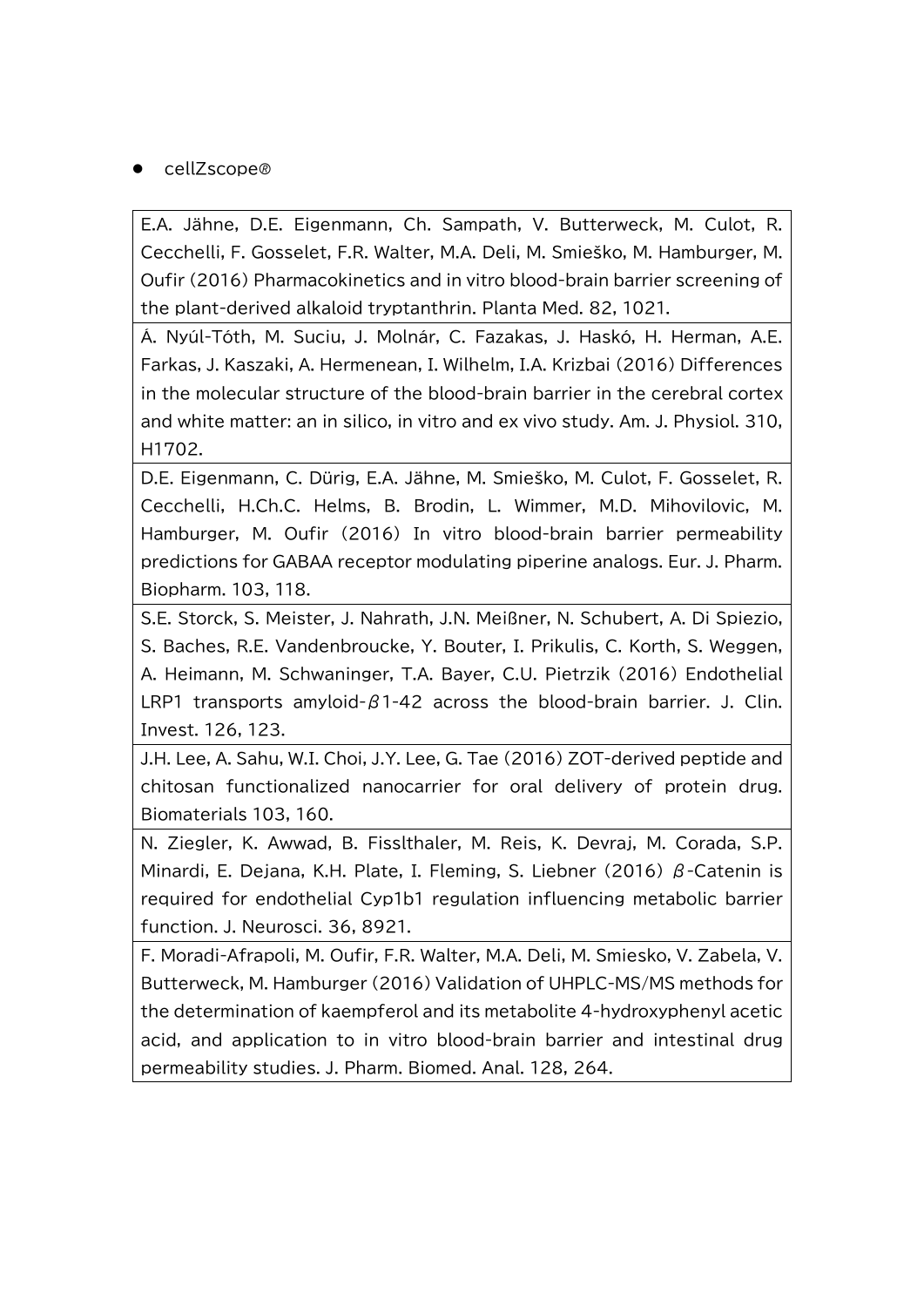K. Göbel, S. Pankratz, Ch.-M. Asaridou, A.M. Herrmann, S. Bittner, M. Merker, T. Ruck, S. Glumm, F. Langhauser, P. Kraft, T.F. Krug, J. Breuer, M. Herold, C.C. Gross, D. Beckmann, A. Korb-Pap, M.K. Schuhmann, S. Kuerten, I. Mitroulis, C. Ruppert, M.W. Nolte, C. Panousis, L. Klotz, B. Kehrel, T. Korn, H.F. Langer, T. Pap, B. Nieswandt, H. Wiendl, T. Chavakis, Ch. Kleinschnitz, S.G. Meuth (2016) Blood coagulation factor XII drives adaptive immunity during neuroinflammation via CD87-mediated modulation of dendritic cells. Nat. Commun. 7, 11626.

J. Stab, I. Zlatev, B. Raudszus, S. Meister, C.U. Pietrzik, K. Langer, H. von Briesen, S. Wagner (2016) Flurbiprofen-loaded nanoparticles can cross a primary porcine in vitro blood-brain barrier model to reduce amyloid-β42 Burden. J. Nanomed. Biother. Discovery 6, 1000140.

J. Teichmann, M. Nitschke, D. Pette, M. Valtink, S. Gramm, F.V. Härtel, T. Noll, R.H.W. Funk, K. Engelmann, C. Werner (2016) Thermo-responsive cell culture carriers based on poly(vinyl methyl ether)-the effect of biomolecular ligands to balance cell adhesion and stimulated detachment. Sci. Technol. Adv. Mater. 16, 045003.

S. Dembla, N. Hasan, A. Becker, A. Beck, S.E. Philipp (2016) Transient receptor potential A1 channels regulate epithelial cell barriers formed by MDCK cells. FEBS Lett. 590, 1509.

J. Wisniewska-Kruk, A.-E. van der Wijk, H.A. van Veen, T.G.M.F. Gorgels, I.M.C. Vogels, D. Versteeg, C.J.F. Van Noorden, R.O. Schlingemann, I. Klaassen (2016) Plasmalemma vesicle-associated protein has a key role in blood-retinal barrier loss. Am. J. Pathol. 186, 1044.

S. Gurnik, K. Devraj, J. Macas, M. Yamaji, J. Starke, A. Scholz, K. Sommer, M. Di Tacchio, R. Vutukuri, H. Beck, M. Mittelbronn, C. Foerch, W. Pfeilschifter, S. Liebner, K.G. Peters, K.H. Plate, Y. Reiss (2016) Angiopoietin-2-induced blood-brain barrier compromise and increased stroke size are rescued by VE-PTP-dependent restoration of Tie2 signaling. Acta Neuropathol. 131, 753 .

I. Lazarevic, B. Engelhardt (2016) Modeling immune functions of the mouse blood-cerebrospinal fluid barrier in vitro: primary rather than immortalized mouse choroid plexus epithelial cells are suited to study immune cell migration across this brain barrier. Fluids Barriers CNS 13, 2.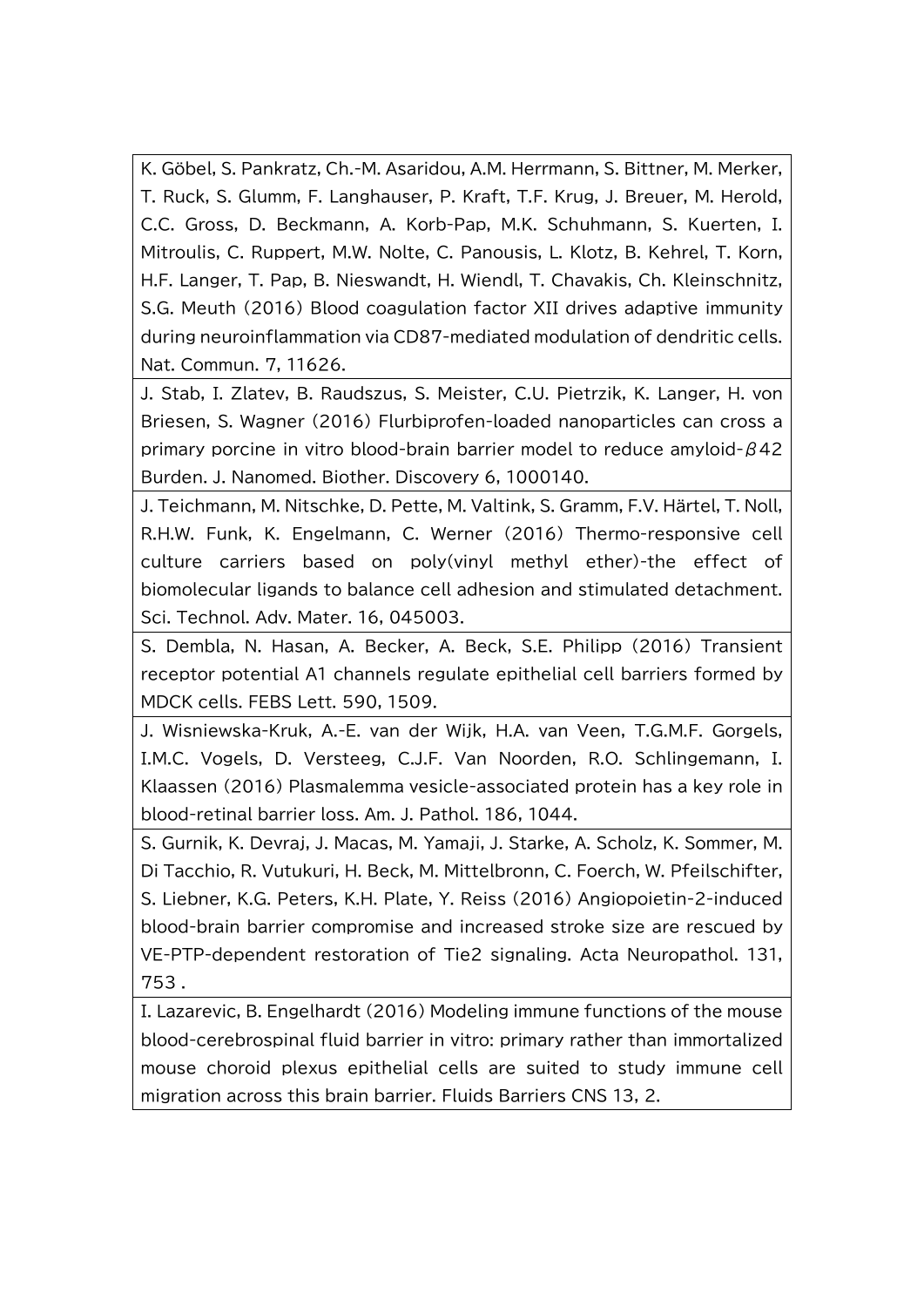N. Varga, E. Csapó, Z. Majláth, I. Ilisz, I.A. Krizbai, I. Wilhelm, L. Knapp, J. Toldi, L. Vécsei, I. Dékány (2016) Targeting of the kynurenic acid across the blood-brain barrier by core-shell nanoparticles. Eur. J. Pharm. Sci. 86, 67.

H.C. Mirsepasi-Lauridsen, Z. Du, C. Struve, G. Charbon, J. Karczewski, K.A. Krogfelt, A.M. Petersen, J.M. Wells (2016) Secretion of alpha-hemolysin by escherichia coli disrupts tight junctions in ulcerative colitis patients. Clin. Transl. Gastroenterol. 7, e149.

P.G. Sreekumar, K. Ishikawa, C.S., H.H. Mehta, J. Wan, K. Yen, P. Cohen, R. Kannan, D.R. Hinton (2016) The Mitochondrial-Derived Peptide Humanin Protects RPE Cells From Oxidative Stress, Senescence, and Mitochondrial Dysfunction. Invest. Ophthalmol. Visual Sci. 57, 1238.

M. Kaiser, S.Chalapala, C. Gorzelanny, R.S. Perali, F.M. Goycoolea (2016) The effect of capsaicin derivatives on tight-junction integrity and permeability of madin-darby canine kidney cells. J. Pharm. Sci. 105, 630.

K. Valere, A. Rapista, E. Eugenin, W. Lu, T.L. Chang (2016) Human alphadefensin HNP1 increases HIV traversal of the epithelial barrier: A potential role in STI-Mediated enhancement of HIV transmission. Viral Immunol. 28, 609.

D.E. Eigenmann, E.A. Jähne, M. Smieško, M. Hamburger, M. Oufir (2016) Validation of an immortalized human (hBMEC) in vitro blood-brain barrier model. Anal. Bioanal. Chem. 408, 2095.

J. Rivnay, P. Leleux, A. Hama, M. Ramuz, M. Huerta, G.G. Malliaras, R.M. Owens (2015) Using white noise to gate organic transistors for dynamic monitoring of cultured cell layers. Sci. Rep. 5, 11613.

S.E. Herberich, R. Klose, I. Moll, W.-J. Yang, J. Wüstehube-Lausch, A. Fischer (2015) ANKS1B interacts with the cerebral cavernous malformation protein-1 and controls endothelial permeability but not sprouting angiogenesis. PLoS One 10, e0145304.

K. Tsuyoshi, K. Masuo, K. Daisuke, I. Tatsuya, K. Yasutoshi, I. Masafumi, K. Takayuki, K. Takumi, F. Tomohisa, S. Norimasa, H. Koichi, K. Takashi (2015) Claudin-4 binder C-CPE 194 enhances effects of anticanceragents on pancreatic cancer cell lines via a MAPK pathway. Pharmacol. Res. Perspect. 3, e00196.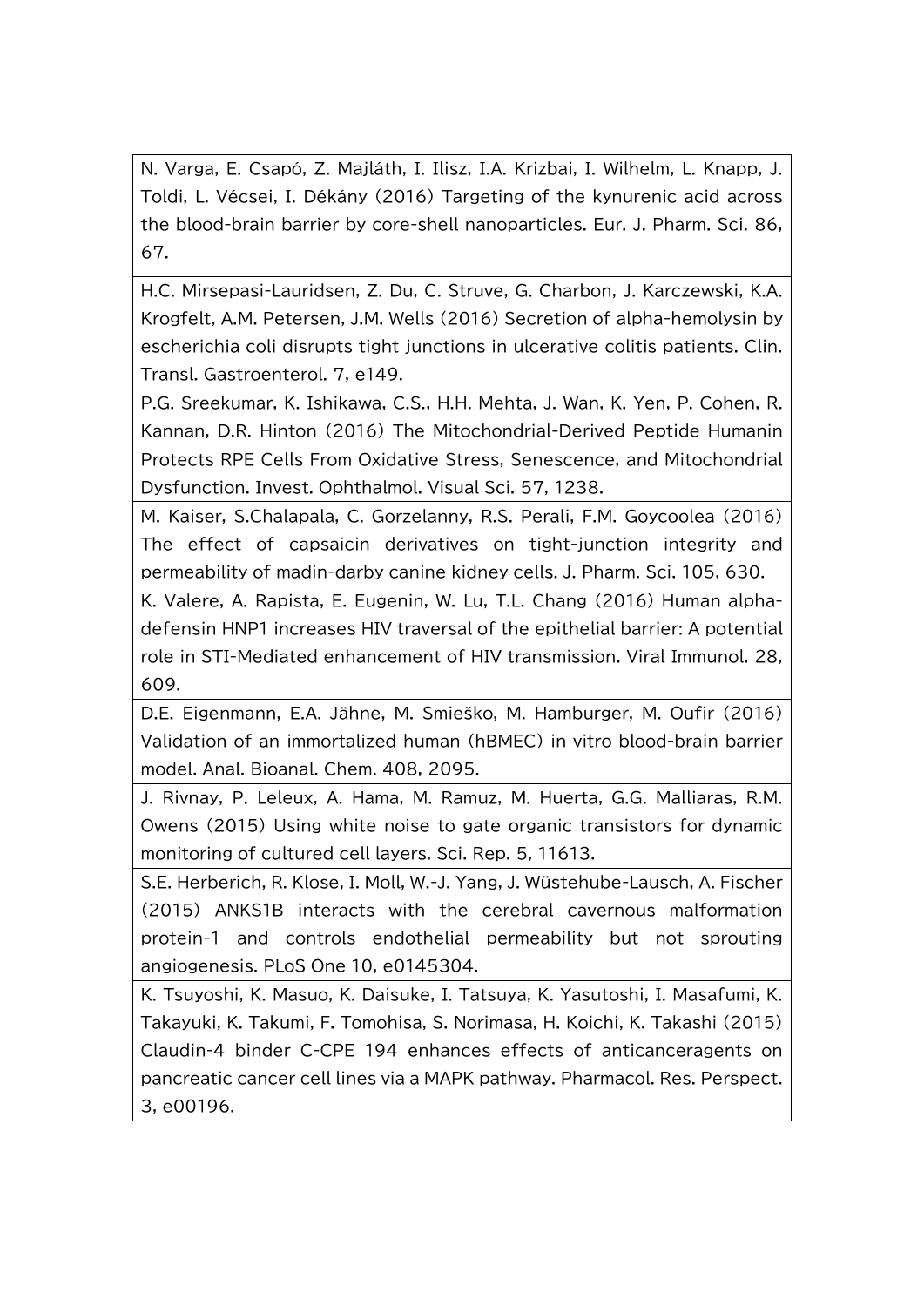I.M. Smith, A. Baker, N. Arneborg, L. Jespersen (2015) Non-Saccharomyces yeasts protect against epithelial cell barrier disruption induced by Salmonella enterica subsp. enterica serovar Typhimurium. Lett. Appl. Microbiol. 61, 491.

A. Bernd, M. Ott, H. Ishikawa, H. Schroten, C. Schwerk, G. Fricker (2015) Characterization of efflux transport proteins of the human choroid plexus papilloma cell line HIBCPP, a functional in vitro model of the bloodcerebrospinal fluid barrier. Pharm. Res. 32, 2973.

S. Meister, S. Storck, E. Hameister, C. Behl, S. Weggen, A. Clement, C. Pietrzik (2015) Expression of the ALS-causing variant hSOD1G93A leads to an impaired integrity and altered regulation of claudin-5 expression in an in vitro blood-spinal cord barrier model. J. Cereb. Blood Flow Metab. 35, 1112.

U. Linz, M. Hupert, B. Santiago-Schübel, S. Wien, J. Stab, S. Wagner (2015) Transport of treosulfan and temozolomide across an in-vitro blood-brain barrier model. Anticancer Drugs 26, 728.

S. Meyer, G. Raber, F. Ebert, M.S. Taleshi, K.A. Francesconi, T. Schwerdtle (2015) Arsenic-containing hydrocarbons and arsenic-containing fatty acids: Transfer across and presystemic metabolism in the Caco-2 intestinal barrier model. Mol. Nutr. Food Res. 59, 2044.

R. Miyata, K. Nomura, T. Kakuki, K. Takano, T. Kohno, T. Konno, N. Sawada, T. Himi, T. Kojima (2015) Irsogladine maleate regulates gap junctional intercellular communication-dependent epithelial barrier in human nasal epithelial Cells. J. Membr. Biol. 248, 327.

J. Teichmann, M. Nitschke, D. Pette, M. Valtink, S. Gramm, F.V. Härtel, T. Noll, R.H.W. Funk, K. Engelmann, C. Werner (2015) Thermo-responsive cell culture carriers based on poly(vinyl methyl ether)-the effect of biomolecular ligands to balance cell adhesion and stimulated detachment. Sci. Technol. Adv. Mater. 16, 045003.

I.A. Krizbai, Á. Gasparics, P. Nagyoszi, C. Fazakas, J. Molnár, I. Wilhelm, R. Bencs, L. Rosivall, A. Sebe (2015) Endothelial-Mesenchymal Transition of Brain Endothelial Cells: Possible Role during Metastatic Extravasation. PLoS One 10, e0123845.

H. Lohren, J. Bornhorst, H.J. Galla, T. Schwerdtle (2015) The bloodcerebrospinal fluid barrier - first evidence for an active transport of organic mercury compounds out of the brain. Metallomics 7, 1420.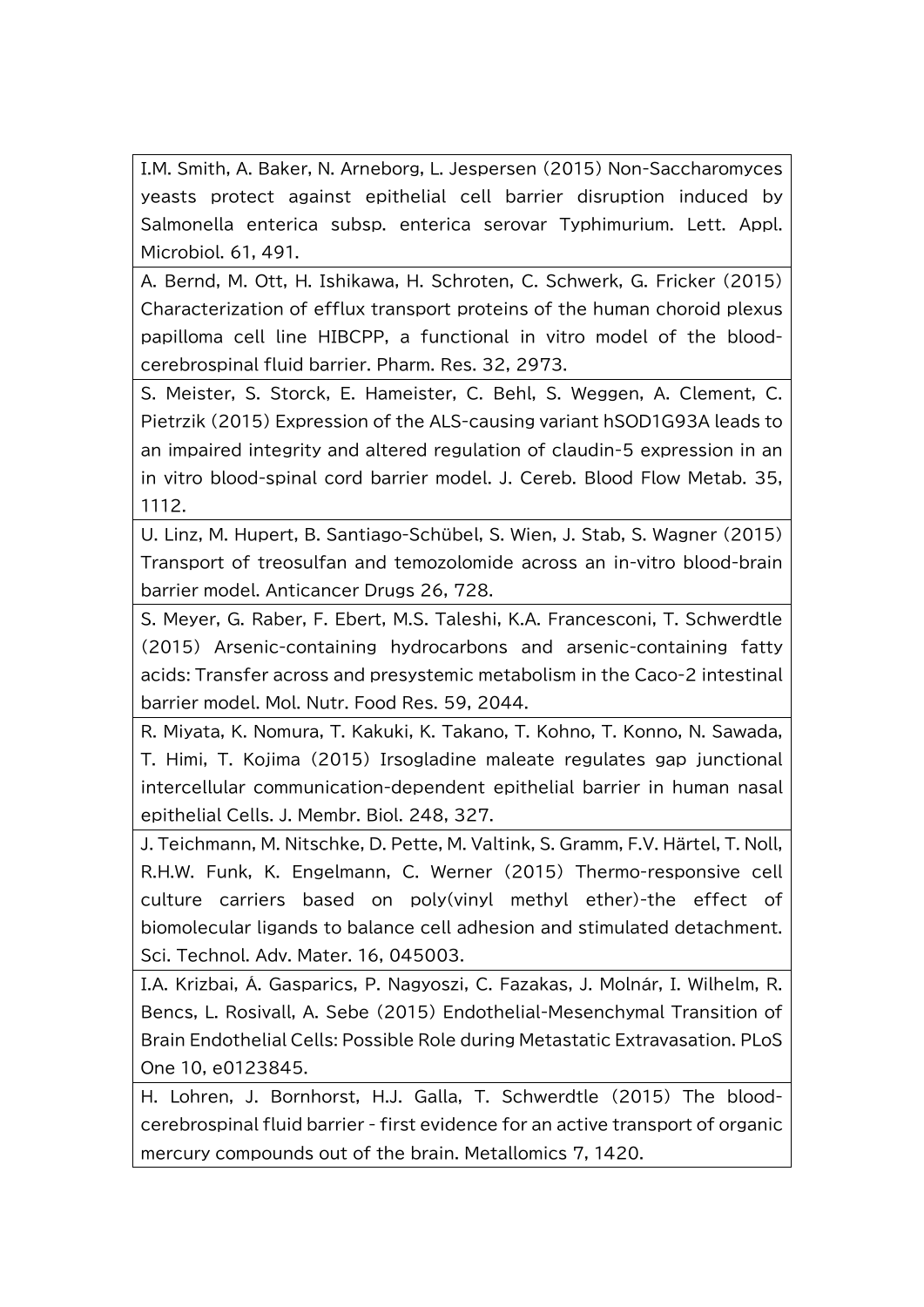A. Wolff, M. Antfolk, B. Brodin, M. Tenje (2015) In vitro blood-brain barrier models-An overview of established models and new microfluidic approaches. J. Pharm. Sci. 104, 2727.

J. Rivnay, M. Ramuz, P. Leleux, A. Hama, M. Huerta, R.M. Owens (2015) Organic electrochemical transistors for cell-based impedance sensing. Appl. Phys. Lett. 106, 043301.

C. Staat, C. Coisne, S. Dabrowski, S.M. Stamatovic, A.V. Andjelkovic, H. Wolburg, B. Engelhardt, I.E. Blasig (2015) Mode of action of claudin peptidomimetics in the transient opening of cellular tight junction barriers. Biomaterials 54, 9.

M. Abadier, J. Haghayegh Jahromi, L. Cardoso Alves, R. Boscacci, D. Vestweber, S. Barnum, U. Deutsch, B. Engelhardt, R. Lyck (2015) Cell surface levels of endothelial ICAM-1 influence the transcellular or paracellular T-cell diapedesis across the blood-brain barrier. Eur. J. Immunol. 45, 1043.

M. Kaiser, S. Pereira, L. Pohl, S. Ketelhut, B. Kemper, C. Gorzelanny, H.J. Galla, B. M. Moerschbacher, F.M. Goycoolea (2015) Chitosan encapsulation modulates the effect of capsaicin on the tight junctions of MDCK cells. Sci. Rep. 5, 10048.

M. Sakurai-Yageta, T. Maruyama, T. Suzuki, K. Ichikawa, Y. Murakami (2015) Dynamic regulation of a cell adhesion protein complex including CADM1 by combinatorial analysis of FRAP with exponential curve-fitting. PLoS One 10, e0116637.

D. Ulluwishewa, R.C. Anderson, W. Young, W.C. McNabb, P. van Baarlen, P.J. Moughan, J.M. Wells, N.C. Roy (2015) Live Faecalibacterium prausnitzii in an apical anaerobic model of the intestinal epithelial barrier. Cell Microbiol. 17, 226.

M. Kolter , M. Ott, C. Hauer, I. Reimold, G. Fricker (2015) Nanotoxicity of poly(n-butylcyano-acrylate) nanoparticles at the blood-brain barrier, in human whole blood and in vivo. J. Control Release 197, 165.

M. Lautenschläger, J. Sendker, S. Hüwel, H.J. Galla, S. Brandt, M. Düfer, K. Riehemann, A. Hensel (2015) Intestinal formation of trans-crocetin from saffron extract (Crocus sativus L.) and in vitro permeation through intestinal and blood brain barrier. Phytomed. 22, 36.

S. Cramer, S. Tacke, J. Bornhorst, J. Klingauf, T. Schwerdtle, H.-J. Galla (2014) The influence of silver nanoparticles on the blood-brain and the blood-cerebrospinal fluid barrier in vitro. J. Nanomed. Nanotechnol. 5, 225.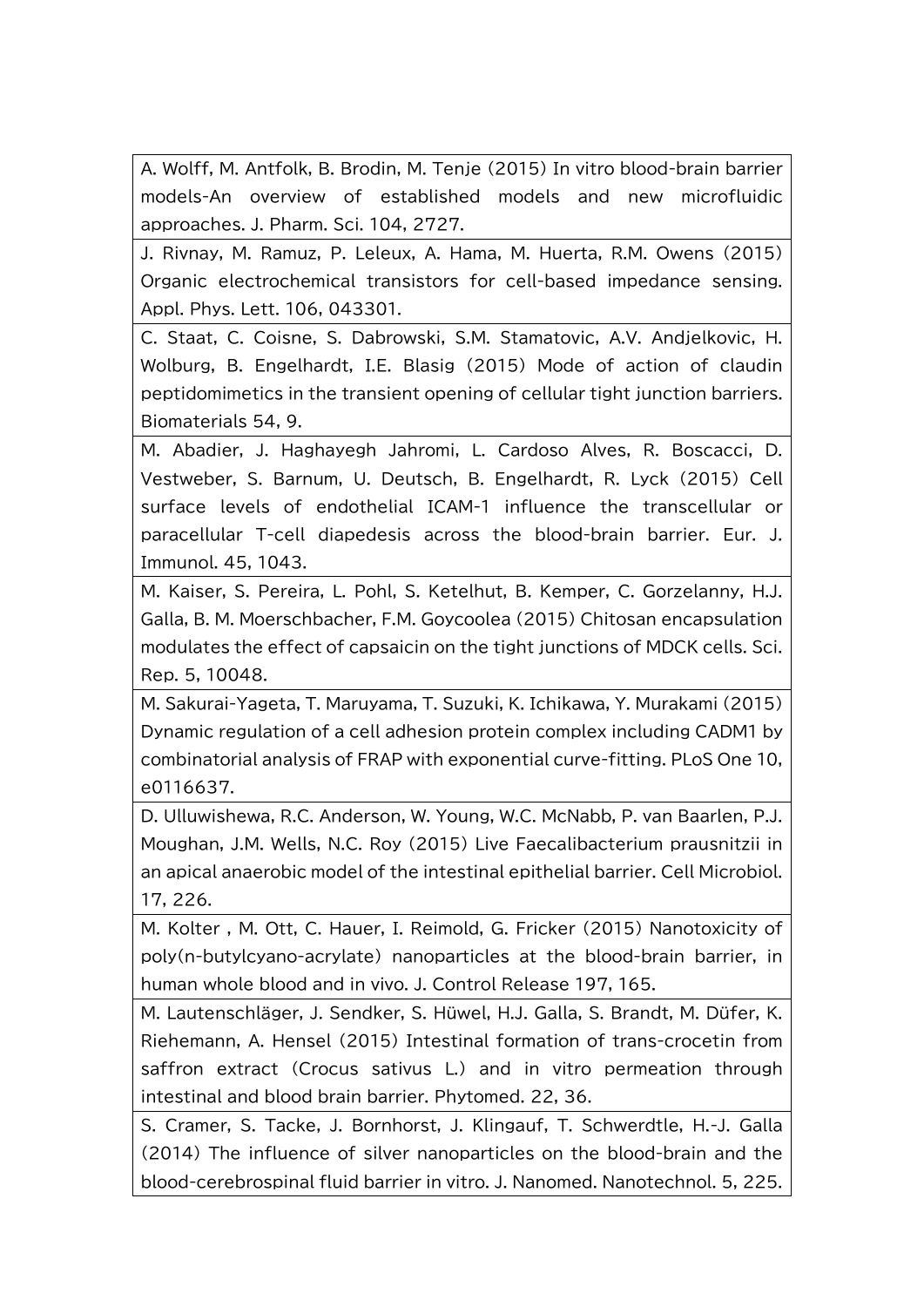K. Ridder, S. Keller, M. Dams, A.-K. Rupp, J. Schlaudraff, D. Del Turco, J. Starmann, J. Macas, D. Karpova, K. Devraj, C. Depboylu, B. Landfried, B. Arnold, K.H. Plate, G. Höglinger, H. Sültmann, P. Altevogt, S. Momma (2014) Extracellular vesicle-mediated transfer of genetic information between the hematopoietic system and the brain in response to inflammation. PLoS Biol. 12, e1001874.

M. Dadparvar, S. Wagner, S. Wien, F. Worek, H. von Briesen, J. Kreuter (2014) Freeze-drying of HI-6-loaded recombinant human serum albumin nanoparticles for improved storage stability. Euro. J. Pharm. Biopharm. 88, 510.

N. Hudson, M.B. Powner, M.H. Sarker, T. Burgoyne, M. Campbell, Z.K. Ockrim, R. Martinelli, C.E. Futter, M.B. Grant, P.A. Fraser, D.T. Shima, J. Greenwood, P. Turowski (2014) Differential apicobasal VEGF signaling at vascular blood-neural barriers. Dev. Cell. 30, 541.

E.G. Christensen, T.R. Licht, T.D. Leser, M.I. Bahl (2014) Dietary xylooligosaccharide stimulates intestinal bifidobacteria and lactobacilli but has limited effect on intestinal integrity in rats. BMC Res. Notes 7, 660.

E.A. Jähne, D.E. Eigenmann, M. Culot, R. Cecchelli, F.R. Walter, M.A. Deli, R. Tremmel, G. Fricker, M. Smiesko, M. Hamburger, M. Oufir (2014) Development and validation of a LC-MS/MS method for assessment of an anti-inflammatory indolinone derivative by in vitro blood-brain barrier models. J. Pharm. Biomed. Anal. 98, 235.

C. Bourgeois, E. Werfel, F. Galla, K. Lehmkuhl, H. Torres-Gómez, D. Schepmann, B. Kögel, T. Christoph, W. Straßburger, W. Englberger, M. Soeberdt, S. Hüwel, H.-J. Galla, B. Wünsch (2014) Synthesis and pharmacological evaluation of 5-pyrrolidinylquinoxalines as a novel class of peripherally restricted  $\kappa$ -opioid receptor agonists. J. Med. Chem. 57, 6845.

M. Jin, J.-H. Kim, E. Jang, Y.M. Lee, H.S. Han, D.K. Woo, D.H. Park, H. Kook, K. Suk (2014) Lipocalin-2 deficiency attenuates neuroinflammation and brain injury after transient middle cerebral artery occlusion in mice. J. Cereb. Blood Flow Metab. 34, 1306.

F. Hattori, C. Kiatsurayanon, K. Okumura, H. Ogawa, S. Ikeda, K. Okamoto, F. Niyonsaba (2014) The antimicrobial protein S100A7/psoriasin enhances the expression of keratinocyte differentiation markers and strengthens the skin's tight junction barrier. Br. J. Dermatol. 171, 742.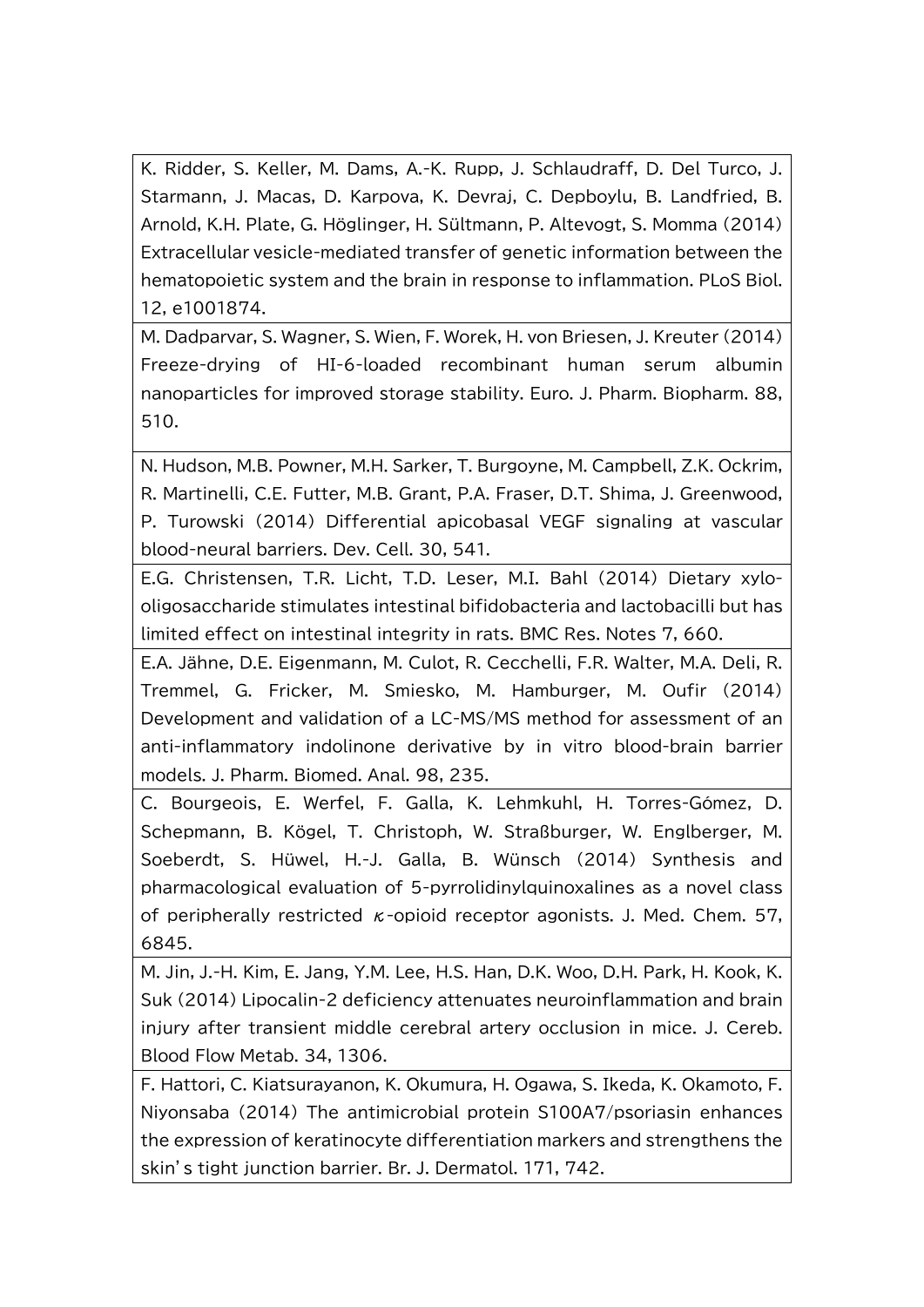T: Akiyama, F: Niyonsaba, Ch. Kiatsurayanon, T.T. Nguyen, H. Ushio, T. Fujimura, T. Ueno, K. Okumura, H. Ogawa, S. Ikeda (2014) The human cathelicidin LL-37 host defense peptide upregulates tight junction-related proteins and increases human epidermal keratinocyte barrier function. J. Innate Immun. 6, 739.

A. Ochel, M. Rohde, G.S. Chhatwal, S.R. Talay (2014) The M1 Protein of Streptococcus pyogenes Triggers an innate uptake mechanism into polarized human endothelial cells. J. Innate Immun. 6, 585.

I. Wilhelm, C. Fazakas, A. Tamás, G. Tòth, D. Regl, I.A. Krizbai (2014) PACAP enhances barrier properties of cerebral microvessels. J. Mol. Neurosci. 54, 469.

S.A. Tria, M. Ramuz, M. Huerta, P. Leleux, J. Rivnay, L.H. Jimison, A. Hama, G.G. Mall (2014) Dynamic monitoring of salmonella typhimurium infection of polarized epithelia using organic transistors. Adv. Healthcare Mater. 3, 1053.

C. Kiatsurayanon, F. Niyonsaba, R. Smithrithee, T. Akiyama, H. Ushio, M. Hara, K. Okumura, S. Ikeda, H. Ogawa (2014) Host defense (antimicrobial) peptide, human  $\beta$ -defensin-3, improves the function of the epithelial tightjunction barrier in human keratinocytes. Invest. Dermatol. 134, 2163.

S.W. Park, J.H. Kim, I Mook-Jung, K.-W. Kim, W.J. Park, K.H. Park, J.H. Kim (2014) Intracellular amyloid beta alters the tight junction of retinal pigment epithelium in 5XFAD mice. Neurobiol Aging. 35, 2013.

J. Li, M. Zhuo, L. Pei, M. Rajagopa, A.S.L. Yu (2014) Comprehensive cysteinescanning mutagenesis reveals claudin-2 pore-lining residues with different intrapore locations. J. Biol. Chem. 289, 6475.

M.K. Nφhra, S.H. Hansena, B. Brodin, R. Holm, C.U. Nielsen (2014) The absorptive flux of the anti-epileptic drug substance vigabatrin is carriermediated across Caco-2 cell monolayers. Euro. J. Pharm. Sci. 51, 1.

K. Nomura, K. Obata, T. Keira, R. Miyata, S. Hirakawa, K. Takano, T. Kohno, N. Sawada, T. Himi, T. Kojima (2014) Pseudomonas aeruginosa elastase causes transient disruption of tight junctions and downregulation of PAR-2 in human nasal epithelial cells. Respir. Res. 15, 21.

C.J. Czupalla, S. Liebner, K. Devraj (2014) In vitro models of the blood-brain barrier. Cerebral Angiogenesis Method Molec. Biol. 1135, 415.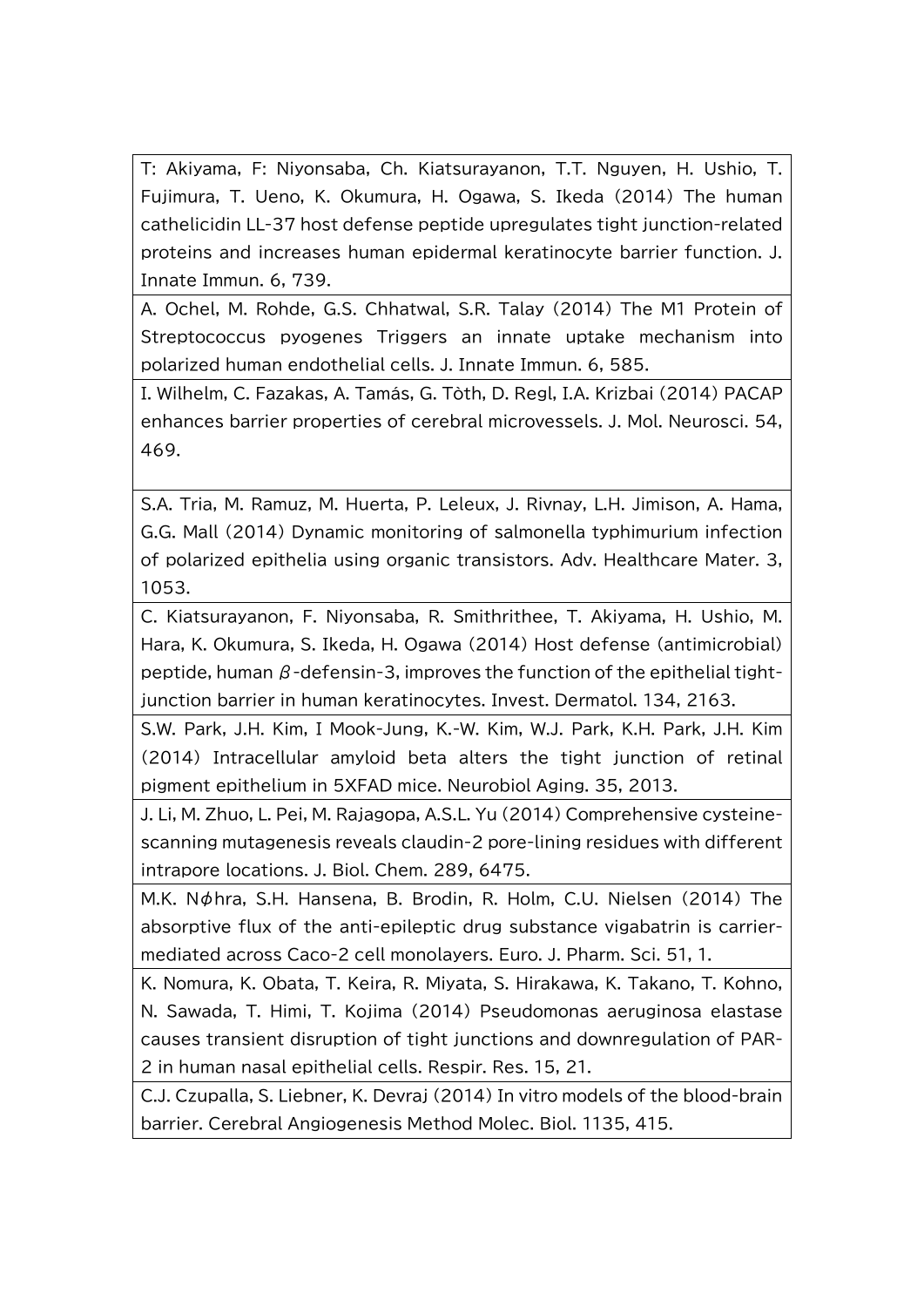P. Paganetti, K. Antoniello, K. Devraj, N. Toni, D. Kieran, R. Madani, M. Pihlgren, O. Adolfsson, W. Froestl, A. Schrattenholz, S. Liebner, D. Havas, M. Windisch, J.R. Cirrito, A. Pfeifer, A. Muhs (2014) Increased efflux of amyloid-β peptides through the blood-brain barrier by muscarinic acetylcholine receptor inhibition reduces pathological phenotypes in mouse models of brain amyloidosis. J. Alzheimer's Disease 38, 767.

K.J. Frank, U. Westedt, K.M. Rosenblatt, P. Hölig, J. Rosenberg, M. Mägerlein, G. Fricker, M. Brandl (2014) What is the mechanism behind increased permeation rate of a poorly soluble drug from aqueous dispersions of an amorphous solid dispersion? J. Pharm. Sci. 103, 1779.

O. Rossi , J. Karczewski, E.H. Stolte, R.J.M. Brummer, M.A. van Nieuwenhoven, M. Meijerink, J.R.J. van Neerven, S.C.D. van Ijzendoorn, P. van Baarlen, J.M. Wells (2013) Vectorial secretion of interleukin-8 mediates autocrine signalling in intestinal epithelial cells via apically located CXCR1. BMC Res. Notes 6, 431.

R. Paolinelli, M. Corada, L. Ferrarini, K. Devraj, C. Artus, C.J. Czupalla, N. Rudini, L. Maddaluno, E. Papa, B. Engelhardt, P.O. Couraud, S. Liebner, E. Dejana (2013) Wnt activation of immortalized brain endothelial cells as a tool for generating a standardized model of the blood brain barrier in vitro. PLoS One 8, e70233.

S. Bittner, T. Ruck, M.K. Schuhmann, A.M. Herrmann, H. Moha ou Maati, N. Bobak, K. Göbel, F. Langhauser, D. Stegner, P. Ehling, M. Borsotto, H.-C. Pape, B. Nieswandt, C. Kleinschnitz, C. Heurteaux, H.-J. Galla, T. Budde, H. Wiendl, S.G. Meuth (2013) Endothelial TWIK-related potassium channel-1 (TREK1) regulates immune-cell trafficking into the CNS. Nat. Med. 19, 1161.

L. Leffers, C.A. Wehe, S. Hüwel, M. Bartel, F. Ebert, M.S. Taleshi, H.-J. Galla, U. Karst, K.A. Francesconie, T. Schwerdtle (2013) In vitro intestinal bioavailability of arsenosugar metabolites and presystemic metabolism of thio-dimethylarsinic acid in Caco-2 cells. Metallomics 5, 1031.

D.E. Eigenmann, G. Xue, K.S. Kim KS, A.V. Moses, M. Hamburger, M. Oufir (2013) Comparative study of four immortalized human brain capillary endothelial cell lines, hCMEC/D3, hBMEC, TY10, and BB19, and optimization of culture conditions, for an in vitro blood-brain barrier model for drug permeability studies. Fluids Barriers CNS 10, 33.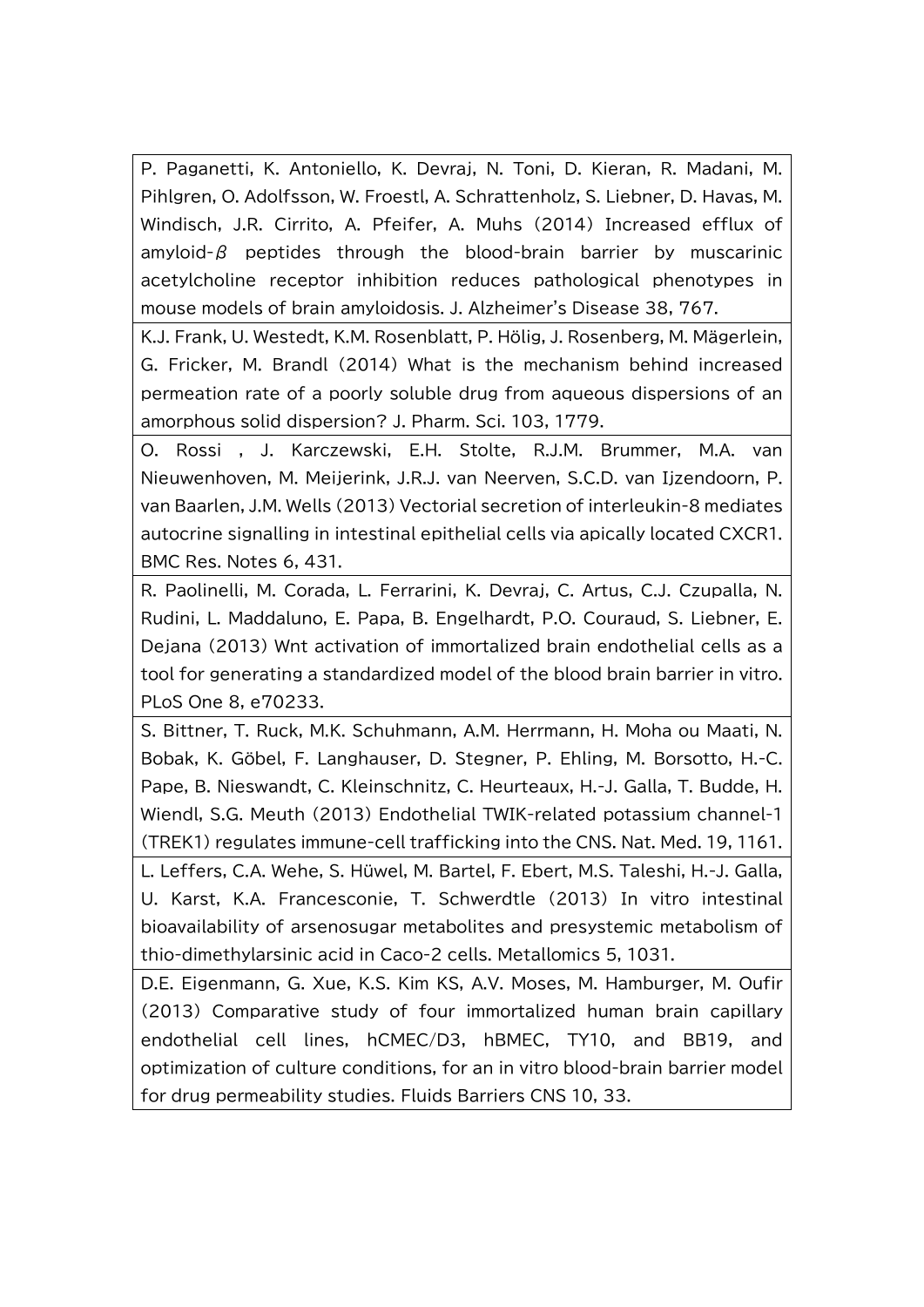S. Hemmersbach, S.S. Brauer, S. Hüwel, H.J. Galla, H.U. Humpf (2013) Transepithelial permeability studies of flavan-3-ol-C-glucosides and procyanidin dimers and trimers across the Caco-2 cell monolayer. J. Agric. Food Chem. 61, 7932.

H. Puerta-Guardo, A. Raya Sandino, L. González-Mariscal, V.H. Rosales, J. Ayala-Dávila, B. Chávez-Mungía, D. Martínez-Fong, F. Medina, J.E. Ludert, R. María del Angel (2013) The cytokine response of U937-derived macrophages infected through antibody dependent enhancent of dengue virus disrupts cell apical junctional complexes and increase vascular permeability. J. Virol. 87, 7486.

C. Schäfer, K.R. Schröder, O. Höglinger, S. Tollabimazraehno, M.R. Lornejad-Schäfer (2013) Acetaminophen Changes Intestinal Epithelial Cell Membrane Properties, Subsequently Affecting Absorption Processes. Cell Physiol. Biochem. 32, 431.

S. Tria, L.H. Jimison, A. Hama, M. Bongo, R.M. Owens (2013) Validation of the organic electrochemical transistor for in vitro toxicology. Biochim. Biophys. Acta 1830, 4381.

L. Leffers, F. Ebert, M.S. Taleshi, K.A. Francesconi, T. Schwerdtle (2013) In vitro toxicological characterization of two arsenosugars and their metabolites. Mol. Nutr. Food Res. 57, 1270.

I. Meisen, R. Rosenbrück, H.J. Galla, S. Hüwel, I.U. Kouzel, M. Mormann, H. Karch, J. Müthing (2013) Expression of Shiga toxin 2e glycosphingolipid receptors of primary porcine brain endothelial cells and toxin-mediated breakdown of the blood-brain barrier. Glycobiol. 23, 745.

K. Benson, S. Cramer, H.J. Galla (2013) Impedance-based cell monitoring: barrier properties and beyond. Fluids Barriers CNS 10, 5.

M. Weidner, S. Hüwel, F. Ebert, T. Schwerdtle, H.J. Galla, H.U. Humpf (2013) Influence of T-2 and HT-2 Toxin on the Blood-Brain Barrier In Vitro: New Experimental Hints for Neurotoxic Effects. PLoS ONE 8, e60484.

J. Lemmen, I.E.P. Tozakidis, P. Bele, H.J. Galla (2013) Constitutive androstane receptor upregulates Abcb1 and Abcg2 at the blood-brain barrier after CITCO activation. Brain Res. 1501, 68.

S. Tria, L.H. Jimison, A. Hama, M. Bongo, R.M. Owens (2013) Sensing of EGTA Mediated Barrier Tissue Disruption with an Organic Transistor. Biosen. 3, 44.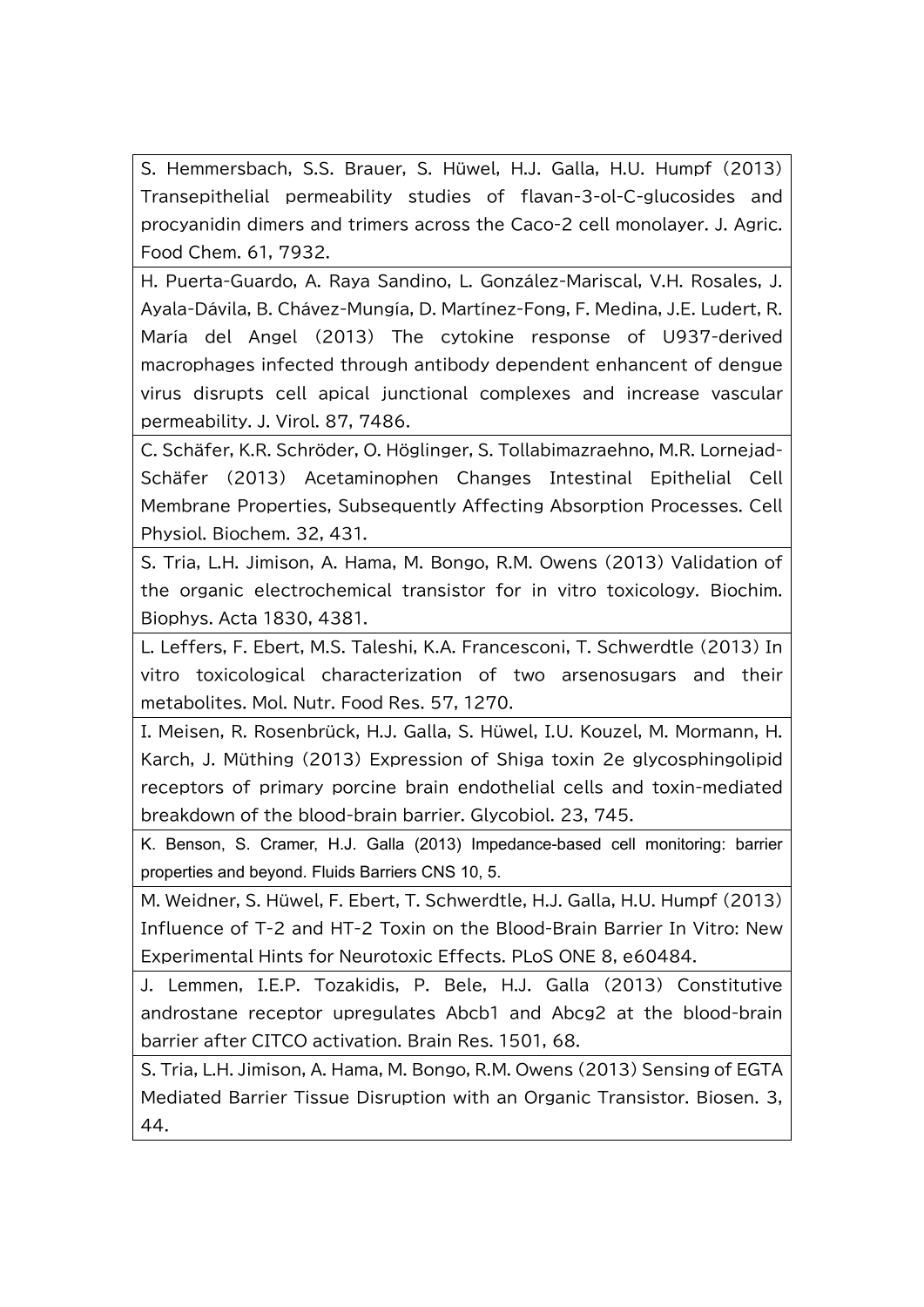J. Lemmen, I.E.P. Tozakidis, H.J. Galla (2013) Pregnane X receptor upregulates ABC-transporter Abcg2 and Abcb1 at the blood-brain barrier. Brain Res. 1491, 1.

K.J. Franka, K.M. Rosenblatt, U. Westedt, P. Hölig, J. Rosenberg, M. Mägerlein, G. Fricker, M. Brandl (2012) Amorphous solid dispersion enhances permeation of poorly soluble ABT-102: True supersaturation vs. apparent solubility enhancement. Int. J. Pharm. 437, 288.

J. Bornhorst, C.A. Wehe, S. Hüwel, U. Karst, H.J. Galla, T. Schwerdtle (2012) Impact of manganese on and transfer across the blood-brain and blood-CSF barrier in vitro. J. Biol. Chem. 287, 17140.

K. J. Frank, U. Westedt, K. M. Rosenblatt, P. Hölig, J. Rosenberg, M. Mägerlein, M. Brandl, G. Fricker (2012) Impact of FaSSIF on the solubility and dissolution-/permeation rate of a poorly water-soluble compound. Euro. J. Pharm. Sci. 47, 16.

Y. Lee, K. E. Geckeler (2012) Cellular Interactions of a Water-Soluble Supramolecular Polymer Complex of Carbon Nanotubes with Human Epithelial Colorectal Adenocarcinoma Cells. Macro. Biosci. 12, 1060.

R. Qiao, Q. Jia, S. Hüwel, R. Xia, T. Liu, F. Gao, H.J. Galla, M. Gao (2012) Receptor-Mediated Delivery of Magnetic Nanoparticles across the Blood-Brain Barrier. ACS Nano 6, 3304.

S. Simon, R. Schubert (2012) Inhibitory effect of phospholipids on Pglycoprotein: Cellular studies in Caco-2, MDCKII mdr1 and MDCKII wildtype cells and P-gp ATPase activity measurements. Biochim. Biophys. Acta 1821, 1211.

M. Lüttge, M. Fulde, S.R. Talay, A. Nerlich, M. Rohde, K.T. Preissner, S. Hammerschmidt, M. Steinert, T.J. Mitchell, G.S. Chhatwal, S. Bergmann (2012) Streptococcus pneumoniae induces exocytosis of Weibel-Palade bodies in pulmonary endothelial cells. Cell. Microbiol. 14, 210.

S. Iden, S. Misselwitz, S.S.D. Peddibhotla, H. Tuncay, D. Rehder, V. Gerke, H. Robenek, A. Suzuki, K. Ebnet (2012) aPKC phosphorylates JAM-A at Ser285 to promote cell contact maturation and tight junction formation. J. Cell. Biol. 196, 623.

D. Mulac, S. Hüwel, H.J. Galla, H.U. Humpf (2012) Permeability of ergot alkaloids across the blood-brain barrier in vitro and influence on the barrier integrity. Mol. Nutr. Food Res. 56, 475.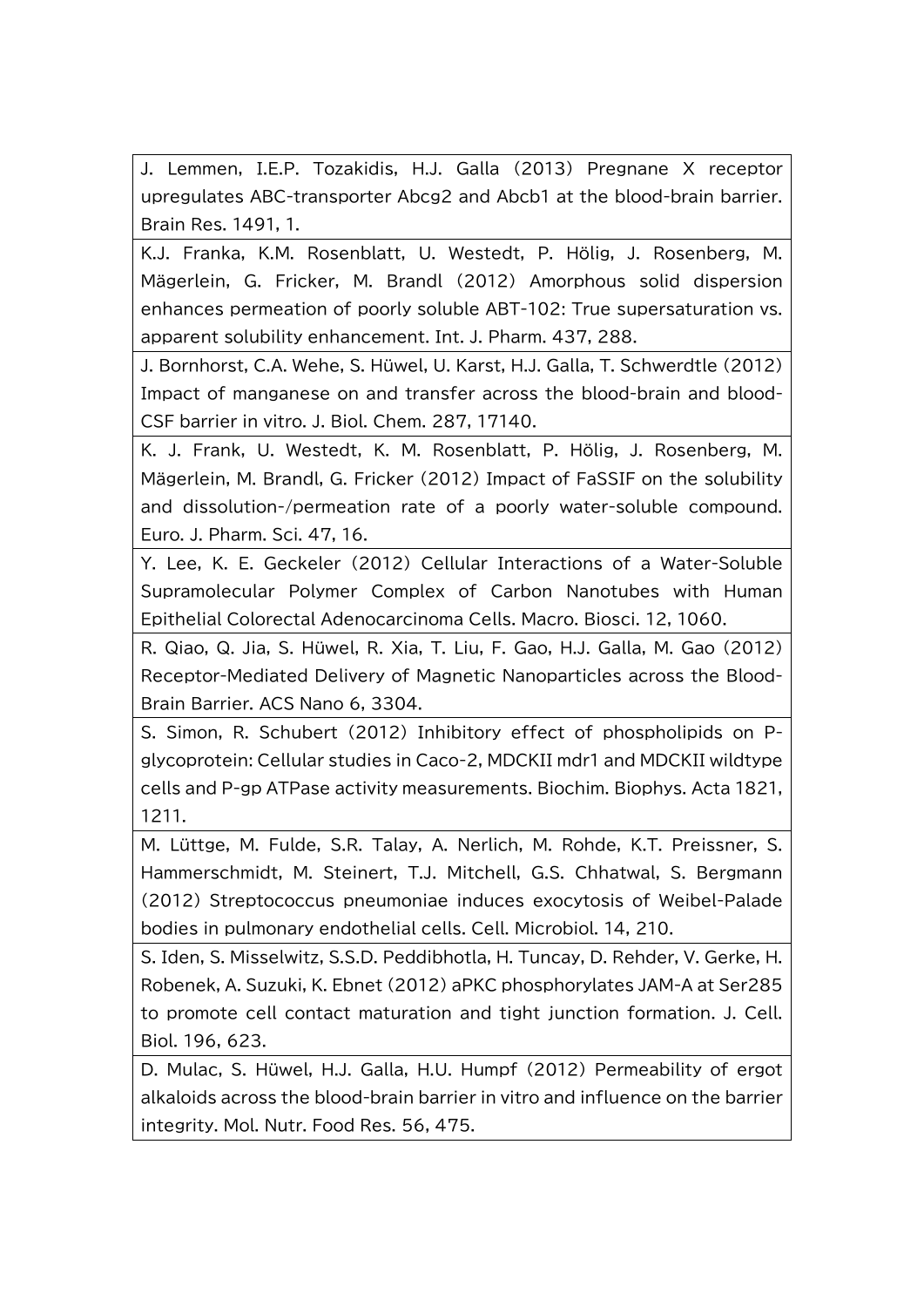A. Veshnyakova, J. Piontek, J. Protze, N. Waziri, I. Heise, G. Krause (2012) Mechanism of clostridium perfringens enterotoxin interaction with claudin-3/-4 protein suggests structural modifications of the toxin to target specific claudins. J. Biol. Chem. 287, 1698.

K. Veltman, S. Hummel, C. Cichon, U. Sonnenborn, M.A. Schmidt (2012) Identification of specific miRNAs targeting proteins of the apical junctional complex that simulate the probiotic effect of E. coli Nissle 1917 on T84 epithelial cells. Int. J. Biochem. Cell Biol. 44, 341.

V. Hornok, T. Bujdosó, J. Toldi, K. Nagy, I. Demeter, C. Fazakas, I. Krizbai, L. Vécsei, I. Dékány (2012) Preparation and properties of nanoscale containers for biomedical application in drug delivery: preliminary studies with kynurenic acid. J. Neural. Transm. 119, 115.

S. Hummel, K. Veltman, C. Cichon, U. Sonnenborn, M.A. Schmidt (2012) Differential targeting of the E-cadherin/ $\beta$ -catenin complex by grampositive probiotic lactobacilli improves epithelial barrier function. Appl. Environ. Microbiol. 78, 1140.

Fischer, S. M., Brandl, M. & Fricker, G. (2011) Effect of the non-ionic surfactant poloxamer 188 on passive permeability of poorly soluble drugs across caco-2 cell monolayers. Eur J Pharm Biopharm. Eui J Pharm Biopharm. doi:10.1016/j.ejpb.2011.04.010

Dadparvara, M., Wagner, S., Wien, S., Kufleitner, J., Worek, F., Von Briesen, H. & Kreuter, J. (2011) Hi 6 human serum albumin nanoparticlesdevelopment and transport over an in vitro blood-brain barrier model. Toxicol Lett, 206(1), 60-66.

Schnoor, M., Lai, F. P., Zarbock, A., Klaver, R., Polaschegg, C., Schulte, D., Weich, H. A., Oelkers, J. M., Rottner, K. & Vestweber, D. (2011) Cortactin deficiency is associated with reduced neutrophil recruitment but increased vascular permeability in vivo. J Exp Med, 208(8), 1721-1735.

Fazakas, C., Wilhelm, I., Nagyoszi, P., Farkas, A. E., Hasko, J., Molnar, J., Bauer, H., Bauer, H. C., Ayaydin, F., Dung, N. T., Siklos, L. & Krizbai, I. A. (2011) Transmigration of melanoma cells through the blood-brain barrier: Role of endothelial tight junctions and melanoma-released serine proteases. PLoS One, 6(6), e20758.

Thanabalasundaram, G., Schneidewind, J., Pieper, C. & Galla, H. J. (2011) The impact of pericytes on the blood-brain barrier integrity depends critically on the pericyte differentiation stage. Int J Biochem Cell Biol, 43(9), 1284-1293.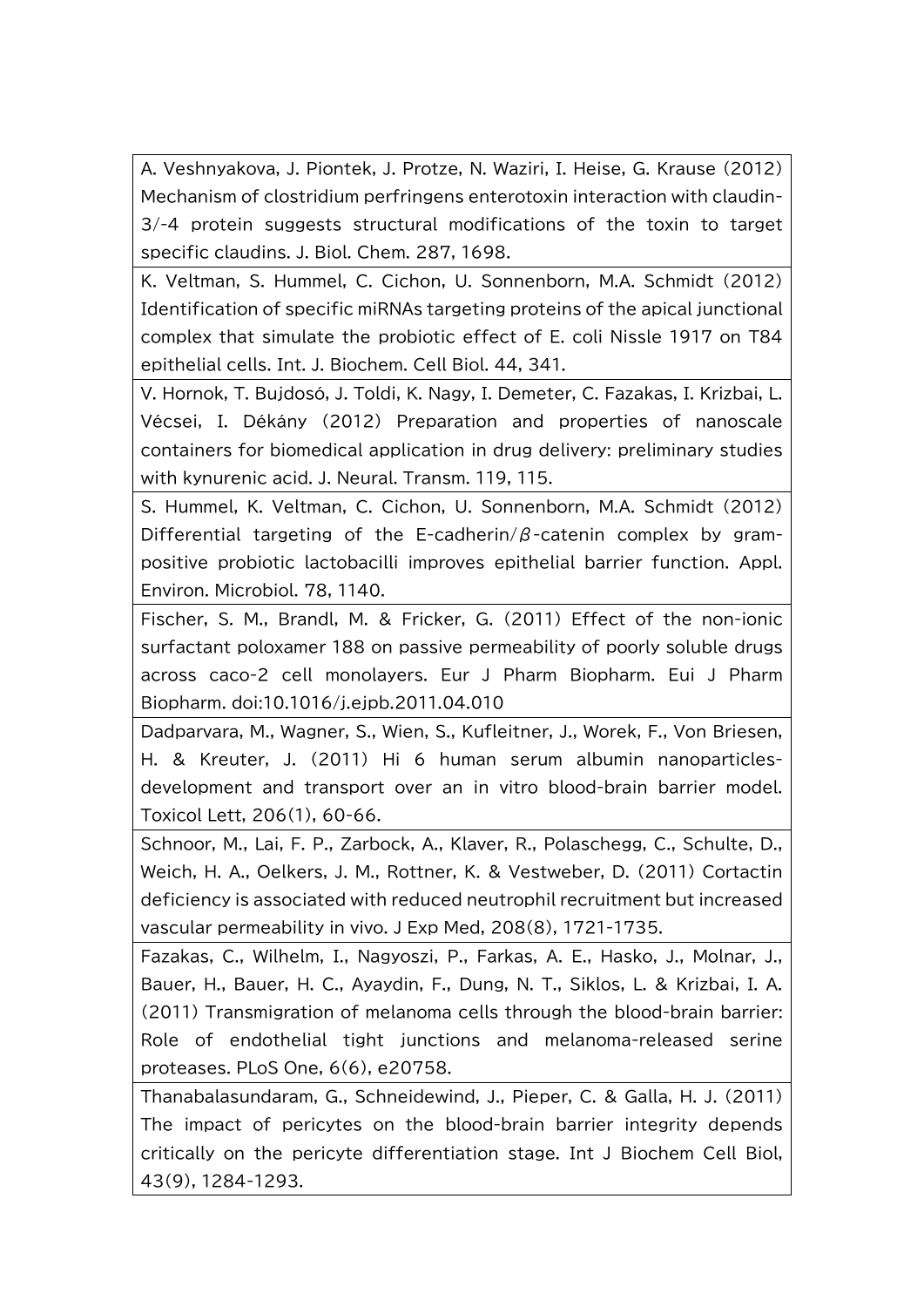Matthes, F., Wolte, P., Bockenhoff, A., Huwel, S., Schulz, M., Hyden, P., Fogh, J., Gieselmann, V., Galla, H. J. & Matzner, U. (2011) Transport of arylsulfatase a across the blood-brain barrier in vitro. J Biol Chem, 286(20), 17487-17494.

Wilhelm, I., Fazakas, C. & Krizbai, I. A. (2011) In vitro models of the bloodbrain barrier. Acta Neurobiol Exp (Wars), 71(1), 113-128.

Rempe, R., Cramer, S., Huwel, S. & Galla, H. J. (2011) Transport of poly(nbutylcyano-acrylate) nanoparticles across the blood-brain barrier in vitro and their influence on barrier integrity. Biochem Biophys Res Commun, 406(1), 64-69.

Cooper, I., Cohen-Kashi Malina, K., Cagnotto, A., Bazzoni, G., Salmona, M. & Teichberg, V. I. (2011) Interactions of the prion peptide (prp 106-126) with brain capillary endothelial cells: Coordinated cell killing and remodeling of intercellular junctions. J Neurochem, 116(4), 467-475.

Wedel-Parlow, M., Schrot, S., Lemmen, J., Treeratanapiboon, L., Wegener, J. & Galla, H. J. (2011) Neutrophils cross the bbb primarily on transcellular pathways: An in vitro study. Brain Res, 1367, 62-76.

Wang, X., Hisha, H., Mizokami, T., Cui, W., Cui, Y., Shi, A., Song, C., Okazaki, S., Li, Q., Feng, W., Kato, J. & Ikehara, S. (2010) Mouse mesenchymal stem cells can support human hematopoiesis both in vitro and in vivo: The crucial role of neural cell adhesion molecule. Haematologica, 95(6), 884-891.

Ulmann, L., Hirbec, H. & Rassendren, F. (2010) P2x4 receptors mediate pge2 release by tissue-resident macrophages and initiate inflammatory pain. Embo J, 29(14), 2290-2300.

Ohsawa, K., Irino, Y., Sanagi, T., Nakamura, Y., Suzuki, E., Inoue, K. & Kohsaka, S. (2010) P2y12 receptor-mediated integrin-beta1 activation regulates microglial process extension induced by atp. Glia, 58(7), 790- 801.

Naito, M., Harumi, T. & Kuwana, T. (2010) Long term in vitro culture of chicken primordial germ cells isolated from embryonic blood and incorporation into germline of recipient embryo. J Poult Sci, 47(1), 57-64.

Matsuyama, Y., Okazaki, H., Tamemoto, H., Kimura, H., Kamata, Y., Nagatani, K., Nagashima, T., Hayakawa, M., Iwamoto, M., Yoshio, T., Tominaga, S. & Minota, S. (2010) Increased levels of interleukin 33 in sera and synovial fluid from patients with active rheumatoid arthritis. J Rheumatol, 37(1), 18- 25.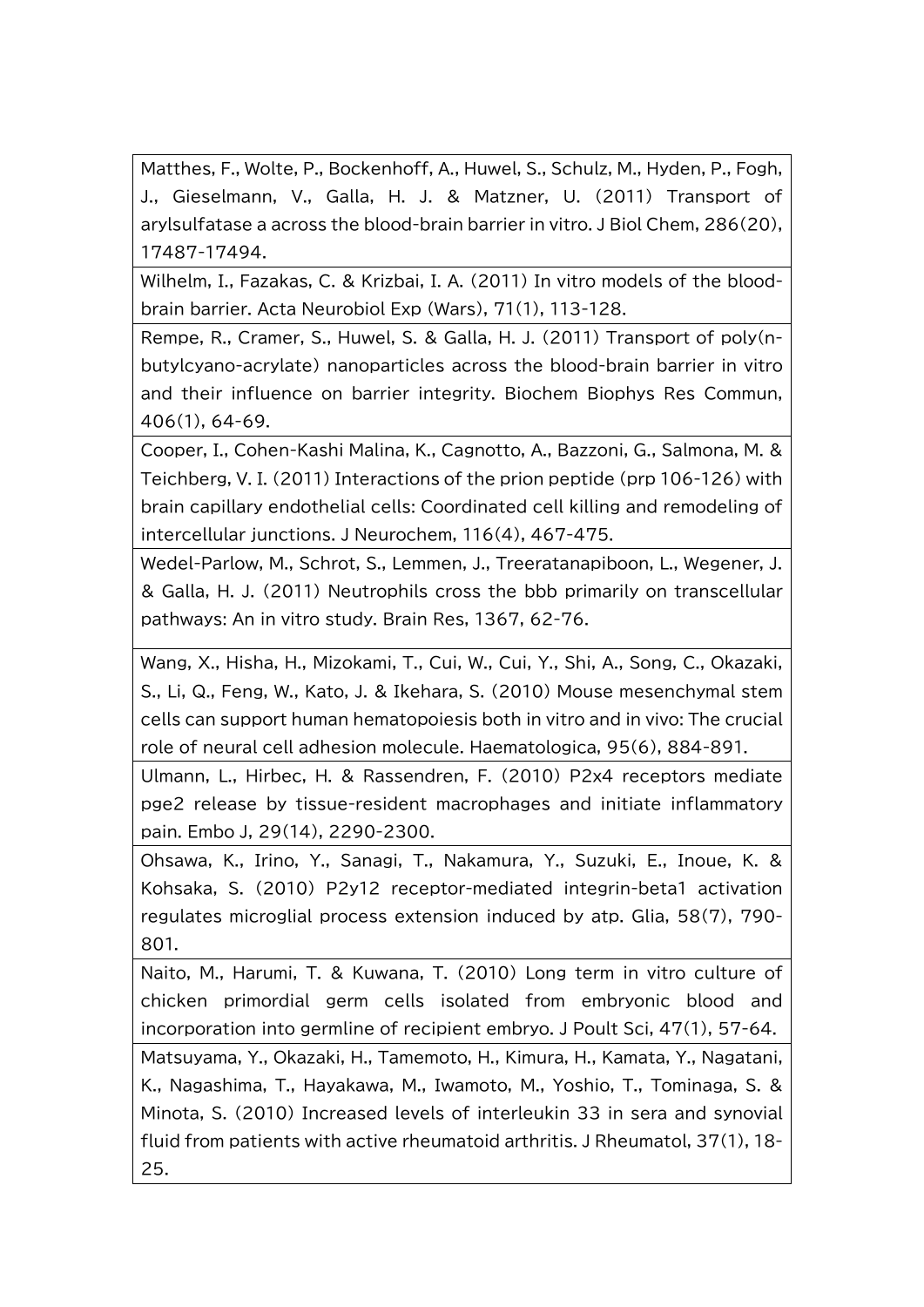Ii, M. (2010) Bone marrow-derived endothelial progenitor cells: Isolation and characterization for myocardial repair. Methods Mol Biol, 660, 9-27.

Carr, G., Wright, J. A. & Simmons, N. L. (2010) Epithelial barrier resistance is increased by the divalent cation zinc in cultured mdckii epithelial monolayers. J Membr Biol, 237(2-3), 115-123.

Lischper, M., Beuck, S., Thanabalasundaram, G., Pieper, C. & Galla, H. J. (2010) Metalloproteinase mediated occludin cleavage in the cerebral microcapillary endothelium under pathological conditions. Brain Res, 1326,114-127.

Wagner, S., Kufleitner, J., Zensi, A., Dadparvar, M., Wien, S., Bungert, J., Vogel, T., Worek, F., Kreuter, J. & Von Briesen, H. (2010) Nanoparticulate transport of oximes over an in vitro blood-brain barrier model. PLoS One, 5(12), e14213.

Sousa, F., Mandal, S., Garrovo, C., Astolfo, A., Bonifacio, A., Latawiec, D., Menk, R. H., Arfelli, F., Huewel, S., Legname, G., Galla, H. J. & Krol, S. (2010) Functionalized gold nanoparticles: A detailed in vivo multimodal microscopic brain distribution study. Nanoscale, 2(12), 2826-2834.

Parmentier, J., Hartmann, F. J. & Fricker, G. (2010) In vitro evaluation of liposomes containing bio-enhancers for the oral delivery of macromolecules. Eur J Pharm Biopharm, 76(3), 394-403.

Klas, J., Wolburg, H., Terasaki, T., Fricker, G. & Reichel, V. (2010) Characterization of immortalized choroid plexus epithelial cell lines for studies of transport processes across the blood-cerebrospinal fluid barrier. Cerebrospinal Fluid Res, 7(11).

Thanabalasundaram, G., Pieper, C., Lischper, M. & Galla, H. J. (2010) Regulation of the blood-brain barrier integrity by pericytes via matrix metalloproteinases mediated activation of vascular endothelial growth factor in vitro. Brain Res, 1347, 1-10.

Karczewski, J., Troost, F. J., Konings, I., Dekker, J., Kleerebezem, M., Brummer, R. J. & Wells, J. M. (2010) Regulation of human epithelial tight junction proteins by lactobacillus plantarum in vivo and protective effects on the epithelial barrier. Am J Physiol Gastrointest Liver Physiol, 298(6), G851-859.